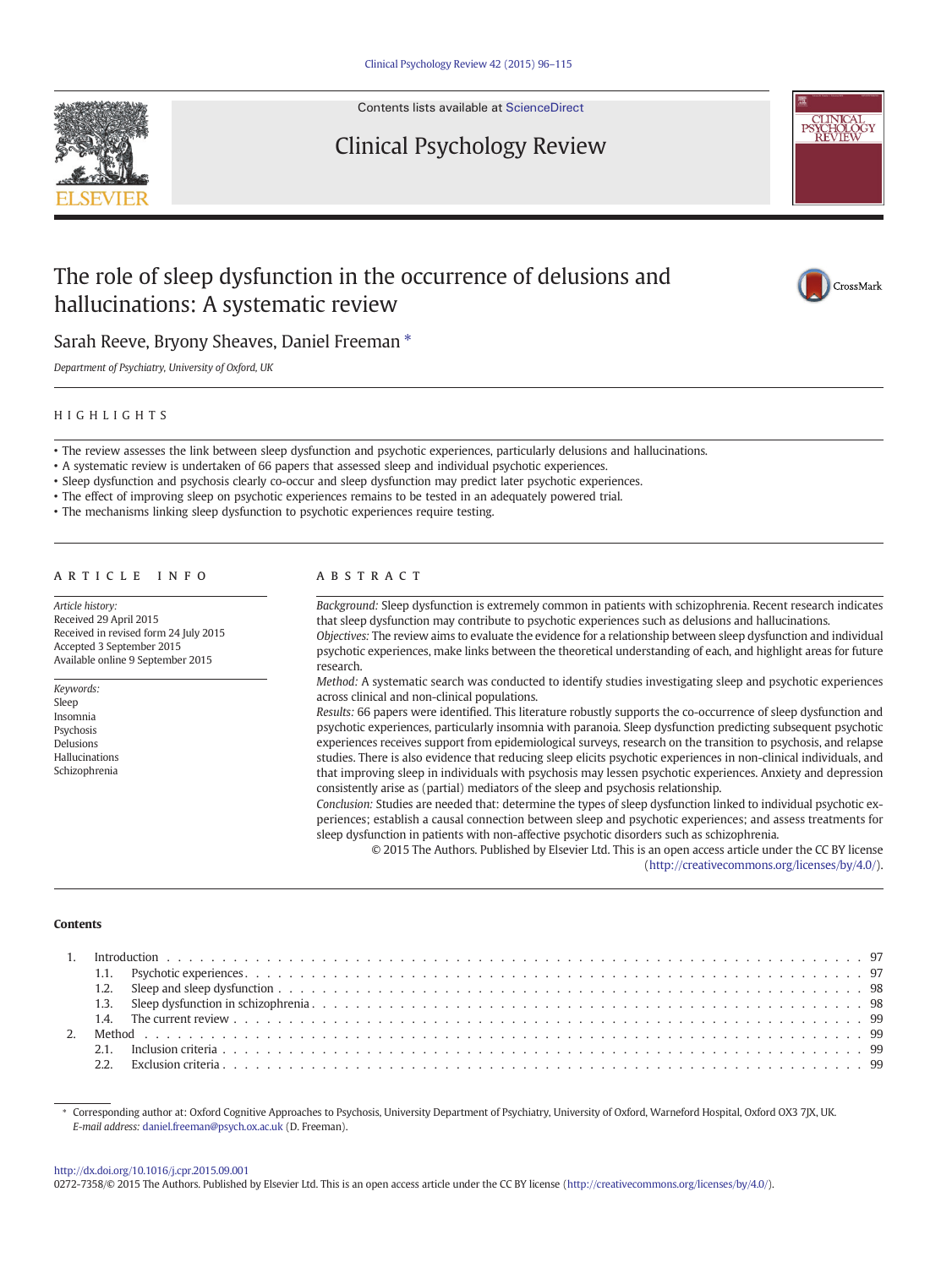| -3.          |      |        |      |  |
|--------------|------|--------|------|--|
|              | 3.1. |        |      |  |
|              |      | 3.1.1. |      |  |
|              |      | 3.1.2. |      |  |
|              |      | 3.1.3. |      |  |
|              | 3.2. |        |      |  |
|              |      | 3.2.1  | 103  |  |
|              |      | 3.2.2. | 103  |  |
|              |      | 3.2.3. | 105  |  |
|              |      | 3.2.4. | 108  |  |
|              |      | 3.2.5. | 109  |  |
| $\mathbf{4}$ |      |        | 110  |  |
|              | 4.1. |        | 110  |  |
|              |      |        | -111 |  |
|              |      |        | 111  |  |
|              |      |        |      |  |
|              |      |        |      |  |
|              |      |        |      |  |

# 1. Introduction

Psychotic disorders such as schizophrenia have been associated with sleep dysfunction since first clinically described. In case study descriptions [Kraepelin \(1919\)](#page-17-0) frequently refers to disturbed sleep and suggests that in treatment "Rest in bed, supervision, care for sleep and food, are here the most important requisites" (p. 279). [Bleuler \(1950\)](#page-16-0) also noted that sleep disturbances were common in psychosis: "Sleep is habitually disturbed... Many patients do not want to sleep because they want to know what goes on during the night, or because they fear some violence to themselves while asleep" (p. 59). Patient accounts similarly show awareness of an interaction between their psychotic experiences and their sleep: "They [the voices] keep me from going to sleep"; "the more tired I am the worse they get" [\(Waite et al., 2015](#page-18-0)). However, it is only in the last few years that a research agenda has emerged concerning sleep dysfunction as a putative contributory causal factor and therapeutic target in the occurrence of psychotic experiences ([Freeman, Pugh, Vorontsova, & Southgate, 2009; Freeman &](#page-16-0) [Waite et al., 2015; Harvey & Murray, 2011; Wulff, Gatti, Wettstein, &](#page-16-0) [Foster, 2010\)](#page-16-0).

Outside of the clinical realm a literature exists showing the effects of sleep deprivation on individuals in the general population. Small studies carried out in the 1950s and 1960s reported that sleep deprivation in otherwise healthy individuals leads to emergence of psychotic-like experiences, such as hallucinations, with the frequency and severity of these experiences increasing with time spent awake ([Bliss, Clark, &](#page-16-0) [West, 1959; Brauchi & West, 1959; Katz & Landis, 1935; Luby,](#page-16-0) [Frohman, Grisell, Lenzo, & Gottlieb, 1960; Pasnau, Naitoh, Stier, &](#page-16-0) [Kollar, 1968; Ross, 1965; West & Janszen, 1962\)](#page-16-0). Illustrative descriptions from these studies include: "He saw a fine smoke begin to rise from the floor….as he stared at the floor more closely, fine jets of water appeared to be rising" [\(Bliss et al., 1959\)](#page-16-0) and: "During the course of the vigil Z [attributed] persecutory intent to one of the experimenters. He became more and more certain that this experimenter was personally interested in making life disagreeable for him" ([Katz & Landis,](#page-17-0) [1935](#page-17-0)) Intriguingly, one experimental study found that 100 h of wakefulness was associated with a resurgence or exaggeration of psychotic symptoms in a small sample ( $n = 6$ ) of inpatients with schizophrenia [\(Koranyi & Lehmann, 1960](#page-17-0)).

In this review we revisit the link between disrupted sleep and individual psychotic experiences, in particular delusions and hallucinations. We set out to answer the question of whether psychotic experiences and sleep dysfunction are related, and if so, how. After reviewing the existing research addressing these questions we will then integrate its findings into the theoretical literature of psychosis and sleep, in the process highlighting priorities for future research.

# 1.1. Psychotic experiences

This review is intended to cover the relationship between sleep dysfunction and the main positive psychotic experiences — hallucinations and delusions. The empirical research indicates that non-affective psychotic diagnoses such as schizophrenia actually contain multiple independent experiences, including paranoia, grandiosity, and hallucinations [\(Peralta & Cuesta, 1999; Ronald et al., 2014; Vazquez-Barquero, Lastra,](#page-18-0) [Nu, Castanedo, & Dunn, 1996; Wigman et al., 2011](#page-18-0)). Heritabilities of each type of psychotic experience have been found to vary [\(Zavos et al.,](#page-19-0) [2014\)](#page-19-0).

Whilst the individual psychotic experiences are typically studied in psychotic disorders such as schizophrenia, they are also common in the general population, with the prevalence of hallucinations and delusions estimated from epidemiological studies to be in the region of 7–11% ([Linscott & van Os, 2013\)](#page-17-0). In clinical groups, the association of the individual psychotic experiences is inflated, due to Berkson's bias, whereby individuals with multiple problems are more likely to come into contact with clinical services ([Bak, Drukker, van Os, &](#page-16-0) [Delespaul, 2005; Maric et al., 2004](#page-16-0)). The individual psychotic experiences exist on spectra of severity in the general population; in other words, like emotional disorders ([Plomin, Haworth, & Davis, 2009](#page-18-0)), they exist as quantitative traits in the general population, with clinical populations experiencing the severe end of the continua. A focus on individual psychotic experiences has allowed development of detailed theoretical models, for example for paranoia [\(Freeman, Garety,](#page-16-0) [Kuipers, Fowler, & Bebbington, 2002](#page-16-0)) accompanied by corresponding innovations in treatment [\(Freeman & Garety, 2014](#page-16-0)).

The evidence is threefold supporting the idea that non-clinical and clinical psychotic experiences exist on the same continuum: in both groups they are associated with similar environmental (e.g. trauma, cannabis use) and psychological factors (e.g. anomalous experiences, worry) [\(Freeman, Pugh, Vorontsova, Antley, & Slater, 2010; Johns &](#page-16-0) [van Os, 2001\)](#page-16-0); milder psychotic experiences are more common in families of individuals with psychotic disorders than families without such a history (e.g. [van Os, Linscott, Myin-Germeys, Delespaul, & Krabbendam,](#page-18-0) [2009](#page-18-0)); and adolescents who report psychotic experiences are at greater risk of developing psychotic disorders in adulthood (e.g. [Fisher, Caspi, &](#page-16-0) [Poulton, 2013\)](#page-16-0).

Therefore, in contrast with existing reviews linking sleep and schizophrenia ([Benson, 2006, 2008; Cohrs, 2008; Lunsford-Avery & Mittal,](#page-16-0) [2013; Monti & Monti, 2004; Pritchett et al., 2012; Waters & Manoach,](#page-16-0) [2012; Zanini et al., 2013](#page-16-0)), this article will particularly focus on research that investigates the association of sleep dysfunction with individual psychotic experiences, with attention also paid to studies that jointly assess delusions and hallucinations as positive symptoms. We will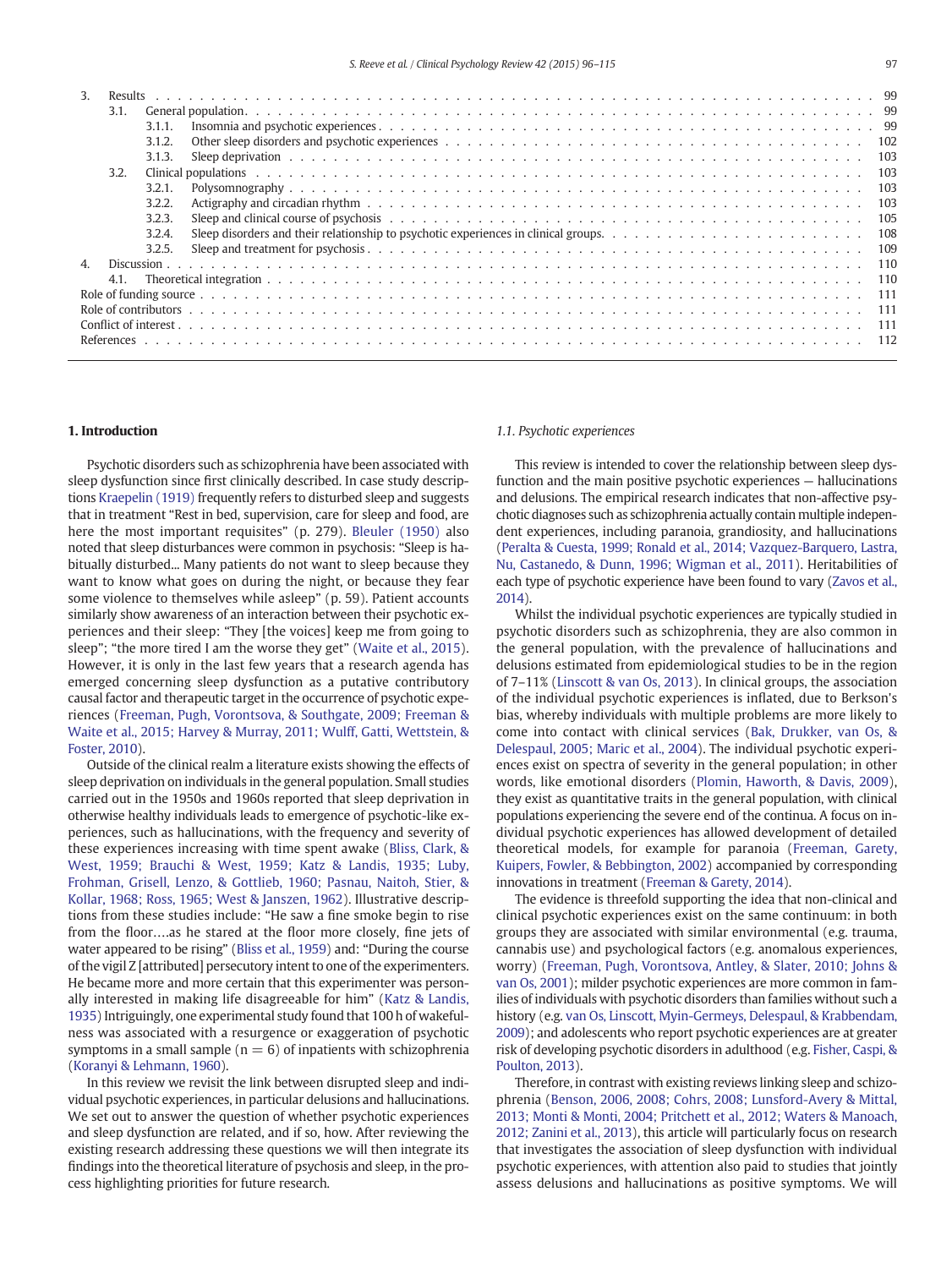<span id="page-2-0"></span>exclude schizotypy studies, unless they separate out individual psychotic experiences.

#### 1.2. Sleep and sleep dysfunction

The regulation of sleep can be conceptualised in a two process model [\(Borbély, 1982](#page-16-0)) comprising a circadian component (intrinsic synchronisation of body functions to the light–dark cycle) and a homeostatic component, commonly referred to as 'sleep pressure' or need for sleep, which accumulates during wakefulness and is dissipated by sleep. Sleep itself can be divided into rapid eye movement (REM) and nonrapid eye movement (NREM) sleep stages. NREM sleep can further be divided into stages 1, 2, 3 and 4 in order of increasingly deeper sleep. Stages 3 and 4 are characterised by the presence of slow, high amplitude waves of neural activity and are often referred to jointly as slow wave sleep (SWS) or delta sleep. A typical sleep phase passes through NREM stages 1 to 4 before moving to a REM sleep stage. This cycle takes around 90 min, and repeats throughout the night, with an increasing predominance of REM sleep in the latter half of the night [\(Brown,](#page-16-0) [Basheer, McKenna, Strecker, & McCarley, 2012\)](#page-16-0).

Using polysomnography (PSG — see Table 1a) these stages can be identified, providing several objective measures of sleep. Another objective measure of sleep can be gained from actigraphy. This technique requires participants to wear a wrist watch style device which monitors their movement and light exposure, usually over several weeks. This can then allow interpolation of sleep–wake and circadian function (when combined with melatonin sequencing). Key sleep parameters relevant to this review are listed in Table 1b.

Sleep disorders comprise a broad range of disturbances (see Table 2). All of these disorders are associated with a subjective complaint of dissatisfaction in quality, timing, or amount of sleep, with diagnosis requiring daytime distress and/or impairment. Definitive diagnosis of several sleep disorders (for example sleep apnoea) requires polysomnographic assessment, although this is not time or costefficient to carry out on a large scale. Therefore, many studies investigating sleep dysfunction rely on self-report of dissatisfaction with sleep quality, timing, or amount of sleep. These measures may then be considered as indexing symptoms of a sleep disorder such as insomnia (or other sleep disorders with appropriate additional symptom reports, e.g. nightmares) or be simply taken as a measure of lack of satisfaction with sleep.

In this review, unless otherwise specified, sleep dysfunction will be used as a broad term to encompass abnormalities in objective sleep variables (Table 1b), sleep disorders or symptoms (Table 2), and also subjective dissatisfaction with sleep in the absence of a sleep disorder diagnosis.

#### Table 1a

Objective sleep measurement methods.

| Sleep or circadian<br>variable | Definition                                                                                                                                                                                                                                                                                                                                                                                                          |
|--------------------------------|---------------------------------------------------------------------------------------------------------------------------------------------------------------------------------------------------------------------------------------------------------------------------------------------------------------------------------------------------------------------------------------------------------------------|
| Polysomnography<br>(PSG)       | Recording of electrical activity during sleep from multiple<br>sources – typically including electroencephalography,<br>electrooculography, electromyography, and<br>electrocardiogram respectively monitoring electrical activity<br>in the brain, eyes, muscles and heart. May also include<br>respiratory indicators or other measurements.                                                                      |
| Actigraphic<br>monitoring      | Continuous activity monitoring, usually carried out over<br>several days via a device worn on the wrist, allows objective<br>measurement of sleep-wake patterns (time to sleep, time to<br>wake, sleep onset, night wakings etc.)                                                                                                                                                                                   |
| Melatonin<br>concentration     | Melatonin production rises during evening and peaks during<br>the night. Irregular peaks or reduced amplitude in melatonin<br>cycles are associated with circadian rhythm sleep-wake<br>disorders (Table 2). Regular collection of saliva or urine allows<br>measurement of concentrations of melatonin throughout the<br>day, which can be combined with actigraphic monitoring to<br>assess circadian functioning |

| ł<br>- 7<br>- 4<br>c |  |
|----------------------|--|
|----------------------|--|

| Commonly assessed sleep variables.                              |                                                                                                                                                                                                  |  |  |  |  |
|-----------------------------------------------------------------|--------------------------------------------------------------------------------------------------------------------------------------------------------------------------------------------------|--|--|--|--|
| Sleep or circadian<br>variable                                  | Definition                                                                                                                                                                                       |  |  |  |  |
| Sleep latency<br>Sleep Period Time<br>(SPT)<br>Total Sleep Time | Time from lights out until first occurrence of sleep<br>Time from sleep onset until final awakening, including<br>intermittent waking periods<br>Total time spent in any REM or NREM sleep stage |  |  |  |  |
| (TST)<br>Sleep efficiency<br>REM onset latency                  | Percentage of time in bed (TIB) spent asleep<br>Time between sleep onset and the first occurrence of REM                                                                                         |  |  |  |  |
| <b>REM</b> density<br>Slow wave sleep                           | Measure of frequency of rapid eye movements during REM<br>sleep<br>Amount of non-REM sleep stages 3 and 4 (also known as<br>delta sleep)                                                         |  |  |  |  |

#### 1.3. Sleep dysfunction in schizophrenia

Schizophrenia is the most common non-affective psychotic disorder, and a diagnosis long anecdotally linked with sleep dysfunction. Therefore when reviewing the link between sleep dysfunction and psychotic experiences, it is worthwhile to first consider what has been learned about the relationship between sleep dysfunction and schizophrenia. However, there is a great deal of variability reported in the literature. In part this can be explained by the heterogeneity of groups studied, for example, in symptoms, age, medication status, and also by the small sample sizes imposed by the demands of PSG. For example, most of the sleep variables listed in Table1b have been reported to be altered in patients with schizophrenia [\(Monti & Monti, 2004\)](#page-17-0). Yet a metaanalysis by [Chouinard, Poulin, Stip, and Godbout \(2004\)](#page-16-0) found that medication-free patients with schizophrenia only exhibited increased sleep latency, decreased total sleep time, and decreased sleep efficiency. Furthermore, treatment naïve patients were found to exhibit a different set of sleep characteristics in comparison to the previously treated

# Table 2

Sleep disorders and their symptoms.

| Sleep disorder/<br>symptom                  | Definition/key symptoms                                                                                                                                                                                                                                                                                                                                                                          | Population<br>prevalence<br>(from DSM-V<br>APA, 2013) |
|---------------------------------------------|--------------------------------------------------------------------------------------------------------------------------------------------------------------------------------------------------------------------------------------------------------------------------------------------------------------------------------------------------------------------------------------------------|-------------------------------------------------------|
| Insomnia                                    | Difficulty initiating or maintaining sleep or<br>nonrestorative sleep causing significant<br>functional impairment.                                                                                                                                                                                                                                                                              | $6 - 10%$                                             |
| Sleep apnoea                                | A breathing related sleep disorder where<br>breathing is obstructed during sleep, blocking<br>off airflow and disturbing sleep. The primary<br>symptoms are loud snoring and daytime<br>sleepiness.                                                                                                                                                                                              | $2 - 4%$                                              |
| Hypersomnia                                 | Characterised by symptoms of excessive<br>daytime sleepiness, and/or extended<br>nocturnal sleep period.                                                                                                                                                                                                                                                                                         | 1%                                                    |
| Parasomnias                                 | A group of sleep disorders linked by abnormal<br>behaviours, emotions, and dreams during<br>sleep that lead to intermittent awakenings<br>and difficulty resuming sleep.                                                                                                                                                                                                                         | Varies across<br>disorder                             |
| Nightmare<br>disorder                       | A disorder within the parasomnia group,<br>characterised by frequent nightmares causing<br>clinically significant distress or impairment in<br>functioning – one or more episodes a week is<br>classed as moderate severity.                                                                                                                                                                     | 6%                                                    |
| Circadian rhythm<br>sleep-wake<br>disorders | A group of sleep disorders resulting primarily<br>from alteration of the circadian system or to<br>misalignment between the endogenous<br>circadian rhythm and the sleep-wake<br>schedule required by an individual's<br>environment. These disorders are split into<br>types by the alteration seen for example -<br>delayed sleep phase, advanced sleep phase<br>and non-24 h sleep-wake type. | Varies across<br>sub-type                             |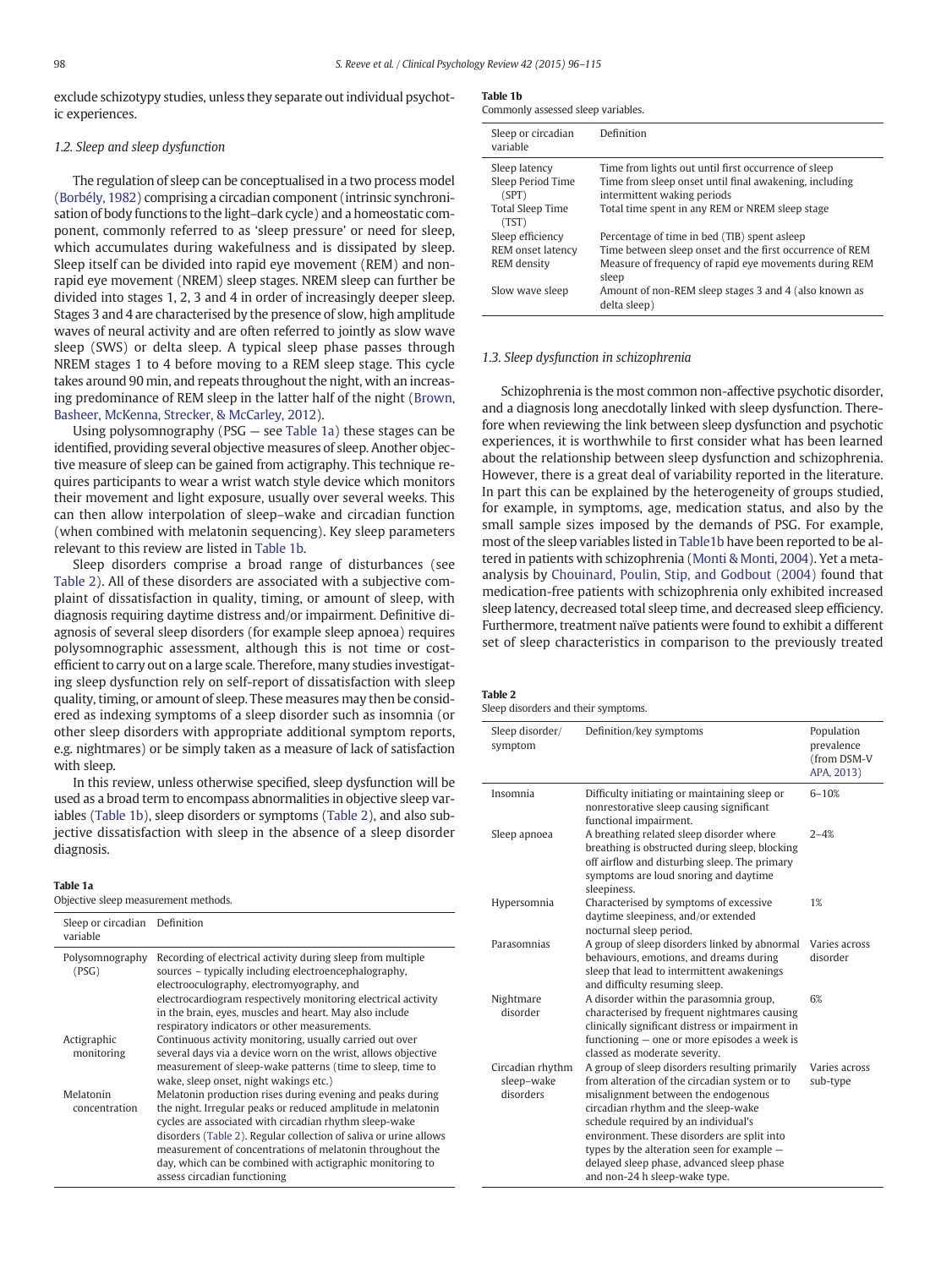patients. This highlights the complex interaction of sleep dysfunction with symptom and medication status. Various circadian rhythm alterations such as melatonin phase and sleep/wake pattern irregularity have also been widely reported among patients with schizophrenia, and have previously been proposed to have etiological and therefore therapeutic relevance to the disorder ([Anderson & Maes, 2012; Monti](#page-16-0) [et al., 2013\)](#page-16-0). Yet again, the interaction of circadian processes with antipsychotic medication and the wide range of dysfunction recorded prevent more detailed conclusions. Overall, it is clear that many aspects of sleep architecture are altered in individuals with schizophrenia, although often the interpretation of a particular difference is challenging due to the lack of consensus linking particular aspects of sleep architecture (e.g. decreased stage 2 sleep) to daytime functioning ([Wilson &](#page-18-0) [Argyropoulos, 2012\)](#page-18-0).

Where data exist, they indicate that prevalence rates of sleep disorders are elevated in schizophrenia. The majority of research has focused on insomnia, with estimates for the prevalence of clinically significant insomnia among individuals with a diagnosis of schizophrenia varying from 36 to 80%, depending on study recruitment criteria and definition of insomnia used [\(Freeman et al., 2009; Palmese et al., 2011; Xiang et al.,](#page-16-0) [2009\)](#page-16-0). Regardless, even the lowest estimates support the conclusion that rates of insomnia are elevated among patients with schizophrenia as compared to the general population (see [Table 2](#page-2-0)). Rates of sleep apnoea also appear elevated in individuals with schizophrenia — around 15% of patients have been found to exhibit clinically significant symptoms [\(Sharafkhaneh, Giray, Richardson, Young, & Hirshkowitz, 2005](#page-18-0)). The link between sleep apnoea and schizophrenia is likely to be partly mediated by the increased BMI in patients with schizophrenia, which is itself contributed to by long term use of antipsychotics and lifestyle factors [\(Winkelman, 2001](#page-18-0)). However there is a possible direct contribution of particular antipsychotic medications via their effect on muscle tone in the upper airway ([Kalucy, Grunstein, Lambert, & Glozier,](#page-17-0) [2013](#page-17-0)). Symptoms of hypersomnia such as excessive daytime sleepiness and extended nocturnal sleep period are also commonly observed in patients with schizophrenia, and are again likely to be partly influenced by medication [\(Hawley, 2006; Hawley et al., 2010\)](#page-16-0). For instance, one initial empirical study suggested that daytime sleep propensity is lower in patients with schizophrenia than in the non-clinical population, yet the researchers also found that antipsychotic medication increased sleep propensity and subjective complaints of sleepiness ([Kluge et al.,](#page-17-0) [2012](#page-17-0)). No aggregated figure for parasomnia prevalence is available for patients with schizophrenia, although there is recent evidence for an increased rate of nightmares among individuals with psychotic disorders [\(Michels et al., 2014; Sheaves, Onwumere, Keen, Stahl, & Kuipers, 2015](#page-17-0)).

Despite the apparent high prevalence of sleep disorders in patients with schizophrenia, and improving sleep being among patients' highest priorities for treatment ([Auslander & Jeste, 2002; Waite et al., 2015](#page-16-0)), sleep disorders in schizophrenia are rarely addressed directly. Clinicians and researchers have traditionally described sleep difficulties in schizophrenia as a secondary symptom, or simply ascribed their frequent presentation to the effects of antipsychotic medication or social isolation [\(Wilson & Argyropoulos, 2012](#page-18-0)). Yet many sleep disorders have existing effective treatments, which are beginning to be validated in psychiatric groups (e.g. [Freeman & Waite et al., 2015; Myers, Startup, & Freeman,](#page-16-0) [2011](#page-16-0)). This new approach coincides with the recent change in conceptualisation of sleep disorders in diagnostic manuals, with guidelines now in place stating that clinically significant sleep disorders should be considered as a comorbid diagnosis and receive independent clinical attention accordingly, regardless of the presence of other mental or medical conditions [\(AASS, 2014; APA, 2013](#page-16-0)).

# 1.4. The current review

This review will restrict itself to examining the association between sleep dysfunction and individual psychotic experiences, specifically focusing on delusions and hallucinations, across clinical and nonclinical populations. We sought to address the following questions:

- 1. Do sleep dysfunction and psychotic experiences co-occur?
- 2. Does sleep dysfunction predict onset or persistence of individual psychotic experiences? (or vice versa)
- 3. Does a change in sleep influence psychotic experiences? (or vice versa)

In the course of this investigation we will also seek to identify factors found to mediate the relationship between sleep and psychotic experiences.

# 2. Method

A search was carried out on PubMed for English language papers published in peer-reviewed journals containing the following terms: (Sleep OR Insomnia OR Dream\* OR Nightmare\*) AND (Delus\* OR Hallucinat\* OR Psychosis OR Psychotic OR Schizophren\*), published from 1980 until the present day.

#### 2.1. Inclusion criteria

Papers were required to have reported all of the below:

- 1. Explicit measures of psychotic experiences or positive symptoms;
- 2. Objective or subjective measure of sleep dysfunction;
- 3. Analysis testing a relationship between these two factors.

#### 2.2. Exclusion criteria

Papers fulfilling any of the below criteria were excluded:

- 1. Single case studies
- 2. Relating primarily to:
	- a. Dementias or other neurological conditions
	- b. Bipolar disorder or other affective psychoses (including postpartum psychosis)
	- c. Schizotypy or dissociation
	- d. Hypnogogic or hypnopompic hallucinations
	- e. Narcolepsy

This search revealed 2657 papers (July 2015). Titles and abstracts were scanned, and if appropriate the whole paper, in order to ascertain whether each item fulfilled the inclusion and exclusion criteria. The reference lists of relevant papers were also scanned for further citations. Three papers from within the research group which at the time of the search were currently in revision or in press prior to publication were also included. This yielded a total of 66 papers, which for the purposes of discussion have been divided into investigations on non-clinical and clinical groups. See [Fig. 1](#page-4-0) for a PRISMA flow diagram of the systematic review process.

# 3. Results

#### 3.1. General population

Eighteen papers investigating the relationship between sleep dysfunction and psychotic experiences in the general population were found (see [Table 3\)](#page-5-0). The majority of studies utilise subjective reports of either insomnia symptoms (8 papers) or other sleep disturbances such as nightmares (7 papers), while the remaining three papers focus on sleep deprivation.

#### 3.1.1. Insomnia and psychotic experiences

Of the individual psychotic experiences, the relationship between paranoia and insomnia has received the most attention in the literature. Evidence from multiple sources suggests that insomnia and paranoia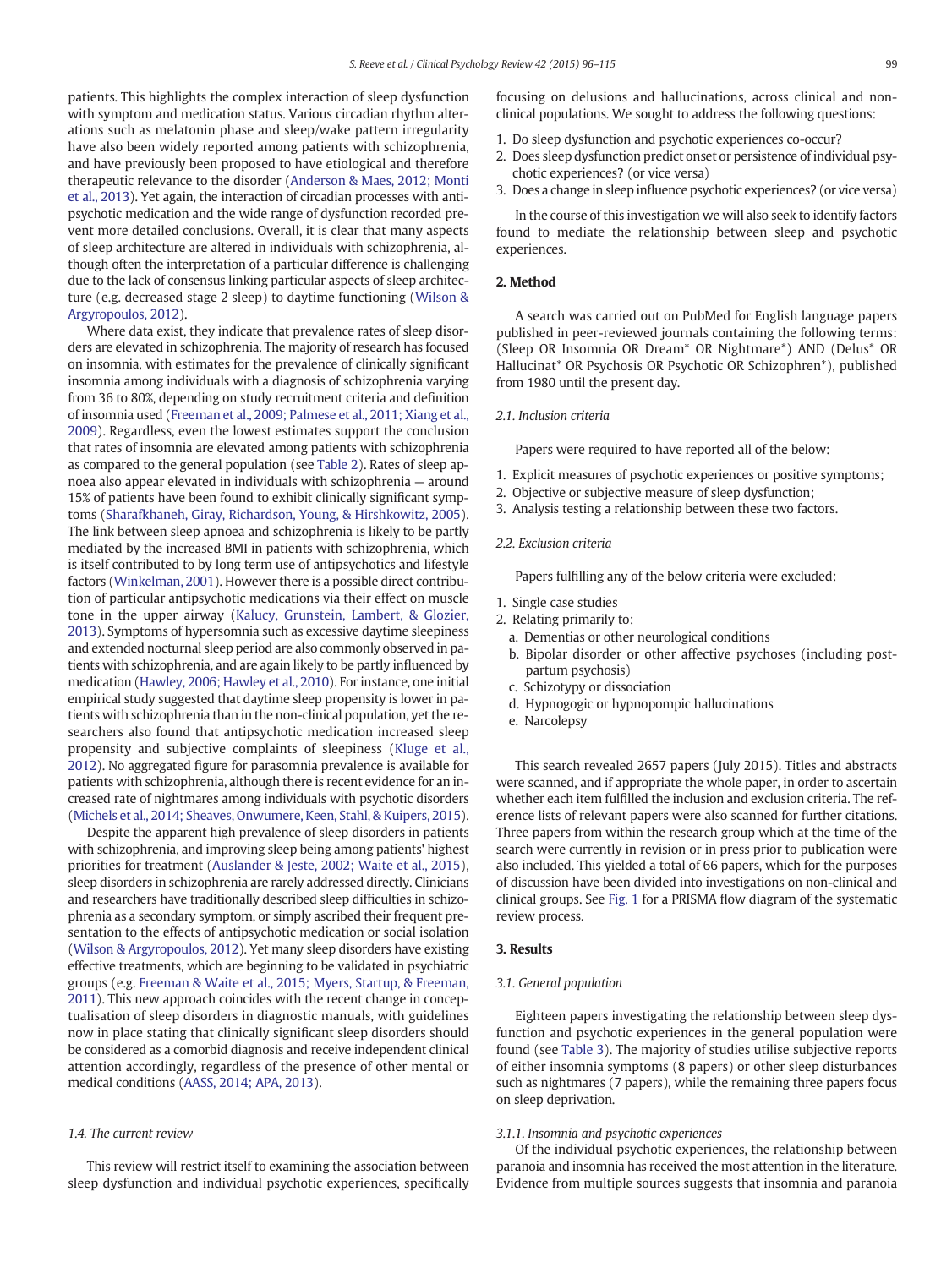<span id="page-4-0"></span>

Fig. 1. PRISMA Cohort Diagram.

co-occur. For example, in national epidemiological surveys, a diagnosis of insomnia was associated with odds ratios (OR) of 1.78–2.54 for reporting concomitant paranoia [\(Freeman et al., 2011](#page-16-0)), with chronic insomnia linked to a 5 times increased likelihood of endorsing the statement 'a group of people are plotting to cause you serious harm or injury' [\(Freeman, Brugha, et al., 2010\)](#page-16-0). This relationship was partially mediated by depression and anxiety symptoms, and to a more limited extent by cannabis use, although an independent contribution of insomnia symptoms to paranoia remained even after controlling for these factors [\(Freeman et al., 2009, 2011](#page-16-0)).

In addition to the co-occurrence of insomnia with paranoia, longitudinal evidence indicates that insomnia predicts future paranoia. Insomnia was found to predict new paranoid thinking (OR 1.49–1.84) and persistence of existing paranoid thinking ( $OR = 1.2$ ) at an 18 month follow up of an epidemiological population survey [\(Freeman et al., 2012\)](#page-16-0). In a smaller study, still using dimensional measures of insomnia and paranoia, insomnia was a significant predictor of paranoia and PTSD symptoms over 6 months [\(Freeman et al., 2013\)](#page-16-0).

Insomnia has also been found to co-occur with and predict new hallucinatory experiences in the same general population samples (whilst controlling for both affective symptoms and paranoia) ([Sheaves et al.,](#page-18-0) [submitted\)](#page-18-0). A cross sectional analysis found that insomnia symptoms were associated with a two to four times increased likelihood of endorsing hallucination items relating to hearing or seeing things that others couldn't, or hearing voices saying words or sentences. Longitudinal analysis further revealed that insomnia symptoms as baseline predicted new hallucinatory experiences at 18 month follow up.

More broadly, a large WHO study combining data from 56 countries  $(n = 267,692)$  corroborates a cross-sectional relationship between sleep problems (indexed by a single self-report questionnaire item based on insomnia criteria) and several psychotic experiences. Selfreported sleep disruption significantly increased the likelihood of concomitant psychotic experiences ( $OR = 2.26-2.84$  across different psychotic experiences), even after controlling for anxiety and depression (remaining ORs of 1.54–1.68) [\(Koyanagi & Stickley, 2015\)](#page-17-0).

A recent cross-sectional study examined the genetic and environmental influences on sleep dysfunction and six individual psychotic experiences [\(Taylor, Gregory, Freeman, & Ronald, 2015](#page-18-0)). Five thousand 16-year old twin pairs completed self-report assessments for insomnia symptoms, subjective sleep quality, paranoia, hallucinations, cognitive disorganisation, grandiosity, anhedonia, and (parent rated) negative symptoms. The latter three factors were found to only have mild covariance with the sleep measures, but paranoia, hallucinations and cognitive disorganisation all demonstrated a strong association with the sleep dysfunction variables. Further analysis utilising modelling of genetic, environmental, and non-shared environment influences on the sleep and psychotic experience phenotypes demonstrated an aetiological overlap (i.e. shared genetic and environmental mechanisms). These relationships reduced, but again remained significant, after controlling for negative affect. Overall there is strong evidence for insomnia co-occurring with a range of psychotic experiences, and some indications of insomnia predicting later psychotic experiences (limited to paranoia and hallucinations at this point). It should be noted that none of these longitudinal studies had the statistical power to test the reverse association (i.e. psychotic experiences predicting later sleep dysfunction). Furthermore, no studies have attempted to reduce insomnia in a non-clinical population to test the effect on psychotic-like experiences. In terms of mediating factors for the relationship between insomnia and psychotic experiences, there is evidence of partial mediation by depression and anxiety.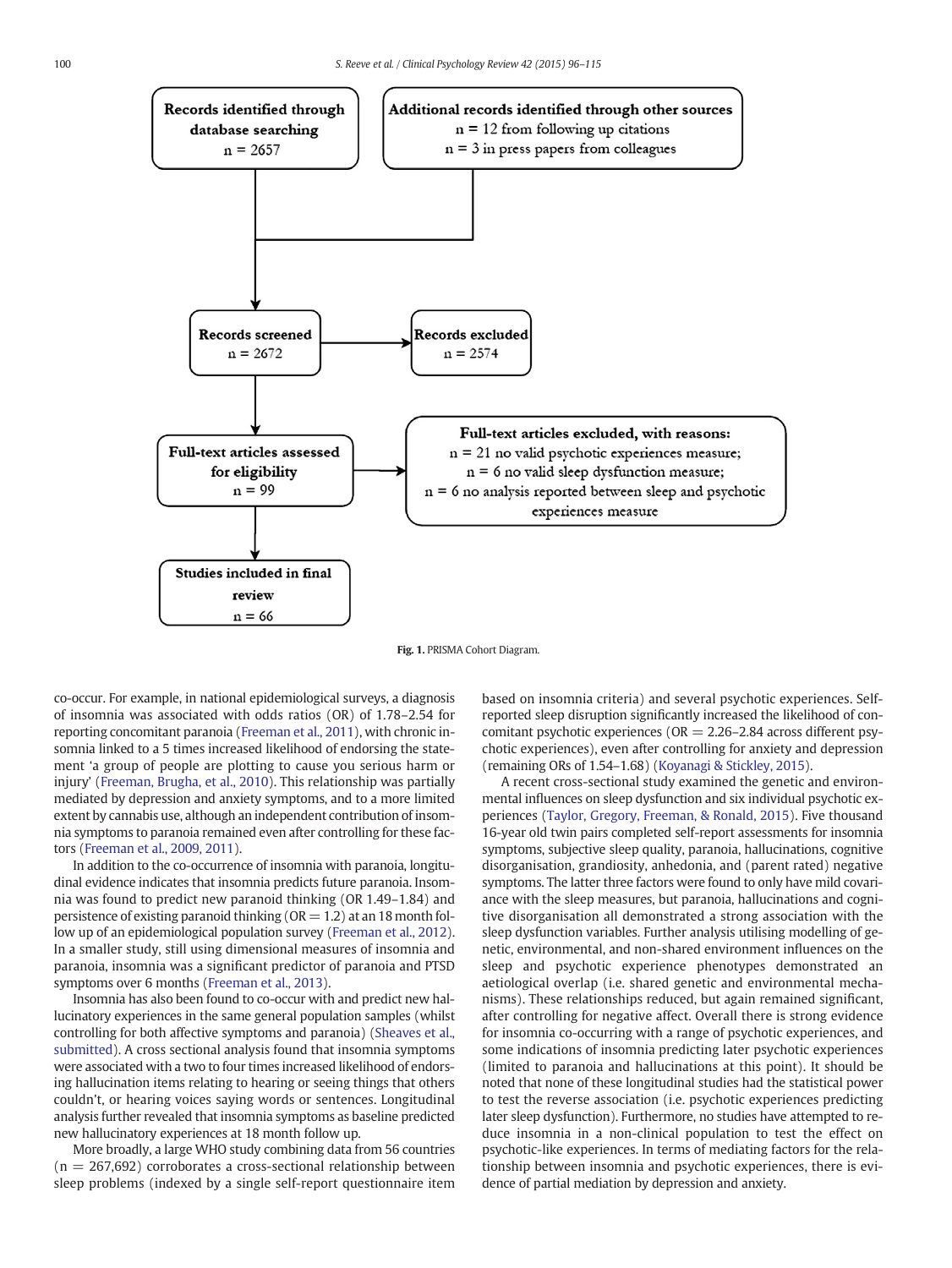<span id="page-5-0"></span>Studies addressing the link between sleep and psychotic experiences in non-clinical populations.

| Citation                          | Design                                  | N    | Sample characteristics                                                                      | Psychosis measure $(s)$                                                                                                                                                        | Sleep dysfunction<br>measure(s)                                                                                                                                                                                                          | Comment on findings                                                                                                                                                                                                                              | Linked? |
|-----------------------------------|-----------------------------------------|------|---------------------------------------------------------------------------------------------|--------------------------------------------------------------------------------------------------------------------------------------------------------------------------------|------------------------------------------------------------------------------------------------------------------------------------------------------------------------------------------------------------------------------------------|--------------------------------------------------------------------------------------------------------------------------------------------------------------------------------------------------------------------------------------------------|---------|
| (Fisher et al.<br>(2014)          | Longitudinal                            | 6796 | Children (aged 12) from<br>population cohort<br>(ALSPAC)                                    | Psychotic experiences<br><b>PLIKSi</b>                                                                                                                                         | Sleep disorder symptoms<br>Postal questionnaires<br>(completed by mothers) at<br>age 2.5, 3.5, 4.75, 6.75, and<br>9 years.<br>Sleep problems at 12 years<br>assessed in semi-structured<br>diagnostic-based interview<br>with child.     | Children with more frequent<br>nightmares between 2.5 and<br>9 years more likely to report<br>psychotic experiences at age 12.<br>Children reporting any<br>parasomnia at age 12 also found<br>to have higher rates of psychotic<br>experiences. | Y       |
| Freeman et al.<br>(2009)          | Cross-sectional 300                     |      | Convenience sample<br>from community                                                        | Paranoia<br>G-PTS                                                                                                                                                              | Insomnia symptoms<br>ISI, Sleep-50                                                                                                                                                                                                       | Insomnia associated with<br>paranoid thinking, association<br>partly accounted for by anxiety<br>and depression.                                                                                                                                 | Y       |
| Freeman, Brugha,<br>et al. (2010) | Cross-sectional 8580                    |      | National epidemiological<br>survey (British National<br>Survey of Psychiatric<br>Morbidity) | Paranoia<br>PSQ, SCID-II                                                                                                                                                       | Insomnia symptoms<br>$CIS-R$                                                                                                                                                                                                             | Insomnia associated with an<br>increase in paranoid thinking,<br>association partly accounted for<br>by affective symptoms or<br>cannabis use.                                                                                                   | Y       |
| Freeman et al.<br>(2011)          | Cross-sectional 7281                    |      | National epidemiological<br>survey<br>(USA - Adult Psychiatric<br>Morbidity Survey)         | Paranoia<br>Paranoia items from<br>survey $(3)$                                                                                                                                | Insomnia symptoms<br>$CIS-R$                                                                                                                                                                                                             | Paranoia associated with<br>insomnia, odds ratios of<br>insomnia diagnosis increases<br>with level of paranoia.                                                                                                                                  | Y       |
| Freeman et al.<br>(2012)          | Longitudinal                            | 2382 | National epidemiological<br>survey (British<br>Psychiatric Morbidity<br><b>Survey 2000)</b> | Paranoia<br>PSQ (3 items)<br>SCID-II (at baseline and<br>18 month follow up)                                                                                                   | Insomnia symptoms<br>CIS-R (at baseline and<br>18 month follow up)                                                                                                                                                                       | Insomnia symptoms predicted<br>new paranoid thinking or<br>persistence of existing paranoid<br>thinking at 18 month follow-up.                                                                                                                   | Y       |
| Freeman et al.<br>(2013)          | Longitudinal                            | 106  | Individuals attending<br>hospital after an assault                                          | Paranoia<br>G-PTS<br><b>SSPS</b><br><b>PANSS</b><br><b>PSYRATS</b><br>4 paranoia and threat<br>related visual analogue<br>scales<br>(all at baseline and 6<br>month follow up) | Insomnia symptoms<br>ISI (at baseline and 6 month<br>follow up)                                                                                                                                                                          | Insomnia at baseline was found<br>to predict paranoia (G-PTS) and<br>post-traumatic stress disorder<br>symptoms at 6 month follow up.<br>Current insomnia was also a<br>significant predictor of paranoia<br>scores at 6 months.                 | Y       |
| Hurdiel et al.<br>(2014)          | Manipulation<br>(sleep<br>deprivation)  | 17   | Volunteers completing<br>ultramarathon event                                                | Psychotic experiences<br>Hallucinations - open<br>ended question on<br>completion                                                                                              | Objective sleep<br>Wrist watch actigraphy<br>throughout event<br>Sleep deprivation<br>Average 46 h 38 min                                                                                                                                | 4 out of 17 participants reported Y<br>experiencing hallucinations<br>during the exercise event.                                                                                                                                                 |         |
| Jeppesen et al.<br>(2014)         | Cross-sectional 1623                    |      | Adolescents (aged 11/12<br>years) from population<br>cohort                                 | Psychotic experiences:<br>K-SADS-PL                                                                                                                                            | Subjective sleep<br>Self-report of sleep<br>disturbance in structured<br>interview                                                                                                                                                       | Likelihood of psychotic<br>experiences increased with<br>sleep problems and emotional<br>or neurodevelopmental<br>disorders.<br>Increased prevalence of sleep<br>disorders among children with<br>psychotic experiences.                         | Y       |
| Kahn-Greene<br>et al. (2007)      | Manipulation<br>(sleep)<br>deprivation) | 25   | Non-clinical volunteers<br>(recruited from military) PAI (pre and post sleep                | Psychotic experiences<br>deprivation)                                                                                                                                          | Sleep deprivation<br>56 h                                                                                                                                                                                                                | Sleep deprivation resulted in<br>increase in anxiety, depression<br>and paranoia, but not<br>manic-related symptoms or<br>schizophrenia symptom factors.                                                                                         | Y       |
| Koyanagi and<br>Stickley (2015)   | Cross-sectional 267,692                 |      | WHO population based<br>survey (56 countries)                                               | Psychotic experiences<br>Single items from CIDE<br>for delusional mood,<br>delusions of<br>persecution/reference,<br>delusions of control,<br>hallucinations                   | Insomnia symptoms<br>1 item for presence of<br>insomnia symptoms<br>(5 point scale of 'none' to<br>'extreme')                                                                                                                            | Sleep problems associated in<br>dose-response fashion with<br>psychotic symptoms in almost<br>all countries with significant<br>ORs from 2.26-2.84 (1.54-1.68)<br>after controlling for anxiety and<br>depression).                              | Y       |
| Lee et al. (2012)                 | Cross-sectional 7172                    |      | 23 high school cohorts of<br>students (aged 12-17)                                          | Psychotic-experiences<br>ESI<br>Psychosis risk:<br>Y-PARQ                                                                                                                      | Insomnia<br>Self report questionnaire<br>modelled on ICD-10<br>diagnostic criteria for<br>insomnia<br><b>Excessive Daytime Sleepiness</b><br>ESS<br>Cataplexy<br>Single item, muscle<br>weakness<br>Snoring<br>Single item, frequency of | Insomnia and excessive daytime Y<br>sleepiness predicted psychotic<br>like experiences (and higher<br>risk scores for psychosis) in<br>adolescent group, independent<br>of depressive symptoms.                                                  |         |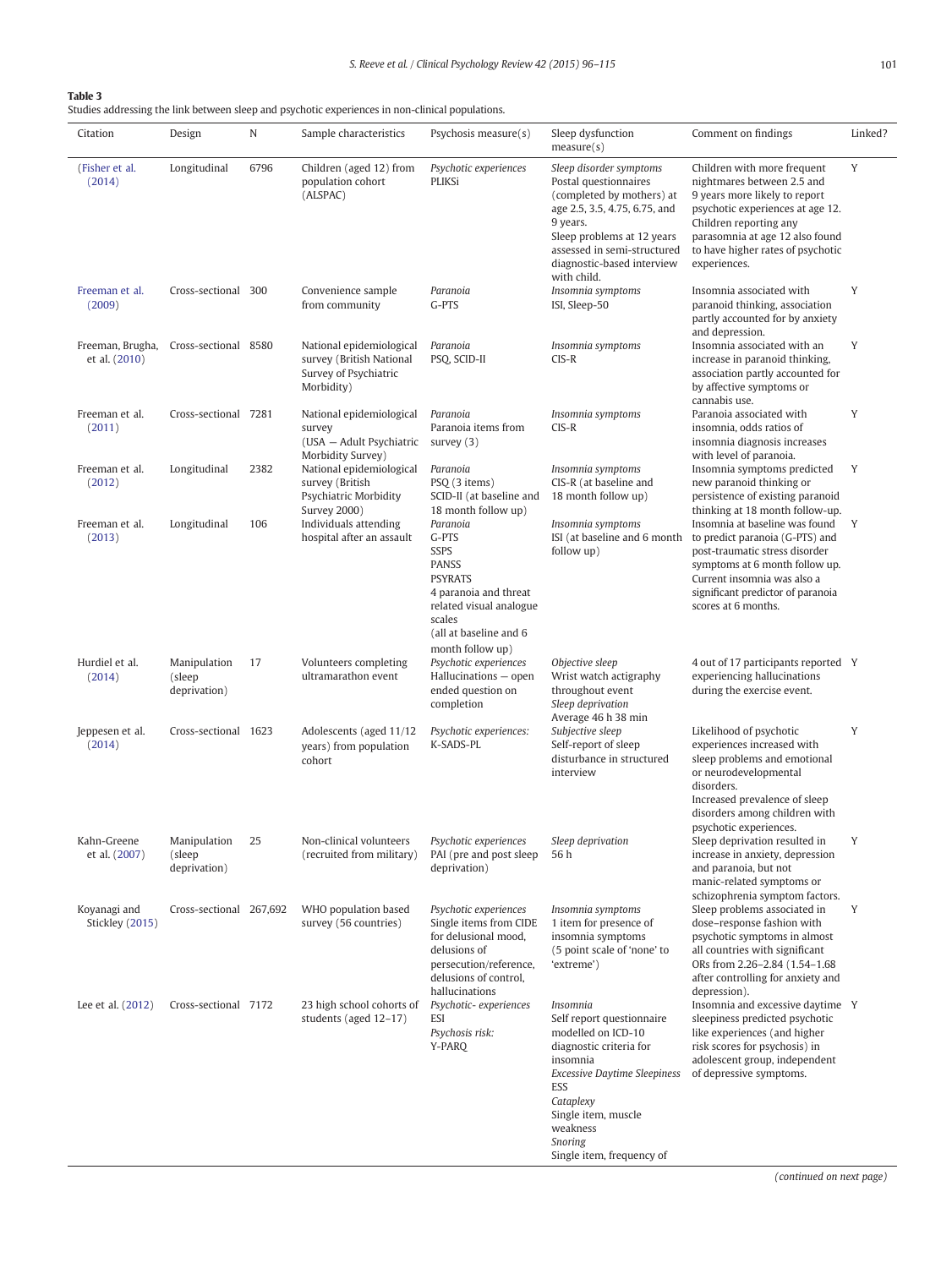# Table 3 (continued)

| Citation                                          | Design                                 | N                               | Sample characteristics                                                                                                                                                                                                       | Psychosis measure(s)                                                                       | Sleep dysfunction<br>measure(s)                                                                                                                                                                                                      | Comment on findings                                                                                                                                                                                                                                                   | Linked? |
|---------------------------------------------------|----------------------------------------|---------------------------------|------------------------------------------------------------------------------------------------------------------------------------------------------------------------------------------------------------------------------|--------------------------------------------------------------------------------------------|--------------------------------------------------------------------------------------------------------------------------------------------------------------------------------------------------------------------------------------|-----------------------------------------------------------------------------------------------------------------------------------------------------------------------------------------------------------------------------------------------------------------------|---------|
| Levin and<br>Fireman (2002)                       | Cross-sectional 116                    |                                 | Undergraduate<br>psychology students<br>selected for high<br>nightmare prevalence (at<br>least 3-10 a year) from<br>screening survey                                                                                         | Psychoticism/paranoia<br>$SCL-90-R$                                                        | snoring<br>Nightmares<br>Dream log                                                                                                                                                                                                   | Nightmare distress (not<br>frequency) associated with<br>paranoia, anxiety, depression.<br>Nightmare frequency associated<br>with psychoticism scale score.                                                                                                           | Y       |
| Oshima et al.<br>(2010)                           | Cross-sectional                        | a) $279$<br>b) 62               | High school cohort of<br>students (aged 12-17)                                                                                                                                                                               | Psychotic-experiences<br>Custom self-report<br>questionnaire (4 items)                     | Subjective sleep<br>GHO-12                                                                                                                                                                                                           | Poor sleep associated with<br>psychotic like experiences.                                                                                                                                                                                                             | Y       |
|                                                   |                                        |                                 | a) singletons<br>b) twin students<br>$(31 \text{ pairs})$                                                                                                                                                                    |                                                                                            |                                                                                                                                                                                                                                      |                                                                                                                                                                                                                                                                       |         |
| Petrovsky et al.<br>(2014)                        | Manipulation<br>(sleep<br>deprivation) | 24                              | Student volunteers                                                                                                                                                                                                           | Psychotic-experiences<br>PSI (pre and post sleep<br>deprivation)                           | Sleep deprivation<br>Overnight sleep deprivation<br>Sleepiness<br>SSS at 9 pm and from 7 to<br>10 am following morning<br>(6 time points in total)                                                                                   | Sleep deprivation induced<br>perceptual distortions, cognitive<br>disorganisation and anhedonia,<br>but not mania, paranoia or<br>delusional thinking.                                                                                                                | Y       |
| (Sheaves,<br>Bebbington,<br>et al.,<br>submitted) | Longitudinal                           | a) 8580<br>b) 7403<br>$c)$ 2046 | National epidemiological<br>surveys:<br>a) British Psychiatric<br>Morbidity Survey<br>2000<br>b) British Psychiatric<br>Morbidity Survey<br>2007<br>c) British Psychiatric<br>Morbidity Survey<br>2000 18 month<br>follow up | Paranoia and<br>hallucinations<br>PSQ (2 items) (at<br>baseline and 18 month<br>follow up) | Insomnia symptoms<br>CIS-R (at baseline and<br>18 month follow up)                                                                                                                                                                   | Insomnia predicted new<br>hallucinatory experiences at<br>18 month follow up.<br>Presence of insomnia raised<br>likelihood of reporting<br>hallucinations cross-sectionally.<br>All remained significant when<br>controlling for depression,<br>anxiety and paranoia. | Y       |
| Taylor et al.<br>(2015)                           | Cross-sectional a) 5076                | b) 5059                         | a) Twin pairs (aged 16)<br>from population co-<br>hort<br>b) parents of twins                                                                                                                                                | Psychotic-experiences<br><b>SPEQ</b>                                                       | Subjective sleep<br>PSOI<br>Insomnia symptoms<br><b>ISI</b>                                                                                                                                                                          | Shared genetic and<br>environmental mechanisms for<br>psychotic experiences and sleep<br>disturbances - association<br>reduced but remained<br>significant after controlling for<br>negative affect.                                                                  | Y       |
| Thompson et al.<br>(2015)                         | Longitudinal                           | 4270                            | 18 year old population<br>cohort sample (ALSPAC)                                                                                                                                                                             | Psychotic-experiences<br>PLIKSi (at age 12 and<br>18)                                      | Sleep disorder symptoms<br>Postal questionnaires<br>(completed by mothers) at<br>age 2.5, 3.5, 4.75, 6.75, and<br>9 years.<br>Sleep problems at 12 years<br>assessed in semi-structured<br>diagnostic-based interview<br>with child. | Nightmares at age 12 a<br>significant predictor of<br>psychotic experiences at age 18,<br>remaining after adjustment for<br>mood and other confounders.                                                                                                               | Y       |

CIDI = [\(Kessler & Ustün, 2004\)](#page-17-0); CIS-R = Clinical Interview Schedule (revised) ([Lewis, Pelosi, Araya, & Dunn, 1992](#page-17-0)); ESI = Eppendorf Schizophrenia Inventory ([Mass, 2000\)](#page-17-0); ESS = Epworth Sleepiness Scale ([Johns, 1991](#page-17-0)); GHQ-12 = 12 item version of the General Health Questionnaire ([Goldberg & Williams, 1988\)](#page-16-0); G-PTS = Green et al. paranoid thoughts scale ([Green et al., 2008](#page-16-0)); ISI = Insomnia Severity Index [\(Morin, 1993](#page-17-0)); K-SADS-PL- Schedule for schizophrenia and affective disorders for school-age children, present and lifetime edition ([Kaufman et al., 1997\)](#page-17-0); PAI = Personality Assessment Inventory [\(Morey, 1991\)](#page-17-0); PANSS = Positive and Negative Symptom Scale ([Kay et al., 1987](#page-17-0)); PLIKSi = Psychosis-Like Symptom In-terview ([Horwood et al., 2008\)](#page-17-0); PSI = Psychotomimetic States Inventory [\(Mason et al., 2008\)](#page-17-0); PSQ = Psychosis Screening Questionnaire [\(Bebbington & Nayani, 1995](#page-16-0)); PSQI = Pittsburgh Sleep Quality Index ([Buysse, Reynolds, Monk, Berman, & Kupfer, 1989](#page-16-0)); PSYRATS = Psychotic symptom rating scales ([Haddock, McCarron, Tarrier, & Faragher, 1999\)](#page-16-0); SCID-II = Structured Clinical Interview for DSM-IV disorder ([First, Gibbon, Spitzer, Williams, & Benjamin, 1997](#page-16-0)); SCL-90-R = Symptom Checklist 90 (Revised) [\(Derogatis, 1994](#page-16-0)); SLEEP-50 = ([Spoormaker,](#page-18-0) [Verbeek, van den Bout, & Klip, 2005\)](#page-18-0); SPEQ = Specific Psychotic Experiences Questionnaire [\(Ronald et al., 2014\)](#page-18-0); SSPS = State Social Paranoia Scale [\(Freeman et al., 2007\)](#page-16-0); SSS = Stanford Sleepiness Scale [\(Hoddes, Zarcone, Smythe, Phillips, & Dement, 1973](#page-17-0)); Y-PARQ = Youth Psychosis at Risk Questionnaire ([Ord, Myles-Worsley, Blailes, & Ngiralmau, 2004\)](#page-18-0).

#### 3.1.2. Other sleep disorders and psychotic experiences

A co-occurrence between psychotic experiences and sleep disorders other than insomnia is also supported by the literature. A number of sleep disorder symptoms (including excessive daytime sleepiness, cataplexy, and excessive snoring) were found to predict psychotic like experiences in adolescent samples ([Lee, Cho, Cho, Jang, & Kim, 2012; Oshima](#page-17-0) [et al., 2010](#page-17-0)). In the former study this relationship reduced but remained significant after controlling for depressive symptoms.

The likelihood of reporting psychotic experiences in another young sample (aged 11–12) increased with the number of reported sleep problems, including nightmares and daytime fatigue ([Jeppesen et al.,](#page-17-0) [2014](#page-17-0)). Distress associated with nightmares in a student sample was

associated with increased paranoia, anxiety, and depression (as well as poorer occupational functioning) [\(Levin & Fireman, 2002](#page-17-0)). Findings from the ALSPAC longitudinal cohort have also indicated that parasomnias during childhood (nightmares and night terrors) predict psychotic experiences at age 12 ([Fisher et al., 2014](#page-16-0)), and that nightmares at age 12 predict psychotic experiences at 18 [\(Thompson](#page-18-0) [et al., 2015](#page-18-0)) even after adjusting for mood and psychotic experiences at age 12.

Altogether, these studies suggest that the relationship between sleep dysfunction and psychotic experiences is not limited to insomnia, but extends to other sleep disorders, and that these disorders co-occur with and may predict psychotic experiences. However, these findings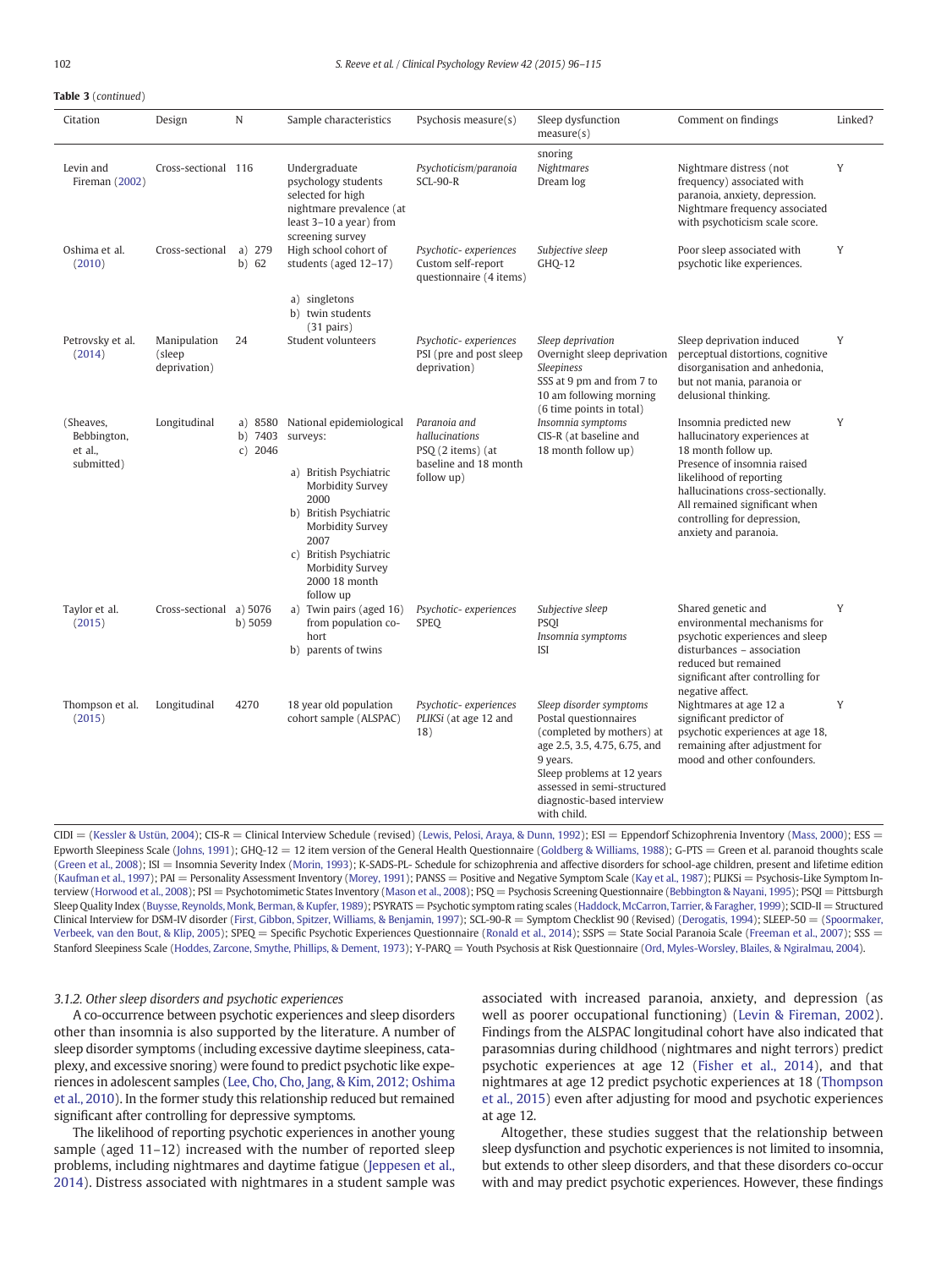are primarily based upon adolescent samples, and there is evidence that some sleep disorders may be more common in this group than in the adult population (e.g. parasomnias: [Laberge, Tremblay, Vitaro, &](#page-17-0) [Montplaisir, 2000\)](#page-17-0). Therefore further investigation is needed to explore whether these links between parasomnias and excessive daytime sleepiness and psychotic experiences are also present in the adult population.

### 3.1.3. Sleep deprivation

Three studies have manipulated sleep via sleep deprivation to investigate its impact on psychotic-like experiences.

[Kahn-Greene, Killgore, Kamimori, Balkin, and Killgore \(2007\)](#page-17-0) deprived 25 non-clinical volunteers of sleep for 56 h, administering the Personality Assessment Inventory (PAI; [Morey, 1991](#page-17-0)) at baseline and after sleep deprivation. Following sleep deprivation, increases were observed in the anxiety, depression and paranoia factors, but not in 'manic related symptoms' or 'schizophrenia symptoms' factors of the PAI. Yet with the exception of paranoia the scale dimensions do not appear to differentiate positive psychotic experiences from negative symptoms or affective symptoms, therefore it is difficult to interpret these results with regard to particular psychotic experiences.

In the second sleep deprivation study a student sample underwent a night of sleep deprivation or normal sleep in two counterbalanced sessions under laboratory conditions ([Petrovsky et al., 2014\)](#page-18-0). The psychotomimetic states inventory (PSI; [Mason, Morgan, Stefanovic, &](#page-17-0) [Curran, 2008\)](#page-17-0) – a scale previously utilised for self-report of the effects of cannabis and ketamine on non-clinical volunteers in research contexts – was administered in the evening and morning for both conditions. This experiment found that the sleep deprivation condition resulted in significantly higher ratings in several PSI subscales (perceptual distortions, cognitive disorganisation, and anhedonia) but not others (mania, paranoia or delusional thinking). No data on mood changes were collected. Given the robust link between insomnia and paranoia discussed previously ([Freeman, Brugha, et al., 2010; Freeman](#page-16-0) [et al., 2009, 2011, 2012\)](#page-16-0), it is intriguing that no effects of sleep deprivation on paranoia were reported in this study. One potential rationale could be that the 8 item PSI subscale for paranoia includes several items which are less specific to persecutory ideation (e.g. "you feel that you deserve to be punished", "you feel that no-one understands you") than the questionnaire items used in the paranoia-focused studies e.g. the Green et al. Paranoid Thoughts Scale ([Green et al., 2008\)](#page-16-0).

The last sleep deprivation study identified by the review took a somewhat different approach in utilising natural conditions of sleep deprivation — in this case by competitors taking part in a 168 km ultramarathon event [\(Hurdiel et al., 2014\)](#page-17-0). Wrist actigraphy was used to track volunteer competitors in this event (involving an average of 46 h 38 min of wakefulness for this group), and on completion of the event a short questionnaire was filled out including an open-ended item asking about experiences of sleep deprivation (including hallucinations). Four of the seventeen volunteers reported experiencing hallucinations during the event.

These studies do indicate that experimentally reducing sleep increases psychotic-like experiences, although the evidence is inconsistent with regard to particular psychotic experiences. Besides the issues already highlighted in the questionnaires employed, other limitations are that all of the above studies have used small samples, and none includes analyses for mediating factors. In the case of the last study, there was also no baseline measurement or control group.

### 3.2. Clinical populations

[Tables 4](#page-8-0)–8 contain the forty-nine clinical studies retrieved by the search terms. Research in these clinical groups is complicated by the heterogeneity of individuals with psychosis, such as differing medication status, age, and current symptom presentation.

Furthermore, many of the studies in clinical populations poorly differentiate between individual psychotic experiences, both in recruitment and in the measures used. Over three quarters of studies retrieved were carried out with a group recruited for a diagnosis of schizophrenia or another psychotic disorder (41 papers), regardless of symptom presentation. Other participants were recruited based on broadly defined psychotic symptoms (5 papers). Another four studies utilise differing criteria (based on a mixture of positive psychotic and other symptoms) for selecting a sample at high risk of psychosis. Only 3 studies have addressed individual psychotic experiences in relation to sleep, and these predominantly focus on paranoia and persecutory delusions.

#### 3.2.1. Polysomnography

Polysomnographic methods have been widely applied in this clinical population [\(Table 4](#page-8-0)). All of the studies are cross-sectional designs, using small samples, often seeking to associate clinical severity or symptom profiles with particular differences in sleep architecture.

The most consistently reported findings related to positive psychotic symptoms are REM sleep alterations. Positive symptoms have been found to be associated with a lowered REM onset latency in unmedicated and medication naive patients [\(Lauer, Schreiber, Pollmächer,](#page-17-0) [Holsboer, & Krieg, 1997; Poulin, Daoust, Forest, Stip, & Godbout, 2003;](#page-17-0) [Tandon et al., 1992; Yang & Winkelman, 2006](#page-17-0)) although there are inconsistent results, mostly from studies with smaller sample sizes [\(Ganguli, 1987; Tandon, Shipley, Eiser, & Greden, 1989; Taylor,](#page-16-0) [Tandon, Shipley, Eiser, & Goodson, 1991](#page-16-0)). Similarly, reduced REM onset latency and an increased percentage of time in REM sleep were correlated with positive symptom severity ([Sarkar, Katshu, Nizamie, &](#page-18-0) [Praharaj, 2010\)](#page-18-0). Another sleep EEG study found that positive symptom scores partially explained the variation (63%) in high frequency EEG activity during REM sleep [\(Tekell et al., 2005](#page-18-0)). An association between increased positive psychotic symptoms and reduced REM density has also been reported [\(Rotenberg et al., 1997; Yang & Winkelman, 2006\)](#page-18-0).

The interpretation of these REM sleep abnormalities is opaque, as the function of REM sleep and the impacts of alterations to it are still the subject of debate (e.g. [Wamsley, 2014](#page-18-0)). Regardless, these changes do at the very least point to a disruption in neural regulation of sleep in individuals with psychosis, which could have an impact throughout the sleep period. For example, a reduced REM sleep onset latency may mean that less time is spent in slow wave sleep prior to first REM epoch.

In contrast to REM sleep, alterations in slow wave sleep have been more traditionally associated with negative symptoms e.g. [\(Kajimura](#page-17-0) [et al., 1996; Keshavan et al., 1995, 1998\)](#page-17-0). Yet three recent polysomnographic studies have reported that a reduced number and amplitude of spindles recorded during slow wave sleep is associated with greater positive symptom severity [\(Ferrarelli et al., 2010; Sarkar et al., 2010;](#page-16-0) [Wamsley et al., 2012\)](#page-16-0) — although in one case a reverse association (increased sleep spindle amplitude with increased positive symptom score) was reported [\(Manoach et al., 2014](#page-17-0)).

However, as all of these polysomnographic studies are crosssectional they are unable to provide any conclusions as to whether the REM sleep changes occur prior to psychosis or predict other clinical variables in the longer term. Furthermore, in all of these studies clinical participants were not recruited on the basis of particular psychotic experiences, and the measures used amalgamate multiple psychotic experiences, meaning that it is not possible to speculate on whether particular psychotic experiences have differing associations with the sleep architecture changes described.

### 3.2.2. Actigraphy and circadian rhythm

Several recent studies have used actigraphy to assess sleep wake patterns and circadian dysfunction in psychosis, with the aim of linking circadian profiles to clinical features ([Table 5](#page-9-0)).

One longitudinal study has indicated that sleep–wake abnormalities detected by actigraphy predict psychotic symptoms at one year follow up in a high risk youth sample ([Lunsford-Avery, LeBourgeois, Gupta, &](#page-17-0) [Mittal, 2015\)](#page-17-0). Another smaller longitudinal study (clinical group  $n =$ 6) found that daily variations in sleep duration were associated with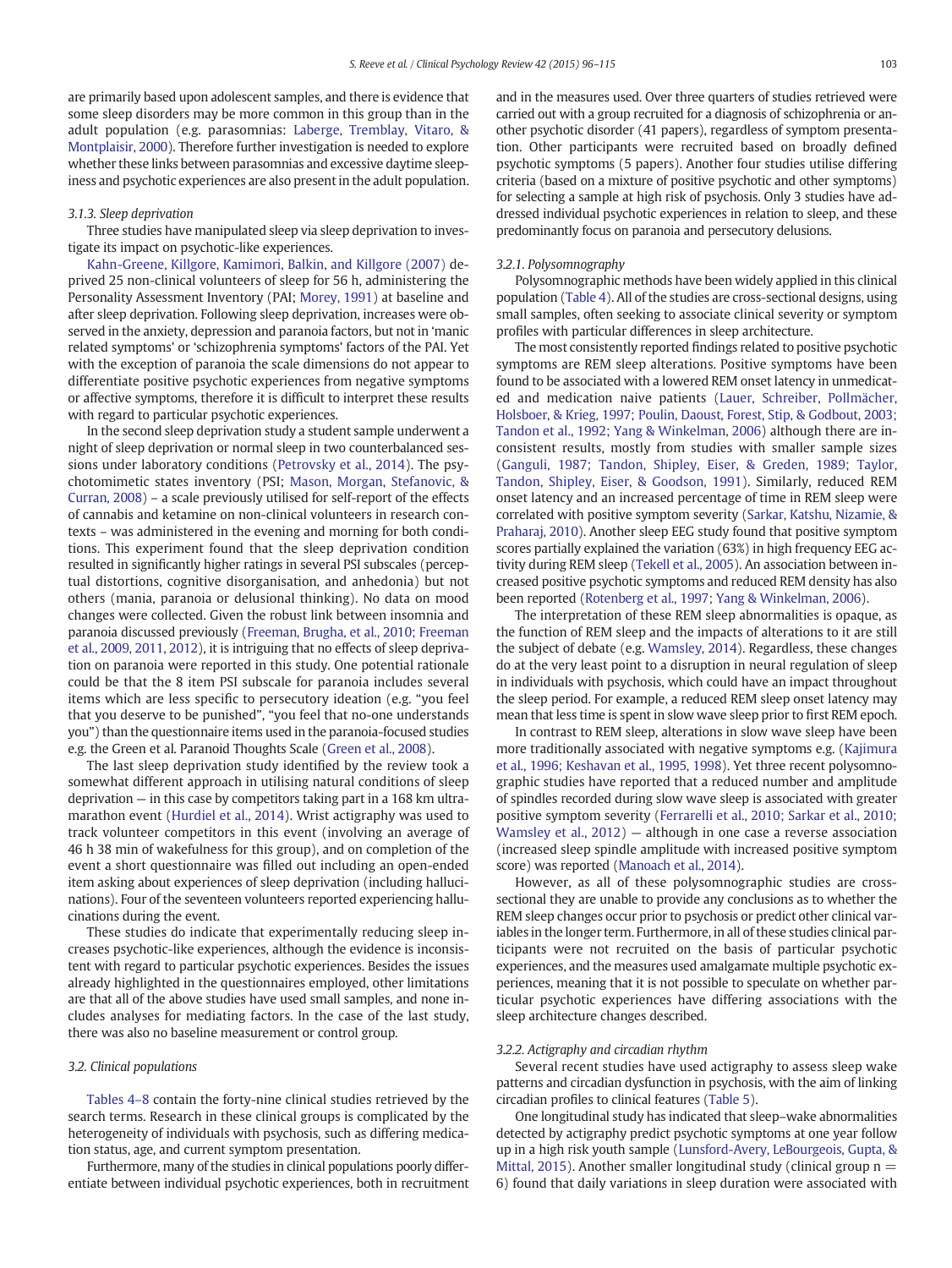<span id="page-8-0"></span>Studies addressing the link between positive symptoms and sleep measured with polysomnography in clinical groups.

| Citation                                         | N                                            | Sample characteristics                                                                                                                                                                                                                                                                                      | Psychosis<br>measure(s)                                    | # PSG<br>nights | Comment on findings                                                                                                                                                                                   | Linked?       |
|--------------------------------------------------|----------------------------------------------|-------------------------------------------------------------------------------------------------------------------------------------------------------------------------------------------------------------------------------------------------------------------------------------------------------------|------------------------------------------------------------|-----------------|-------------------------------------------------------------------------------------------------------------------------------------------------------------------------------------------------------|---------------|
| Benson and Zarcone<br>(1993)                     | a) $21$<br>b) $24$<br>$c)$ 13                | a) Patients with schizophrenia (at least 2 weeks<br>medication free)<br>b) Patients with major depressive disorder<br>c) Non-clinical controls                                                                                                                                                              | Positive symptoms 2<br><b>BPRS</b>                         |                 | No significant differences in REM eye movements<br>across groups, one positive correlation for a<br>hallucinatory behaviour item and REM density in<br>the schizophrenia group.                       | Y<br>(partly) |
| Ferrarelli et al. (2010)                         | a) $49$<br>$b)$ 20<br>c) $44$                | a) Patients with schizophrenia<br>b) Patients with other diagnoses receiving<br>antipsychotic medication<br>c) Non-clinical controls                                                                                                                                                                        | Positive symptoms 1<br><b>PANSS</b>                        |                 | Negative correlation between sleep spindle<br>activity and number and positive symptoms.                                                                                                              | Y             |
| Ganguli (1987)                                   | a) 8<br>b)8<br>c) $16$<br>$d)$ 16<br>$e)$ 10 | a) Patients with delusional depression<br>b) Depression<br>c) Non-clinical controls                                                                                                                                                                                                                         | Positive symptoms 2<br><b>BPRS</b>                         |                 | Positive correlation between REM latency and<br>severity of psychosis, but trend failed to reach<br>statistical significance.                                                                         | Y<br>(partly) |
| Kajimura et al. (1996)                           | a) $6$<br>b) 6                               | a) Patients with schizophrenia (outpatients)<br>b) Non-clinical controls                                                                                                                                                                                                                                    | Positive symptoms 1<br><b>BPRS</b>                         |                 | Negative correlation between slow wave sleep<br>and negative symptom scale.<br>No associations reported between PSG variables<br>and positive symptoms.                                               | N             |
| Keshavan et al. (1995)                           | a) $24$<br>b) 5<br>c) 4<br>d) 5              | Patients with:<br>a) Schizophrenia<br>b) Schizoaffective bipolar<br>c) Schizoaffective depressed<br>d) Delusional disorder                                                                                                                                                                                  | Positive symptoms 2 or 3<br><b>BPRS</b><br>SAPS            |                 | Negative correlation between slow wave sleep<br>and negative symptom scale.<br>No association reported between SWS and<br>positive symptoms.                                                          | N             |
| Keshavan et al. (1998)                           | a) $30$<br>$b)$ 30                           | c) Unmedicated patients with schizophrenia<br>(medication naïve or medication free for<br>average of 40 weeks)<br>d) Non-clinical age and sex matched controls                                                                                                                                              | Positive symptoms 2 or 3<br><b>BPRS</b>                    |                 | Patients with schizophrenia had reduced slow<br>wave sleep.<br>No correlations between positive symptoms and<br>slow wave sleep.                                                                      | N             |
| Lauer et al. (1997)                              | a) $22$<br>b) $20$                           | a) Drug naïve, first episode or acute exacerbation Positive symptoms 1<br>patients with schizophrenia<br>b) Non-clinical age and sex matched controls                                                                                                                                                       | <b>BPRS</b>                                                |                 | Positive symptoms scores correlate negatively<br>with REM onset latency, but reported to be driven<br>by conceptual disorganisation factor rather than<br>all positive symptom factors.               | Y             |
| Manoach et al. (2014)                            | a) $26$<br>$b)$ 25<br>$c)$ 19<br>$d)$ 23     | a) Patients with schizophrenia (inpatient and<br>outpatient, $n = 11$ early course)<br>b) Non-clinical age and sex matched controls (to<br>patient group)<br>c) First degree relatives of patients with<br>schizophrenia<br>d) Non-clinical age, sex and education matched<br>controls (to relatives group) | Positive symptoms 1<br>SAPS                                |                 | Positive correlation increased amplitude of<br>spindles during stage 2 sleep and positive<br>symptoms (only found in patients with<br>schizophrenia).                                                 | Y             |
| Poulin et al. (2003)                             | a) $11$<br>$b)$ 11                           | a) Patients with first episode psychosis<br>(medication naïve)<br>b) Non-clinical controls                                                                                                                                                                                                                  | <b>BPRS</b>                                                |                 | Positive symptoms 1 or 2 Positive symptom scores correlated negatively<br>with REM onset latency.<br>Other sleep measures correlate with total<br>symptom severity.                                   | Y             |
| Rotenberg et al. (1997) 20                       |                                              | Patients with schizophrenia (medicated)<br>a) Patients with schizophrenia                                                                                                                                                                                                                                   | Positive symptoms 3<br><b>PANSS</b><br>Positive symptoms 1 |                 | Positive symptoms correlated with lowered REM<br>density.                                                                                                                                             | Y             |
| Sarkar et al. (2010)<br>Tandon et al. (1989)     | a) $20$<br>b) 14<br>c) $20$<br>10            | b) First degree relatives of patients<br>c) Non-clinical age and sex matched controls<br>Patients with schizophrenia (inpatients)                                                                                                                                                                           | <b>BPRS</b><br><b>PANSS</b><br>Positive symptoms 1         |                 | Positive symptoms correlated positively with<br>percentage of time in REM sleep, and negatively<br>correlated with REM sleep onset latency.<br>No difference in BPRS score between patients           | Y<br>N        |
| Tandon et al. (1992)                             | a) 20<br>b) 20<br>c) $15$                    | a) Drug-naïve schizophrenia patients<br>b) Previously medicated but drug free schizo-<br>phrenia patients<br>c) Non-clinical controls                                                                                                                                                                       | <b>BPRS</b><br>Positive symptoms 1<br><b>BPRS</b>          |                 | with and without REM abnormalities.<br>Positive symptoms scores correlate negatively with<br>REM onset latency, but effect only found in<br>previously treated group, not in the drug naïve<br>group. | Y<br>(partly) |
| Taylor, Tandon, Shipley,<br>Eiser, et al. (1991) | 36                                           | Patients with schizophrenia (inpatients)                                                                                                                                                                                                                                                                    | Positive symptoms 1<br><b>BPRS</b>                         |                 | No difference in BPRS positive scale score in<br>patients with REM at sleep onset ( $n = 6$ ) versus<br>patients without REM at sleep onset ( $n = 30$ ).                                             | N             |
| Tekell et al. (2005)                             | a) 17<br>b) 15<br>c) $17$                    | a) Patients with schizophrenia<br>b) Patients with major depression<br>c) Non-clinical controls                                                                                                                                                                                                             | Positive symptoms 1<br><b>BPRS</b><br>SAPS                 |                 | Positive symptom scores explained significant<br>amount of variance in high frequency EEG activity<br>during REM sleep.                                                                               | Y             |
| Tesler et al. (2015)                             | a) 9<br>b) 15                                | a) Adolescents (aged 14-18) meeting criteria for<br>early onset schizophrenia spectrum disorder<br>b) Non-clinical age and sex matched controls                                                                                                                                                             | Positive symptoms 1<br>PANSS                               |                 | Reduced sleep spindle density in clinical group<br>correlated with positive symptom severity.                                                                                                         | Y             |
| Wamsley et al. (2012)                            | a) $21$<br>b) b)<br>17                       | a) Chronically medicated patients with<br>schizophrenia<br>b) Non-clinical age and sex matched controls                                                                                                                                                                                                     | Positive symptoms 1<br>PANSS                               |                 | Reduced amplitude and power of individual<br>spindles correlated with greater severity of<br>positive symptoms.                                                                                       | Y             |
| Yang and Winkelman,<br>(2006)                    | a) $15$<br>b) 15                             | a) Inpatients with schizophrenia (at least<br>2 weeks drug free)<br>b) Non-clinical controls                                                                                                                                                                                                                | Positive symptoms 1<br><b>BPRS</b>                         |                 | Positive symptoms correlated with lowered REM<br>density.                                                                                                                                             | Y             |

BPRS = Brief Psychiatric Rating Scale ([Overall & Gorham, 1962](#page-18-0)); SAPS = Scale for Assessment of Positive Symptoms [\(Andreasen, 1984\)](#page-16-0); PANSS = Positive and Negative Symptom Scale ([Kay et al., 1987](#page-17-0)).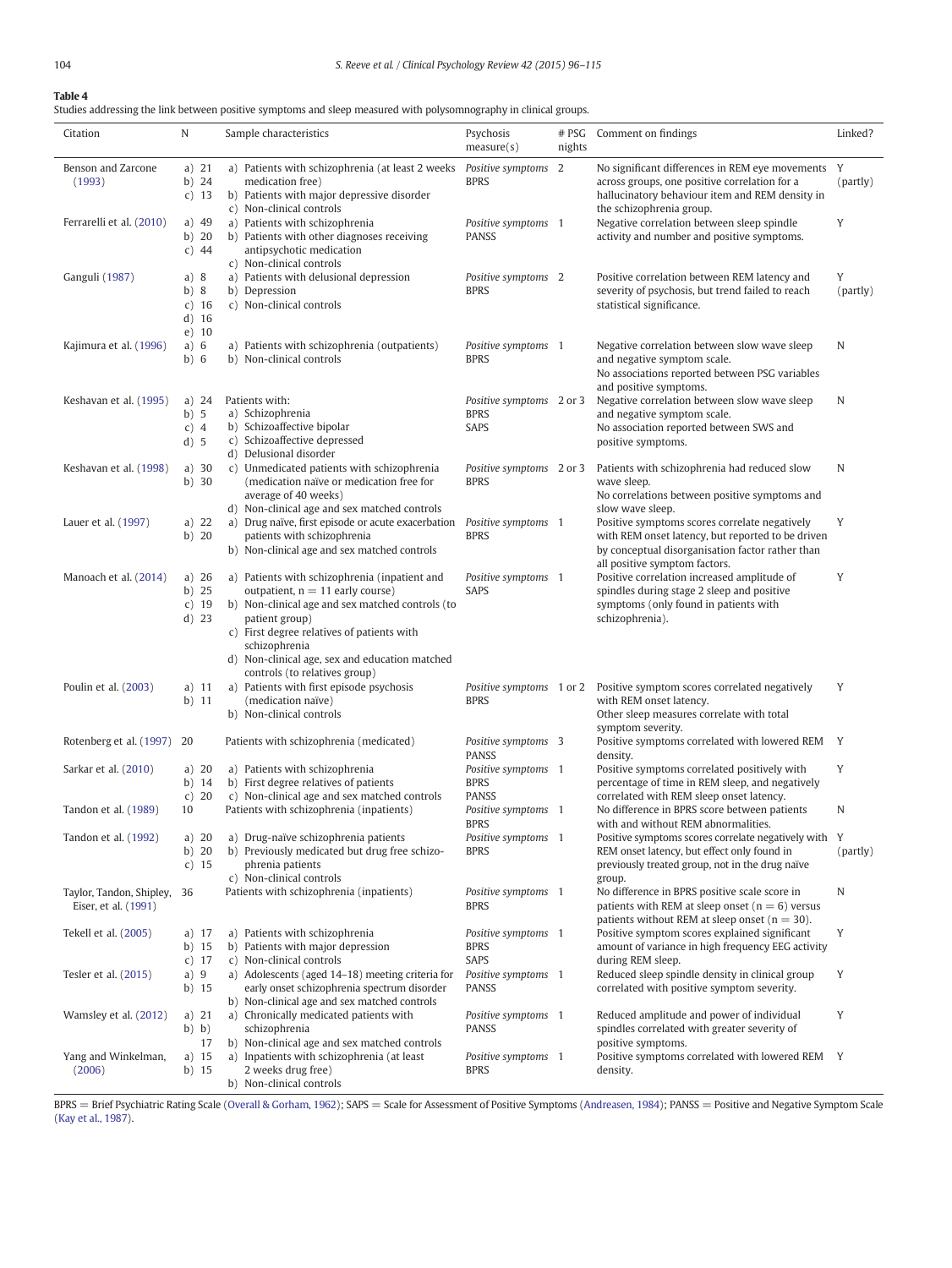<span id="page-9-0"></span>Studies addressing the link between positive psychotic symptoms and sleep measured with actigraphy in clinical groups.

| Citation                                     | Design                              | $\mathbb N$        | Sample characteristics                                                                                                                   | Psychosis measure(s)                                                                                                                 | Sleep dysfunction<br>measure(s)                                                                                                                            | Comment on findings                                                                                                                                                                                                                               | Linked? |
|----------------------------------------------|-------------------------------------|--------------------|------------------------------------------------------------------------------------------------------------------------------------------|--------------------------------------------------------------------------------------------------------------------------------------|------------------------------------------------------------------------------------------------------------------------------------------------------------|---------------------------------------------------------------------------------------------------------------------------------------------------------------------------------------------------------------------------------------------------|---------|
| et al. (2011)                                | Afonso, Brissos, Cross sectional 23 |                    | Patients with schizophrenia<br>(outpatients)                                                                                             | Positive symptoms<br>PANSS (used to divide into<br>predominant positive<br>$(n = 11)$ and predominant<br>negative $(n = 12)$ groups) | Subjective sleep<br><b>PSOI</b><br>Circadian sleep measures<br>Wrist actigraphy (7 days<br>continuous)                                                     | Patients with more positive<br>symptoms report reduced sleep<br>quality and quality of life in<br>comparison to patients with<br>predominantly negative<br>symptoms.                                                                              | Y       |
| Afonso et al.<br>(2014)                      | Cross sectional                     | a) $34$<br>$b)$ 24 | a) Patients with schizophrenia Positive symptoms<br>(outpatients)<br>Age and gender matched<br>b)<br>non-clinical controls               | <b>PANSS</b>                                                                                                                         | Subjective sleep<br><b>PSOI</b><br>Circadian sleep measures<br>Wrist actigraphy                                                                            | Increased positive symptoms<br>associated with reduced sleep<br>quality and more disturbed<br>sleep-wake patterns in patient<br>group.                                                                                                            | Y       |
| Bromundt<br>et al. (2011)                    | Cross-sectional 14                  |                    | Patients with schizophrenia<br>(outpatients)                                                                                             | Positive symptoms<br><b>PANSS</b>                                                                                                    | Subjective sleep<br><b>PSOI</b><br>Circadian sleep measures<br>Wrist actigraphy<br>$(21$ days)<br>Melatonin profiling<br>(48 h window collected<br>weekly) | No relationship found between N<br>positive symptoms and<br>cognitive performance or<br>sleep-wake measures.                                                                                                                                      |         |
| Lunsford-Avery Longitudinal<br>et al. (2015) |                                     | $a)$ 36<br>b)31    | a) Ultra high risk youth<br>b) Non-clinical controls                                                                                     | Psychotic symptoms<br><b>SIPS</b><br><b>SCID</b><br>(both at baseline and<br>12 month follow up)                                     | Circadian sleep measures<br>Wrist actigraphy<br>Subjective sleep<br><b>PSOI</b>                                                                            | Sleep disturbance significantly<br>associated with increased<br>positive symptoms at baseline<br>in high risk group, and predict<br>clinical symptoms at 12<br>months when controlling for<br>age, depression and baseline<br>psychotic symptoms. | Y       |
| Martin et al.<br>(2001)                      | Cross-sectional 28                  |                    | Older patients with<br>schizophrenia<br>$(mean age = 58 yrs)$                                                                            | Positive symptoms<br><b>BPRS</b><br><b>SAPS</b>                                                                                      | Objective sleep<br>Wrist actigraphy<br>(activity and light<br>$exposure - 3 days)$                                                                         | No clinical or demographic<br>variables were related to sleep<br>wake characteristics.                                                                                                                                                            | N       |
| Waters et al.<br>(2011)                      | Longitudinal                        | a) 6<br>$b)$ 7     | a) Patients with schizophrenia Positive symptoms<br>(outpatients)<br>b) Age and gender matched<br>non-clinical controls                  | <b>BPRS</b><br>Psychotic experiences<br>12 item questionnaire<br>including 8 items on<br>psychotic experiences,<br>4 on mood (daily) | Subjective sleep<br>PSOI<br>Circadian measures<br>Wrist actigraphy (up to<br>$28$ days)                                                                    | Sleep variations in the clinical<br>group predicted daily changes<br>in positive symptoms and<br>negative mood.                                                                                                                                   | Y       |
| (2011)                                       | Wichniak et al. Cross-sectional 73  |                    | Patients with schizophrenia<br>spectrum disorder (treated<br>with olanzapine or risperidone)                                             | Positive symptoms<br><b>PANSS</b>                                                                                                    | Objective sleep<br>Wrist actigraphy (7 days)                                                                                                               | Positive symptom severity<br>correlated with reduced<br>activity.                                                                                                                                                                                 | Y       |
| Wulff et al.<br>(2012)                       | Cross sectional                     | a) $20$<br>$b)$ 21 | a) Patients with schizophrenia Positive symptoms<br>(outpatients)<br>b) Age, gender and employ-<br>ment matched non-clinical<br>controls | Clinician scored presence<br>or absence of positive<br>symptoms                                                                      | Subjective sleep<br><b>PSOI</b><br>Circadian measures<br>Wrist actigraphy<br>Melatonin profiling<br>(48 h window collected<br>weekly)                      | Presence or absence of positive N<br>symptoms did not predict<br>differences in circadian<br>sleep/wake disruptions.                                                                                                                              |         |

BPRS = Brief Psychiatric Rating Scale ([Overall & Gorham, 1962](#page-18-0)); PANSS = Positive and Negative Symptom Scale [\(Kay et al., 1987\)](#page-17-0); PSQI = Pittsburgh Sleep Quality Index ([Buysse et al.,](#page-16-0) [1989\)](#page-16-0); SCID = Structured Clinical Interview for DSM-IV Disorder ([First et al., 1997\)](#page-16-0); SIPS = Structured Interview for Prodromal Symptoms [\(Miller et al., 1999](#page-17-0)).

positive symptoms, partially mediated by mood changes, in outpatients with schizophrenia [\(Waters et al., 2011](#page-18-0)). Furthermore, the changes in mood for the clinical group partly explained the association between sleep and positive symptom scores. A cross sectional study with a large sample of outpatients with schizophrenia ( $n = 75$ ) identified a relationship between reduced activity and positive symptom severity [\(Wichniak et al., 2011\)](#page-18-0). On the other hand, two other cross-sectional studies utilising melatonin profiling as well as actigraphy ([Bromundt](#page-16-0) [et al., 2011; Wulff, Dijk, Middleton, Foster, & Joyce, 2012](#page-16-0)) did not find any significant association between positive symptom scores and sleep–wake or circadian phase abnormalities. Another report from an actigraphic monitoring study on older patients with schizophrenia found no associations between any clinical variables (including positive symptoms) and activity levels [\(Martin et al., 2001](#page-17-0)).

From these initial findings, it seems likely that circadian dysfunction plays a part in the observed sleep disruption in individuals with psychosis. However, further studies utilising circadian profiling to link particular characteristics (e.g. advanced phase, delayed phase, free running) with symptomatology are a clear next step. The high diversity of sleep and circadian phenotypes reported in these initial small samples indicates that much larger studies will be required to identify if there are any particular associations by psychotic experience type.

#### 3.2.3. Sleep and clinical course of psychosis

Several different types of study have linked sleep with the clinical course of psychosis, including investigations of individuals at risk of transition to first episode psychosis, retrospective reports following first psychotic episode, and quality of life in patients with nonaffective psychosis [\(Table 6\)](#page-10-0).

An intriguing subset of studies have investigated the link between sleep dysfunction and psychotic experiences in groups identified as at ultra high risk of psychosis. [Ruhrmann et al., 2010\)](#page-18-0) utilised the sleep disturbance item from the Structured Interview for Prodromal Symptoms (SIPS; [Miller et al., 1999\)](#page-17-0) as one of six predictors in a model predicting transition to psychosis from a high risk state. This resulting model predicted transition to psychosis over 18 months with a sensitivity of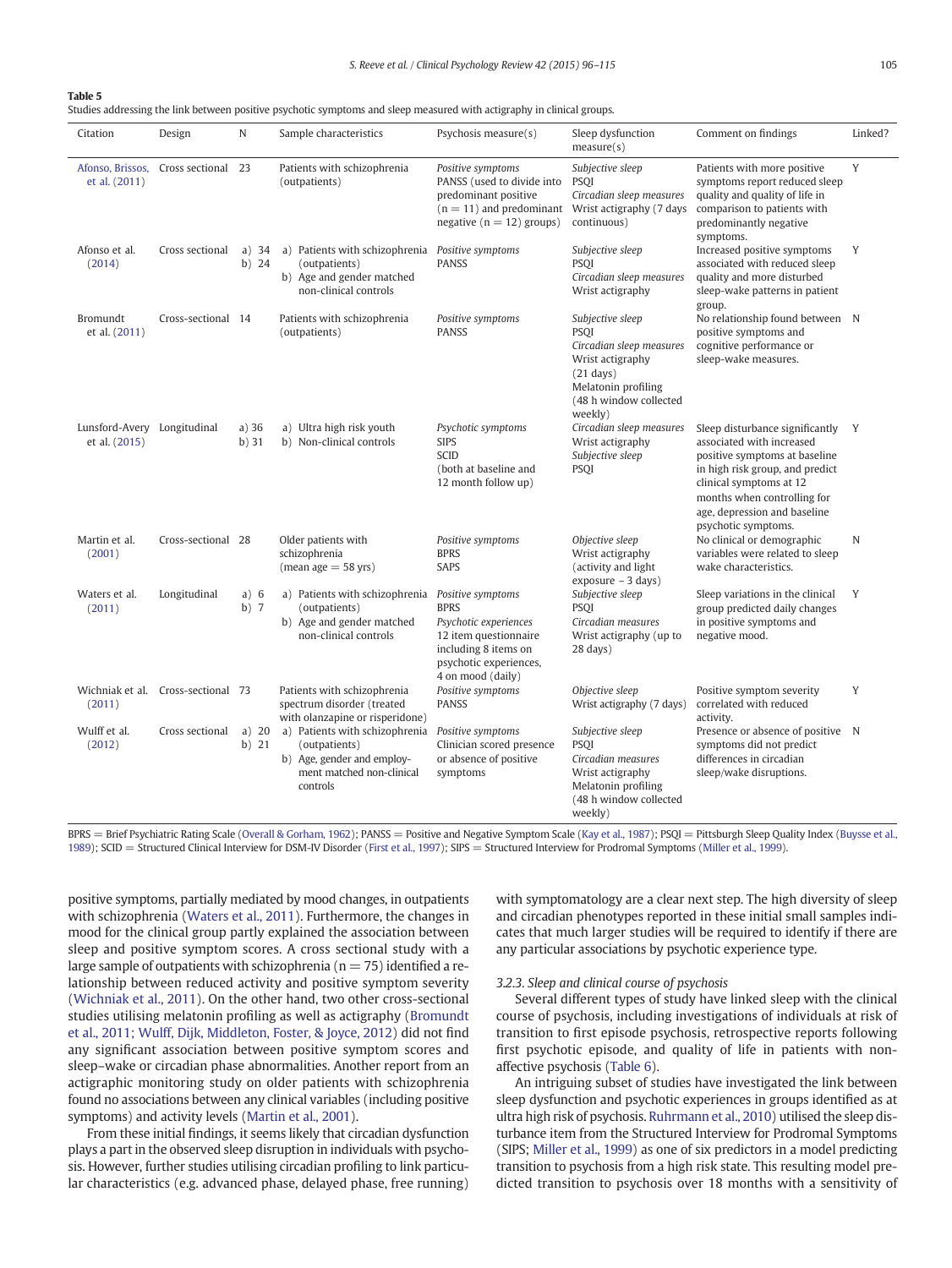<span id="page-10-0"></span>Studies addressing the link between sleep and clinical course of psychosis.

| Citation                                     | Design                                                                            | N                  | Sample characteristics                                                                                                                     | Psychosis measure(s)                                                                                                                                        | Sleep dysfunction<br>measure(s)                                                                                                                                       | Comment on findings                                                                                                                                                                                                                 | Linked?     |
|----------------------------------------------|-----------------------------------------------------------------------------------|--------------------|--------------------------------------------------------------------------------------------------------------------------------------------|-------------------------------------------------------------------------------------------------------------------------------------------------------------|-----------------------------------------------------------------------------------------------------------------------------------------------------------------------|-------------------------------------------------------------------------------------------------------------------------------------------------------------------------------------------------------------------------------------|-------------|
| et al. (2011)                                | Afonso, Brissos, Cross sectional                                                  | 23                 | Patients with schizophrenia<br>(outpatients)                                                                                               | Positive symptoms<br>PANSS (used to divide into<br>predominant positive<br>$(n = 11)$ and predominant<br>negative ( $n = 12$ ) groups)                      | Subjective sleep quality<br>PSOI<br>Circadian sleep measures<br>Wrist actigraphy (7 days<br>continuous)                                                               | Patients with more positive<br>symptoms report reduced sleep<br>quality and quality of life in<br>comparison to patients with<br>predominantly negative<br>symptoms.                                                                | Y           |
| Afonso et al.<br>(2014)                      | Cross sectional                                                                   | a) $34$<br>$b)$ 24 | a) Patients with schizo-<br>phrenia (outpatients)<br>b) Age and gender matched<br>non-clinical controls                                    | Positive symptoms<br><b>PANSS</b>                                                                                                                           | Subjective sleep<br><b>PSOI</b><br>Circadian measures<br>Wrist actigraphy                                                                                             | Negative correlation found<br>between positive symptoms<br>and self-reported sleep quality<br>in patient group.                                                                                                                     | Y           |
| Birchwood<br>et al. (1989)                   | Longitudinal                                                                      | 19                 | Patients with schizophrenia<br>(outpatients)                                                                                               | Positive symptoms<br>PAS (repeated monthly)<br>Relapse (defined as<br>readmission or incipient<br>readmission)                                              | Subjective sleep<br>ESS (repeated every<br>2 weeks for 18 weeks)                                                                                                      | Sleep disruption item formed<br>part of self-report scale<br>predicting relapse - sleep<br>disruption reported prior to<br>positive symptoms on PAS.                                                                                | Y           |
| Jørgensen<br>(1998a)                         | Longitudinal                                                                      | 60                 | Patients with schizophrenia<br>(outpatients)                                                                                               | Positive symptoms<br>Psychotic scale of PANSS<br>(repeated every 2 weeks<br>for 6 months or to relapse),<br>relapse defined as increase<br>in 2 in any item | Subjective sleep<br>ESS (repeated every<br>2 weeks for 6 months or<br>to relapse)                                                                                     | Increase of 10 points on ESS<br>predicted relapse with<br>sensitivity of 81% and<br>selectivity of 79%.                                                                                                                             | Y           |
| Jørgensen<br>(1998b)                         | Longitudinal                                                                      | 131                | Patients with schizophrenia<br>(outpatients)                                                                                               | Positive symptoms<br>Psychotic scale of PANSS<br>(repeated every 2 weeks),<br>delusion relapse defined as<br>increase of 2 in delusions<br>scale            | Subjective sleep<br>WSS (repeated every<br>2 weeks for 6 months or<br>to relapse)                                                                                     | 8-item Warning Signals Scale<br>(condensed from ESS found to<br>have sensitivity of 77% and<br>specificity of 68% in detecting<br>delusion formation.                                                                               | Y           |
| Kim, Lee, Kim,<br>Jung, and Lee<br>(2009)    | Retrospective                                                                     | 20                 | Patients with first episode<br>psychosis                                                                                                   | Psychotic symptoms<br>K-NOS (Korean version)                                                                                                                | Subjective sleep<br>K-NOS (Korean version)                                                                                                                            | Sleep changes reported in<br>prodrome of 16-43% of patients.                                                                                                                                                                        | Y           |
| et al. (2013)                                | Lunsford-Avery Cross sectional                                                    | a) $33$<br>$b)$ 33 | a) Adolescents<br>(aged 12-21 years)<br>b) Satisfying UHR criteria<br>c) Age matched non-<br>clinical controls                             | Prodromal positive<br>symptoms<br><b>SIPS</b><br><b>SCID</b>                                                                                                | Subjective sleep<br><b>PSQI</b>                                                                                                                                       | Sleep dysfunction associated<br>with negative symptom<br>severity but not positive<br>symptoms.                                                                                                                                     | N           |
| Lunsford-Avery Longitudinal<br>et al. (2015) |                                                                                   | a) $36$<br>$b)$ 31 | a) Ultra high risk youth<br>b) Non-clinical controls                                                                                       | Psychotic symptoms<br><b>SIPS</b><br><b>SCID</b><br>(both at baseline and 12)<br>month follow up)                                                           | Objective sleep<br>Wrist actigraphy<br>Subjective sleep<br><b>PSQI</b>                                                                                                | Sleep disturbance associated<br>with increased positive<br>symptoms at baseline in<br>high-risk group, and predict<br>clinical symptoms at 12 months<br>when controlling for age,<br>depression and baseline<br>psychotic symptoms. | Y           |
| Martin et al.<br>(2001)                      | Cross-sectional                                                                   | 28                 | Older patients with<br>schizophrenia (mean<br>$age = 58 yrs)$                                                                              | Positive symptoms<br><b>BPRS</b><br><b>SAPS</b>                                                                                                             | Objective sleep<br>Wrist actigraphy (activity<br>and light exposure)                                                                                                  | No clinical or demographic<br>variables were related to sleep<br>wake characteristics.                                                                                                                                              | $\mathbb N$ |
| Mattai et al.<br>(2006)                      | Manipulation<br>(observed over<br>medication<br>wash out period<br>of $5-7$ days) | 61                 | Patients with childhood<br>onset schizophrenia (mean<br>$age = 10 yrs)$                                                                    | Positive symptoms<br><b>BPRS</b><br>SAPS                                                                                                                    | Sleep duration<br>Nursing notes and safety<br>records - used to divide<br>sample into good sleepers sleepers.<br>$(>6 h$ sleep) and poor<br>sleepers $(< 6 h s = 6$ ) | Poor sleepers had significantly<br>increased positive symptoms<br>scores in comparison to good                                                                                                                                      | Y           |
| Ritsner et al.<br>(2004)                     | Cross sectional                                                                   | 145                | Patients with schizophrenia<br>(inpatient and outpatient)                                                                                  | Positive symptoms<br><b>PANSS</b>                                                                                                                           | Subjective sleep<br>$PSQI$ – used to split<br>sample into good sleepers<br>$(<5, n = 79)$ and bad<br>sleepers ( $>$ = 5, n = 66))                                     | No significant difference in<br>positive or negative symptoms<br>across the good sleeper and<br>poor sleeper groups.                                                                                                                | N           |
| Ruhrmann<br>et al. (2010)                    | Longitudinal                                                                      | 245                | Youth satisfying ultra high<br>risk criteria or basic<br>symptom based criterion<br>cognitive disturbances                                 | Prodromal positive<br>symptoms<br><b>SIPS</b>                                                                                                               | Subjective sleep<br>SIPS (sleep disturbance<br>item);                                                                                                                 | Model predicting transition<br>from high risk status includes<br>sleep disturbance as one of 6<br>predictors, predicts 18 month<br>outcomes with sensitivity of<br>41.7% and specificity of 97.9%.                                  | Y           |
| Tan and Ang<br>(2001)                        | Retrospective                                                                     | a) $30$<br>b) $34$ | Patients in military hospital<br>with:<br>a) first episode psychosis<br>b) first episode non-<br>psychotic and non-<br>organic psychiatric | Positive symptoms<br>Unstructured and semi-<br>structured interviews of<br>patients and informants                                                          | Subjective sleep<br>Unstructured and semi-<br>structured interviews of<br>patients and informants                                                                     | Sleep disruption seen in<br>prodrome of 77% of psychotic<br>patients, but 97% of<br>non-psychotic.                                                                                                                                  | Y           |
| Xiang et al.                                 | Cross sectional                                                                   | 505                | conditions<br>Outpatients with                                                                                                             | Positive symptoms                                                                                                                                           | Insomnia symptoms                                                                                                                                                     | 36% of sample classified as 'poor Y                                                                                                                                                                                                 |             |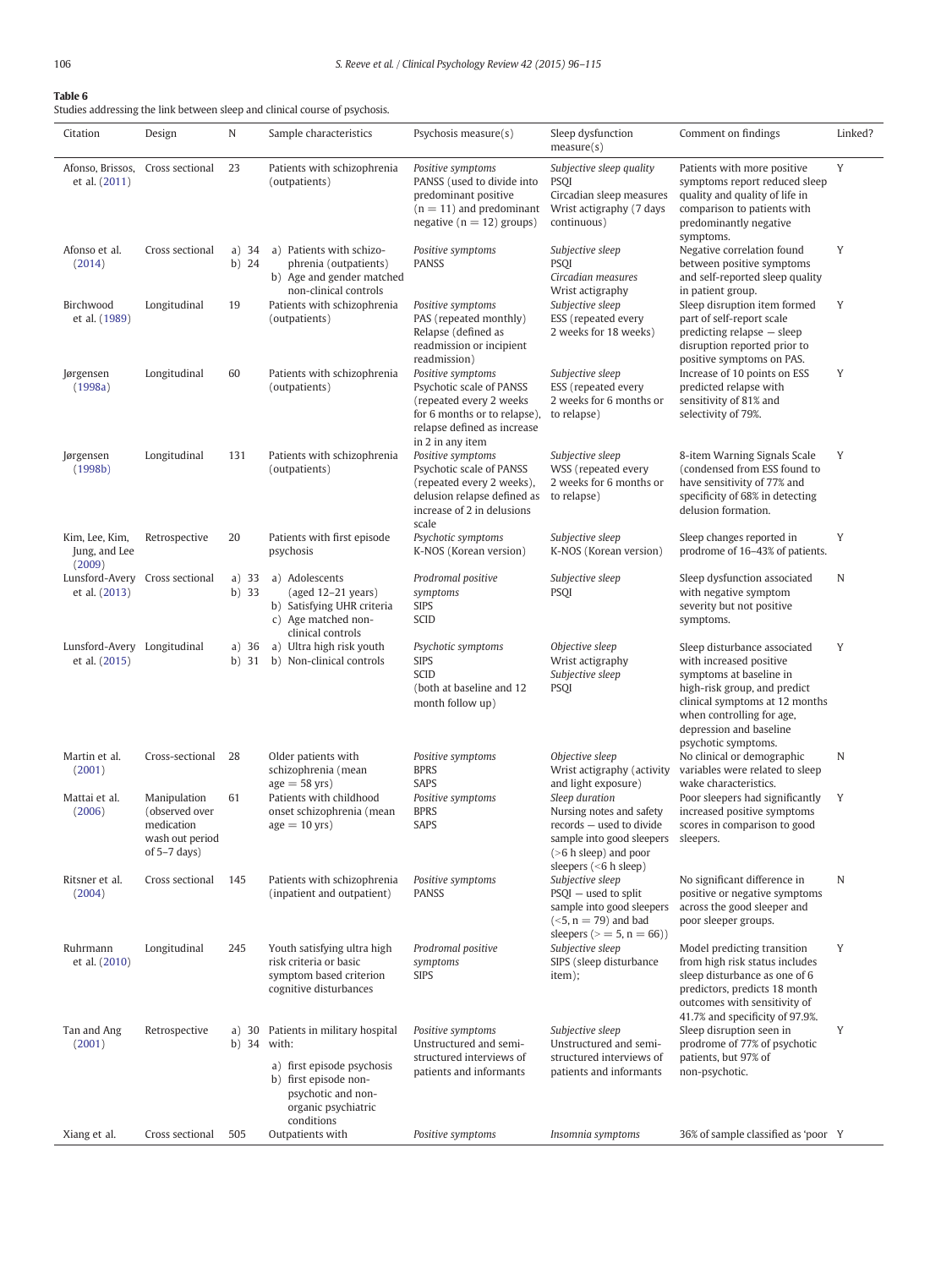# <span id="page-11-0"></span>Table 6 (continued)

| Citation | Design | N | Sample characteristics | Psychosis measure(s) | Sleep dysfunction                                                                                               | Comment on findings                                                                                                 | Linked? |
|----------|--------|---|------------------------|----------------------|-----------------------------------------------------------------------------------------------------------------|---------------------------------------------------------------------------------------------------------------------|---------|
|          |        |   |                        |                      | measure(s)                                                                                                      |                                                                                                                     |         |
| (2009)   |        |   | schizophrenia          | <b>BPRS</b>          | 3 DSM-IV based items -<br>classification as 'poor<br>sleeper' following<br>positive answer to 1 item<br>or more | sleepers'. Poor sleep<br>significantly associated with<br>positive symptom severity and<br>reduced quality of life. |         |

 $BPRS =$  Brief Psychiatric Rating Scale [\(Overall & Gorham, 1962](#page-18-0)); ESS = Early Signs Scale ([Birchwood et al., 1989\)](#page-16-0); G-PTS = Green et al. Paranoid Thoughts Scale [\(Green et al., 2008\)](#page-16-0); ISI = Insomnia Severity Index ([Morin, 1993\)](#page-17-0); K-NOS = Korean version of the Nottingham Interview Schedule ([Kim et al., 2009](#page-17-0)); PANSS = Positive and Negative Symptom Scale [\(Kay et al.,](#page-17-0) [1987\)](#page-17-0); PAS = Psychiatric Assessment Scale [\(Krawiecka, Goldberg, & Vaughan, 1977\)](#page-17-0); PSQI = Pittsburgh Sleep Quality Index [\(Buysse et al., 1989\)](#page-16-0); SAPS = Scale for Assessment of Positive Symptoms [\(Andreasen, 1984](#page-16-0)); PSYRATS = Psychotic Symptom Rating Scales ([Haddock et al., 1999](#page-16-0)); SCID = Structured Clinical Interview for DSM-IV Disorder ([First et al., 1997\)](#page-16-0); SIPS = Structured Interview for Prodromal Symptoms ([Miller et al., 1999](#page-17-0)); SLEEP-50 = [\(Spoormaker et al., 2005](#page-18-0)); WSS = Warning Signals Scale [\(Jørgensen, 1998b\)](#page-17-0).

only 41.7% but a high specificity of 97.9%. [Lunsford-Avery et al. \(2015\)](#page-17-0) found that several actigraphically measured sleep variables (including decreased sleep efficiency and waking after sleep onset) were predictive of positive psychotic symptoms at baseline and 12 month follow up. An earlier cross-sectional study from the same authors on a similar sample (recording only self-reported sleep disruption) found an association with negative symptoms but not positive symptoms ([Lunsford-](#page-17-0)[Avery et al., 2013\)](#page-17-0).

Retrospective reports similarly indicate that sleep dysfunction is notable before transition to first episode psychosis. [Tan and Ang \(2001\)](#page-18-0) surveyed the most commonly reported prodromal symptoms across a group of first episode non-psychotic (major depression or anxiety disorders) and psychotic disorder inpatients at a military hospital. Sleep disruption was one of the most common symptoms reported in the prodrome of psychotic disorders (77%), although this is nonspecific as sleep disruption was even more common (97%) in the nonpsychotic clinical group.

Sleep disruption is also known to be a common symptom prior to relapse, accounting for its typical inclusion in scales developed to predict relapse in psychotic populations. The 34-item Early Signs Scale (ESS), which includes an item on recent sleep disruption, has demonstrated reasonable sensitivity (81%) and selectivity (79%) in identifying individuals who go on to relapse [\(Birchwood et al., 1989; Jørgensen, 1998a](#page-16-0)). The Warning Signals Scale, an shortened version of the ESS which retains self-reported sleep disruption as one of 8 items, also demonstrated acceptable specificity (68%) and selectivity (77%) in detecting individuals prior to relapse in delusions in a large sample of 131 patients [\(Jørgensen, 1998b](#page-17-0)). These findings suggest that the presence of sleep dysfunction is predictive of relapse into psychosis.

Sleep has also been linked to the broader well-being of individuals with psychosis. Several studies have indicated an association between the severity of positive psychotic symptoms and poorer sleep quality and quality of life [\(Afonso, Brissos, Figueira, & Paiva, 2011; Afonso,](#page-16-0) [Figueira, & Paiva, 2014\)](#page-16-0), including in a large sample ( $n = 505$ ) of patients with schizophrenia ([Xiang et al., 2009](#page-18-0)), although one smaller study ( $n = 145$ ) found no direct link between self-reported sleep quality and positive symptoms [\(Ritsner, Kurs, Ponizovsky, & Hadjez, 2004](#page-18-0)). Reduced sleep duration (as indexed from clinical records during an

#### Table 7a

Studies addressing the link between sleep disorders or sleep disorder symptoms and psychosis.

| Citation                                | Design          | N                                                        | Sample characteristics                                                                                                                             | Psychosis<br>measure(s)                    | Sleep dysfunction<br>measure(s)                                                                                            | Comment on findings                                                                                                                                                       | Linked? |
|-----------------------------------------|-----------------|----------------------------------------------------------|----------------------------------------------------------------------------------------------------------------------------------------------------|--------------------------------------------|----------------------------------------------------------------------------------------------------------------------------|---------------------------------------------------------------------------------------------------------------------------------------------------------------------------|---------|
| Freeman et al.<br>(2009)                | Cross sectional | a) $300$<br>$b)$ 30                                      | a) Non-clinical community sample<br>b) Individuals with persecutory<br>delusions and diagnosis of<br>non-affective psychosis.                      | Paranoia<br>G-PTS                          | Insomnia symptoms<br><b>ISI</b><br>Sleep-50                                                                                | Insomnia associated with<br>paranoid thinking, relationship<br>largely accounted for by anxiety<br>and depression                                                         | Y       |
| Michels et al.<br>(2014)                | Cross-sectional | 17<br>a)<br>14<br>b)<br>17<br>$\mathsf{C}$ )<br>29<br>d) | a) Inpatients with schizophrenia<br>b) ARMS outpatients<br>c) Non-clinical relatives of patients<br>with schizophrenia<br>d) Non-clinical controls | Positive<br>symptoms<br><b>PANSS</b>       | <b>Nightmares</b><br>Frequency scale (past 2)<br>months)                                                                   | Positive symptoms did not<br>correlate with nightmare<br>frequency, although nightmares<br>were more common in ARMS<br>outpatients and schizophrenic<br>groups.           | N       |
| Palmese et al.<br>(2011)                | Cross-sectional | 175                                                      | Patients with schizophrenia or<br>schizoaffective disorder (outpatients)                                                                           | Positive<br>symptoms<br><b>CGI</b>         | Insomnia symptoms<br><b>ISI</b><br><b>PSOI</b><br>Night eating<br><b>NEQ</b>                                               | No significant relationship<br>between positive symptom score<br>and insomnia severity. No<br>relationship reported between<br>night eating and positive<br>symptom score | N       |
| (Sheaves,<br>Onwumere.<br>et al., 2015) | Cross sectional | 40                                                       | Patients with psychotic symptoms<br>(inpatient and outpatient)                                                                                     | Psychotic<br>experiences<br><b>PSYRATS</b> | Subjective sleep<br><b>PSQI</b><br>Nightmares<br>Dream log                                                                 | High proportion of sample<br>reported weekly distressing<br>nightmares, distress associated<br>with severity of delusions.                                                | Y       |
| Xiang et al.<br>(2009)                  | Cross sectional | 505                                                      | Outpatients with schizophrenia                                                                                                                     | Positive<br>symptoms<br><b>BPRS</b>        | Insomnia symptoms<br>3 DSM-IV based<br>questions -classified as 'poor<br>sleeper' following positive<br>screen for $>$ = 1 | 36% of sample classified as 'poor<br>sleepers'. Poor sleep significantly<br>associated with positive<br>symptom severity and reduced<br>quality of life.                  | Y       |

ARMS = At Risk Mental State [\(Rausch et al., 2013](#page-18-0)); BPRS = Brief Psychiatric Rating Scale [\(Overall & Gorham, 1962](#page-18-0)); CGI = Clinical Global Impression Scale [\(Haro et al., 2003](#page-16-0)); G-PTS = Green et al. Paranoid Thoughts Scale ([Green et al., 2008\)](#page-16-0); ISI = Insomnia Severity Index ([Morin, 1993](#page-17-0)); NEQ = Night Eating Questionnaire ([Allison et al., 2008\)](#page-16-0); PSQI = Pittsburgh Sleep Quality Index [\(Buysse et al., 1989\)](#page-16-0); PSYRATS = Psychotic Symptom Rating Scales ([Haddock et al., 1999](#page-16-0)); SLEEP-50 = ([\(Spoormaker et al., 2005](#page-18-0)).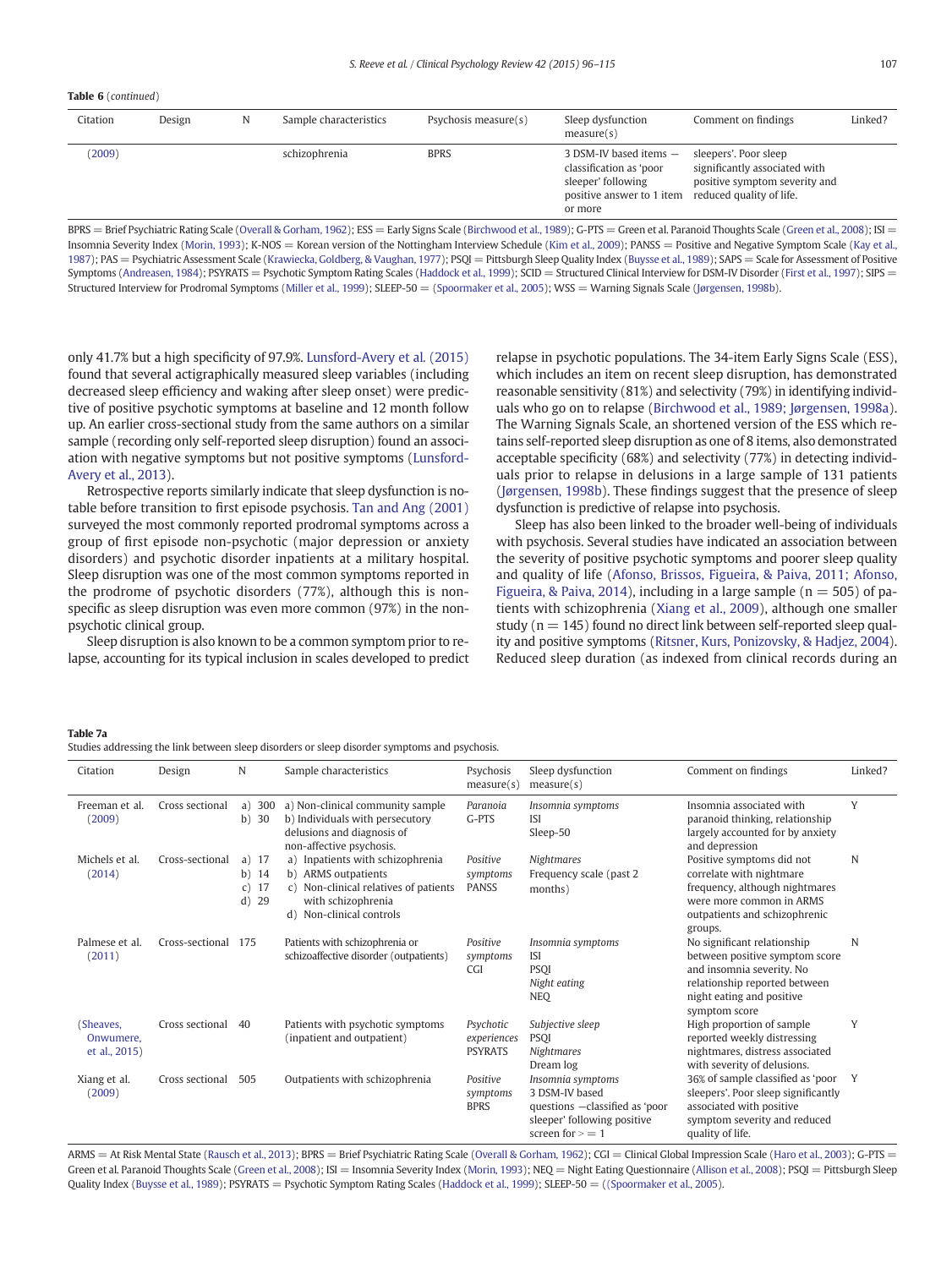|--|--|

| Citation                             | N  | Sample characteristics                                                                    |   | RCT Treatment                                                                  | Psychosis<br>measure(s)                                                                                                                                               | Sleep dysfunction<br>measure(s)                                                                                                                                                       | Comment on findings                                                                                                                                                         |
|--------------------------------------|----|-------------------------------------------------------------------------------------------|---|--------------------------------------------------------------------------------|-----------------------------------------------------------------------------------------------------------------------------------------------------------------------|---------------------------------------------------------------------------------------------------------------------------------------------------------------------------------------|-----------------------------------------------------------------------------------------------------------------------------------------------------------------------------|
| (Freeman &<br>Waite et al.,<br>2015) | 50 | Outpatients with persistent Y<br>persecutory delusions/<br>hallucinations and<br>insomnia |   | CBT for insomnia (CBTi $-8$<br>sessions in max 12 weeks)                       | Psychotic experiences<br><b>PSYRATS</b><br><b>PANSS</b><br>(pre-treatment, post)<br>treatment, 12 week<br>follow up)                                                  | Insomnia symptoms<br><b>ISI</b><br>(pre-treatment, post<br>treatment. 12 week<br>follow up)                                                                                           | CBT for insomnia led to large<br>effect size reductions in insomnia<br>symptoms. Direction of changes to<br>delusions and hallucinations<br>unclear.                        |
| Kato et al.<br>(1999)                | 7  | Male outpatients with<br>schizophrenia                                                    | N | Change to insomnia<br>medication<br>(benzodiazapene to 8<br>weeks of zopiclone | Positive symptoms<br>BPRS (pre and post<br>treatment)                                                                                                                 | Objective sleep<br>Polysomnography (pre<br>and post treatment)                                                                                                                        | Slow wave sleep improved<br>following move to zopiclone<br>treatment, negative symptoms<br>significantly improved (positive<br>symptoms improved but<br>non-significant)    |
| Kantrowitz<br>et al. (2010)          | 8  | Inpatients with<br>schizophrenia and<br>insomnia                                          | N | Insomnia medication<br>(sodium oxybate $-4$<br>weeks)                          | Positive symptoms<br><b>PANSS</b><br>(pre and<br>post-treatment)                                                                                                      | Subjective sleep<br>PSQI (baseline and<br>post-treatment)<br>ESS (baseline and<br>post-treatment)<br>Objective sleep<br>PSG (2 nights at<br>baseline and last nights<br>of treatment) | Pharmaceutical treatment of<br>insomnia improved sleep (large<br>improvements in SWS time,<br>reduced sleep latency, and<br>increased REM latency) and<br>positive symptoms |
| Myers et al.<br>(2011)               | 15 | Outpatients with persistent N<br>persecutory delusions and<br>insomnia                    |   | $CBTi - 4$ sessions, over<br>max 8 weeks                                       | Paranoia<br>$G-PTS$<br>Psychotic symptoms<br><b>PSYRATS</b><br>Anomalous perceptions<br>CAPS<br>(All at pre-treatment,<br>post-treatment, and one<br>month follow up) | Insomnia symptoms<br><b>ISI</b><br>Subjective sleep<br><b>PSOI</b><br>(All at pre-treatment,<br>post-treatment, and one<br>month follow up)                                           | CBTi led to improvements in<br>insomnia symptoms and<br>persecutory delusions, with<br>reductions also observed in<br>anxiety, depression, and<br>anomalies of experience.  |
| Tek et al.<br>(2014)                 | 39 | Clinically stable<br>outpatients with<br>schizophrenia and<br>insomnia                    | Y | Insomnia medication<br>(eszopiclone - 8 weeks)                                 | Positive symptoms<br><b>PANSS</b><br>(every 2 weeks)                                                                                                                  | Insomnia symptoms<br>ISI (weekly)<br>Subjective sleep<br>Sleep diary (every day)                                                                                                      | Psychotic symptoms showed<br>greater reduction in the treatment<br>group $(Cl - 3.1; 0.4)$ compared to<br>the group receiving placebo.                                      |

CAPS = Cardiff Anomalous Perceptions Scale [\(Bell, Halligan, & Ellis, 2006](#page-16-0)); ESS = Epworth Sleepiness Scale [\(Johns, 1991](#page-17-0)); G-PTS = Green et al. Paranoid Thoughts Scale ([Green et al.,](#page-16-0) [2008](#page-16-0)); ISI = Insomnia Severity Index [\(Morin, 1993](#page-17-0)); PANSS = Positive and Negative Symptom Scale [\(Kay et al., 1987](#page-17-0)); PSQI = Pittsburgh Sleep Quality Index ([Buysse et al., 1989\)](#page-16-0); PSYRATS = Psychotic Symptom Rating Scales [\(Haddock et al., 1999\)](#page-16-0).

inpatient stay) was found to be strongly associated with increased positive symptom severity within a group of patients with childhood-onset schizophrenia ([Mattai et al., 2006\)](#page-17-0).

From these studies it seems likely that sleep dysfunction among individuals with psychosis is associated with poorer clinical outcomes. The role of sleep disturbance in predicting transition to first episode psychosis or relapse is especially intriguing. However, the majority of studies on this topic to date do not attempt to measure the influence of sleep on individual psychotic experiences and the measure of sleep dysfunction is often a single self-report item, limiting further interpretation of this association.

# 3.2.4. Sleep disorders and their relationship to psychotic experiences in clinical groups

Only five studies identified by the review directly investigated whether sleep disorders are associated with positive symptoms or individual psychotic experiences [\(Table 7a\)](#page-11-0).

[Freeman et al. \(2009\)](#page-16-0) studied the relationship between insomnia and paranoia in a sample of 30 patients with persecutory delusions and a community sample of 300 individuals. High rates of insomnia were seen in the clinical group: 54% of the individuals with persecutory delusions had moderate or severe insomnia, versus 7.4% of the community sample. Within each group dimensional measures of paranoia and insomnia severity were positively associated, with the relationship partly mediated by depression and anxiety. A larger study on outpatients with schizophrenia in Hong Kong and Beijing ( $n = 505$ ) found that patients reporting one or more insomnia symptoms exhibited more severe positive symptoms than patients who slept well [\(Xiang et al., 2009](#page-18-0)). Severity of depressive symptoms was a significant contributor to poor sleep in this sample. In contrast with the above findings, [Palmese et al.](#page-18-0) [\(2011\)](#page-18-0) found no correlation between insomnia symptoms and positive symptoms — although insomnia prevalence was again found to be elevated in this group, with only 21% of participants reporting no significant sleep difficulties.

A high proportion of patients with psychotic disorders have also been found to experience weekly distressing nightmares: 55% (in comparison to a 0.9–6.8% estimated prevalence in the general population) [\(Sheaves, Onwumere, et al., 2015](#page-18-0)). The authors found that the level of distress associated with the nightmares correlated with the severity of delusions, with this association remaining significant after controlling for nightmare frequency. Another study reported no association between nightmare frequency and positive symptoms, although patients and individuals at high risk for psychosis did show elevated nightmare frequency compared to controls [\(Michels et al., 2014\)](#page-17-0).

The above studies are only cross-sectional, and therefore can provide no indication about the direction of causal effect. However, four recently-published trials have begun to address the question of whether improving sleep in patients with schizophrenia would also reduce psychotic experiences, though all are substantially underpowered to address the connection adequately (Table 7b).

A double-blinded randomised controlled trial of a pharmacological treatment for insomnia (eszopiclone) in patients with schizophrenia found that positive psychotic symptoms showed greater reduction of insomnia symptoms in the treatment group  $(Cl - 3.1; 0.4)$  versus the group receiving placebo [\(Tek et al., 2014](#page-18-0)). The confidence interval indicates the potential impact of the sleep intervention. While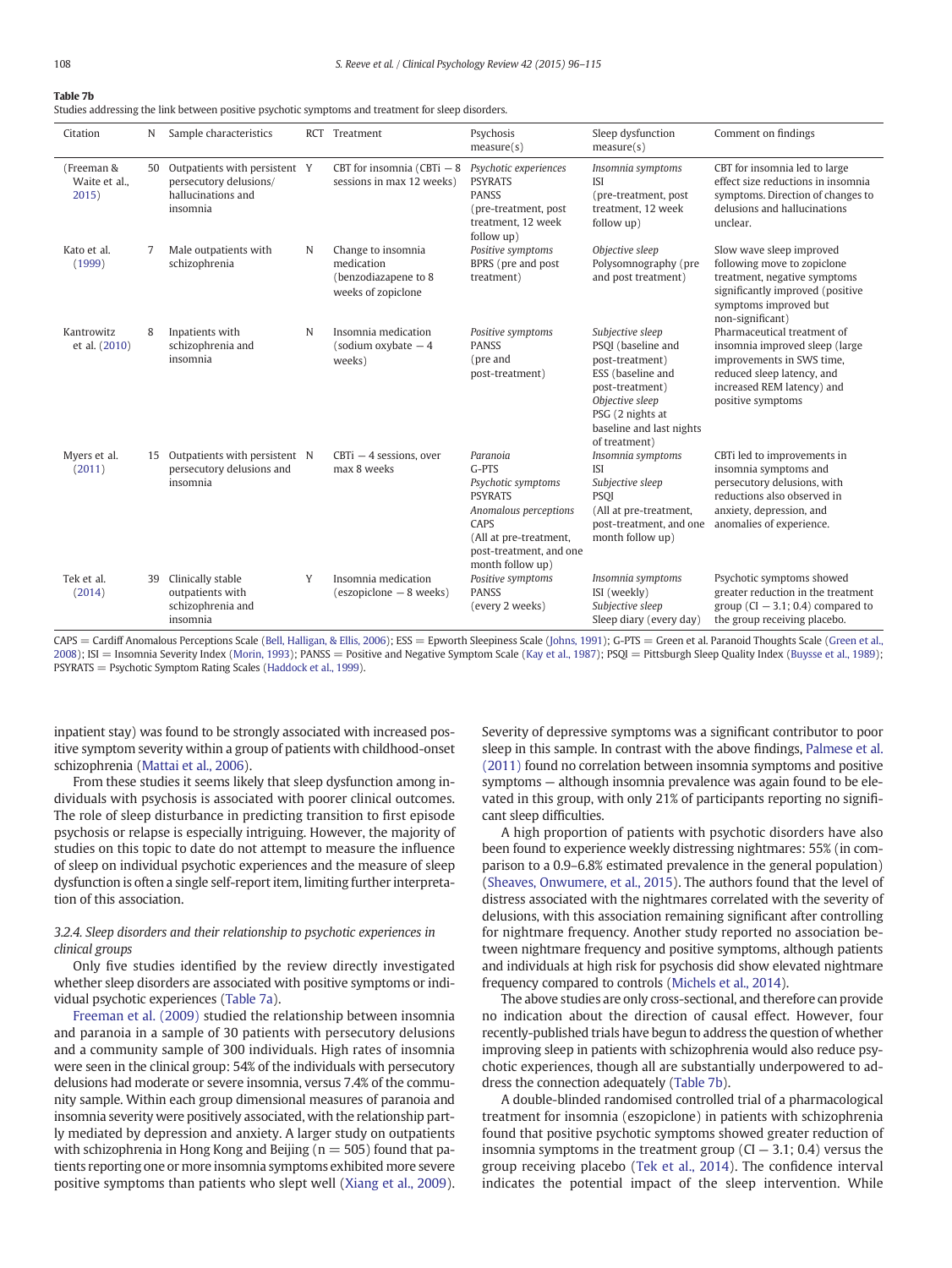|--|

Studies addressing the link between treatment of positive psychotic symptoms and sleep.

| Citation                                               | N                  | Sample characteristics                                                                                | Treatment<br>manipulation                                                                                    | Psychosis<br>measure(s)                                                                        | Sleep dysfunction<br>measure(s)                                                                                     | Comment on findings                                                                                                                                                                                                                                                                                         | Linked? |
|--------------------------------------------------------|--------------------|-------------------------------------------------------------------------------------------------------|--------------------------------------------------------------------------------------------------------------|------------------------------------------------------------------------------------------------|---------------------------------------------------------------------------------------------------------------------|-------------------------------------------------------------------------------------------------------------------------------------------------------------------------------------------------------------------------------------------------------------------------------------------------------------|---------|
| Chemerinski 122<br>et al.<br>(2002)                    |                    | Patients with<br>schizophrenia                                                                        | Withdrawal of<br>antipsychotic<br>medication                                                                 | Positive symptoms<br>SAPS (weekly)                                                             | Insomnia symptoms<br>HAM-D insomnia<br>items (weekly)                                                               | Patients reporting insomnia prior to<br>withdrawal had more severe psychotic<br>symptoms during medication-free period                                                                                                                                                                                      | Y       |
| Neylan et al. 18<br>(1992)                             |                    | Clinically stable<br>patients with<br>schizophrenia<br>inpatients                                     | Withdrawal of<br>antipsychotic<br>medication                                                                 | Positive symptoms<br>Bunney-Hamburg<br>(daily)                                                 | Objective sleep<br>PSG (3 nights pre and<br>post withdrawal)                                                        | Psychosis scale score correlated with REM<br>time, inversely correlated with REM onset<br>latency. This did not predict status following<br>withdrawal of antipsychotic<br>Increased symptoms after withdrawal were<br>associated with reduced sleep continuity and<br>decrease in total REM and NREM time. | Y       |
| Nofzinger<br>et al.<br>(1993)                          | 10                 | Male patients with<br>schizophrenia                                                                   | Withdrawal of<br>antipsychotic<br>medication                                                                 | Positive symptoms<br>BPRS (at 2 weeks<br>and 6 weeks post<br>withdrawal)                       | Objective sleep<br>PSG (3 nights at<br>2 weeks and 6 weeks<br>post withdrawal)                                      | Changes in EEG sleep during withdrawal<br>period did not correlate with positive<br>symptoms.                                                                                                                                                                                                               | N       |
| Taylor,<br>Tandon,<br>Shipley,<br>and Eiser,<br>(1991) | 14                 | Inpatients with<br>schizophrenia                                                                      | Administered<br>antipsychotic<br>medication<br>(medication free at<br>baseline)                              | Positive symptoms<br>BPRS (pre-treatment<br>and after average of<br>24.4 days of<br>treatment) | Objective sleep<br>PSG (one night<br>pre-treatment and<br>two nights after<br>average of 24.4 days<br>of treatment) | Positive symptoms correlate with shortened<br>REM latency prior to antipsychotic treatment,<br>but no symptom measure and sleep variable<br>correlations found after treatment.                                                                                                                             | Y       |
| Yamashita<br>et al.<br>(2004)                          | 92                 | Inpatients with<br>schizophrenia - same<br>sample as (Yamashita<br>et al., 2005), average<br>age 61.5 | Observed over<br>change from<br>conventional to<br>atypical<br>antipsychotics                                | Positive symptoms<br>PANSS (baseline and<br>8 weeks post change<br>completion)                 | Subjective sleep<br>PSQI (baseline and<br>8 weeks post change<br>completion)                                        | Improvement in negative symptoms<br>significantly correlated with improvement in<br>PSQI scores, trend correlation ( $p = 0.08$ )<br>with positive symptoms following<br>medication switch.                                                                                                                 | Y       |
| Yamashita<br>et al.                                    | $a)$ 35<br>b) 51   | Inpatients with<br>schizophrenia:                                                                     | Observed over<br>change from                                                                                 | Positive symptoms<br>PANSS (baseline and                                                       | Subjective sleep<br>PSQI (baseline, and                                                                             | Improvement in sleep satisfaction was<br>significantly correlated with improvement in                                                                                                                                                                                                                       | Y       |
| (2005)                                                 |                    | a) Elderly (age $\geq 65$ )<br>b) Middle-aged<br>(age < 65)                                           | conventional to<br>atypical<br>antipsychotics                                                                | 8 weeks post change<br>completion)                                                             | 8 weeks post<br>completion of<br>change)                                                                            | all subscales of the PANSS (including positive<br>symptoms), but only in the middle aged<br>group. Correlation limited to negative<br>symptoms and self-rated sleep quality in<br>elderly group.                                                                                                            |         |
| Zhang et al.<br>(2012)                                 | a) $40$<br>$b)$ 18 | First episode psychosis<br>patients                                                                   | Electroconvulsive<br>a)<br>therapy and<br>antipsychotic<br>medication<br>b) Antipsychotic<br>medication only | Positive symptoms<br>PANSS (baseline and<br>then repeated<br>weekly during<br>hospital stay)   | Objective sleep<br>PSG (overnight,<br>recorded at baseline<br>and week 2)                                           | Reduction in positive symptoms significantly Y<br>correlated with improvements in sleep<br>efficiency, REM latency, and REM density.<br>Sleep efficiency and positive symptoms<br>improved further from baseline in the ECT<br>and antipsychotic group versus the<br>antipsychotic only group.              |         |

SAPS = Scale for Assessment of Positive Symptoms ([Andreasen, 1984](#page-16-0)); HAM-D = Hamilton Depression Rating Scale [\(Hamilton, 1960\)](#page-16-0); Bunney-Hamburg Scale ([Bunney & Hamburg,](#page-16-0) [1963\)](#page-16-0); PSG = Polysomnography (see [Tables 1a](#page-2-0) for definition); BPRS = Brief Psychiatric Rating Scale ([Overall & Gorham, 1962\)](#page-18-0); PANSS = Positive and Negative Symptom Scale ([Kay](#page-17-0) [et al., 1987](#page-17-0)).

this difference was not statistically significant, such pilot trials are underpowered to produce effects significant at conventional levels ([Lee,](#page-17-0) [Whitehead, Jacques, & Julious, 2014](#page-17-0)). Furthermore only 39 of the intended sample of 80 were recruited, which will have further reduced the study power.

An open-label non-randomised trial of a pharmacological intervention (sodium oxybate) for insomnia on a small sample ( $n = 8$ ) of inpatients with schizophrenia [\(Kantrowitz et al., 2010\)](#page-17-0) found large effect size improvements in several PSG sleep variables (including an increase in SWS time and REM onset latency), an improvement in self-rated sleep quality, and a reduction in total Positive and Negative Symptom Scale score (PANSS; [Kay, Fiszbein, & Opfer, 1987\)](#page-17-0). However, there was no reported significant specific effect on the positive symptoms subscale, and the reported outcomes do not provide mean changes or confidence intervals.

A case series study of cognitive behavioural therapy for insomnia (CBTi) trial reported a clear improvement in psychotic experiences and sleep. 15 outpatients with persecutory delusions received 4 sessions of CBTi in an un-blinded uncontrolled trial ([Myers et al., 2011](#page-17-0)). In this case, large effect size improvements in insomnia symptoms and persecutory delusions were observed with reductions also observed in anxiety, depression, and anomalies of experience. A subsequent single-blind randomised controlled trial testing the efficacy of CBT for sleep problems in 50 patients with persistent delusions and hallucinations has been completed ([Freeman & Waite et al., 2015](#page-16-0)). CBT was

highly efficacious in improving insomnia in this population (Cohen's d effect size  $= 1.9$ ), but was inconclusive about the impact of this treatment on psychotic experiences because of the sample size.

### 3.2.5. Sleep and treatment for psychosis

A number of studies indicate that improvement in symptoms following antipsychotic treatment is associated with improvement in sleep variables ([Taylor, Tandon, Shipley, & Eiser, 1991; Yamashita](#page-18-0) [et al., 2004, 2005](#page-18-0)). Sleep dysfunction may also predict poorer clinical outcome following medication withdrawal [\(Chemerinski et al.,](#page-16-0) [2002; Neylan, van Kammen, Kelley, & Peters, 1992](#page-16-0)), although in one smaller study sleep variables displayed no relationship with clinical symptoms ([Nofzinger, van Kammen, Gilbertson, Gurklis, &](#page-18-0) [Peters, 1993](#page-18-0)).

On balance such studies do appear to support an association between changes in positive psychotic symptoms and sleep. However, in this context it is difficult to associate any changes reported in sleep variables directly to changes in symptoms due to the likely direct of antipsychotic medication on sleep via their influence on multiple neurotransmitter systems ([Cohrs, 2008](#page-16-0)). This effect particularly complicates interpretation of studies on the impact of withdrawing or changing antipsychotic medications such as those described here.

A recent randomised controlled trial indicated that improvement in positive psychotic symptoms following electroconvulsive therapy (ECT)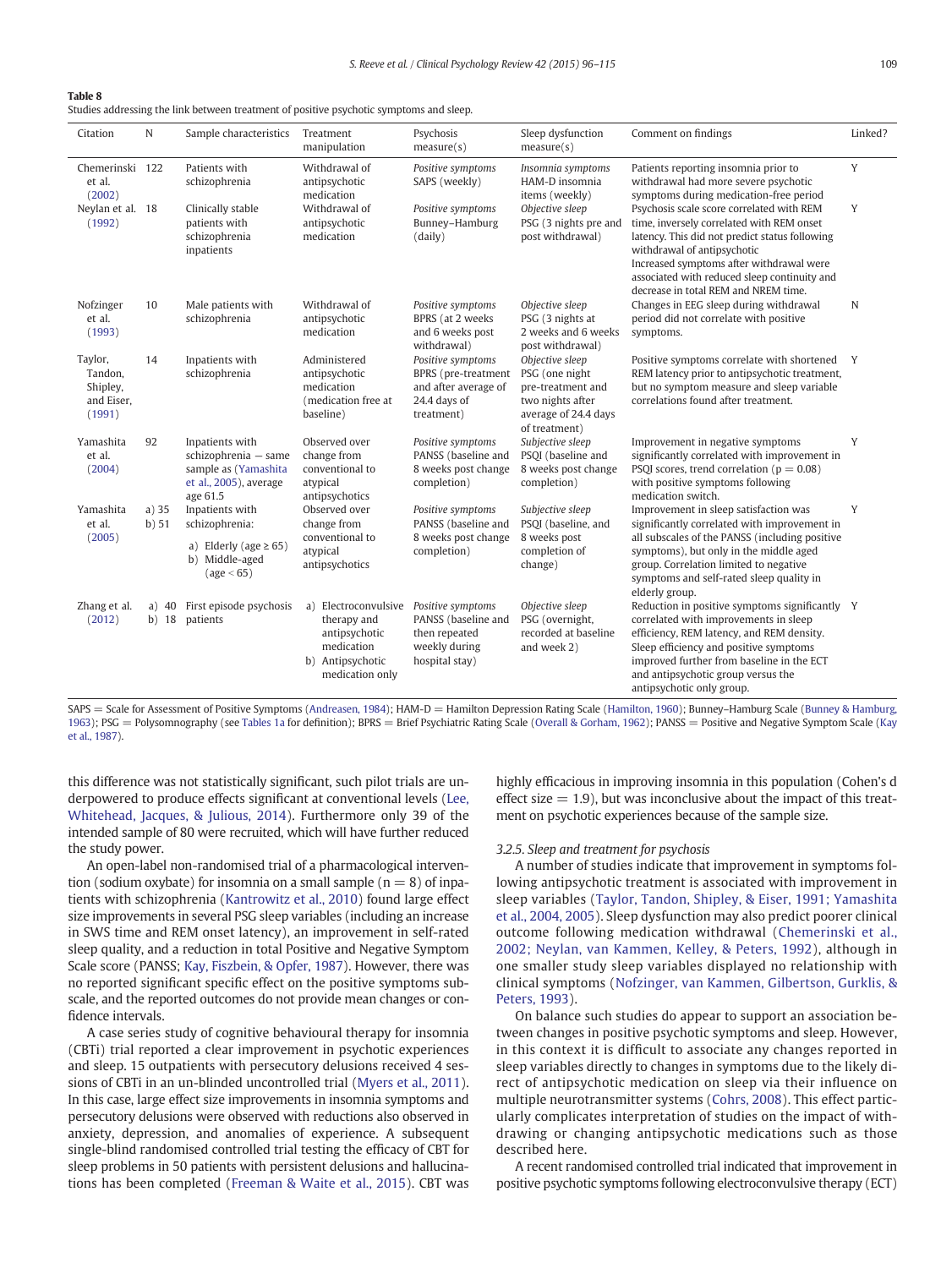is associated with an improvement in sleep variables [\(Zhang et al.,](#page-19-0) [2012](#page-19-0)). The magnitude of reduction in positive symptoms following ECT significantly correlated with increases in sleep efficiency, REM onset latency, and REM density. Furthermore, sleep efficiency and positive psychotic symptoms improved further in the group which received ECT in addition to treatment as usual (antipsychotic medication) compared to a control group receiving only treatment as usual. The method of action of ECT on psychosis or sleep remains unclear (N. [Kato, 2009](#page-17-0)) although it has been proposed that the mechanism of action of ECT is to mimic the EEG characteristics of slow wave/delta sleep [\(Charlton,](#page-16-0) [1999\)](#page-16-0).

# 4. Discussion

There are surprisingly few studies that have assessed both individual psychotic experiences and sleep dysfunction. Currently the best quality evidence is in non-clinical populations, primarily utilising subjective reports of sleep. Here there is convincing evidence that psychotic experiences and sleep dysfunction co-occur (especially with respect to insomnia and paranoia). Yet this does not elucidate the direction of causal effects. There are fewer studies testing longitudinal data, but those that exist do indicate that sleep dysfunction (particularly symptoms of insomnia and nightmares) predicts later psychotic experiences. The opposite direction of causation (i.e. whether psychotic experiences predict later sleep dysfunction) remains to be tested. Evidence from manipulation studies, the strongest research design, is so far limited to sleep deprivation protocols using small sample sizes. Regardless, these studies do indicate that reducing sleep elicits psychotic-like experiences, as consistent with a causal role for sleep dysfunction in psychosis.

The clear next step for manipulation studies in the general population would be to test whether treatment of insomnia affects the occurrence of psychotic experiences. Such a study is already underway [\(Freeman & Sheaves et al., 2015\)](#page-16-0). Another focus for future research in non-clinical populations would be to determine the mechanisms underlying the association between sleep and psychotic experiences. Anxiety and depression are consistently found to act as partial mediators, but these are typically the only potential mediating factors tested. Furthermore, assessment of sleep dysfunction should not always be restricted to insomnia given the broader association with other sleep disorders such as parasomnias reported here.

The studies in clinical populations are so far less conclusive. Issues include the heterogeneity of the populations studied (compounded by small sample sizes), and limited psychotic experiences assessment, although objective sleep assessments such as PSG and actigraphy have been widely applied — in contrast to the non-clinical studies. It seems likely that sleep dysfunction and psychotic experiences do co-occur, and that sleep might be a predictor of clinical change. The field requires much more attention. For instance, assessing a wide variety of sleep processes in relation to individual psychotic experiences at different stages in the clinical course of psychotic disorders. Substantial tests of a potential reciprocal relationship between sleep dysfunction and psychotic experiences are required. Further prospective studies are needed on the causal role that sleep problems may play in those at high risk of psychosis, particularly in relation to transition to first episode psychosis. The typical sleep changes in adolescence, in particular exhibiting a preference for a later chronotype ([Gau & Soong, 2003; Gradisar, Gardner, &](#page-16-0) [Dohnt, 2011; Keyes, Maslowsky, Hamilton, & Schulenberg, 2015](#page-16-0)) are especially interesting in this regard, as this is the age at which psychotic experiences often begin to manifest. More thorough assessments of sleep at this period of elevated risk would be an advantage for future studies — in particular, considering individual sleep disorders rather than single item measures of sleep disturbance. As one example, a recent student population survey found that insomnia, nightmare frequency, and nightmare distress increased risk for mental illness in a dose–response fashion ([Sheaves et al., in press\)](#page-18-0).

Importantly, definitive studies of interventions to improve sleep in patients with psychotic experiences are needed. Again, this would ideally include tests of treating different types of sleep problems. For instance, there is a substantial case report literature going back more than 30 years on treatment of sleep apnoea in individuals with psychosis improving positive psychotic symptoms as well as sleep (e.g. Berrettini, 1980; Boufi[dis et al., 2003; Chiner, Arriero, Signes-Costa, &](#page-16-0) [Marco, 2001; Karanti & Landén, 2007; Lee, Chiu, & Chen, 1989\)](#page-16-0), yet no systematic trials have been undertaken to date [\(Kalucy et al., 2013;](#page-17-0) [Waters, Hanken, & Rock, 2013\)](#page-17-0). The small number of such studies, and the lack of any addressing disorders besides insomnia, is striking given guidance that co-morbid sleep disorders should receive treatment in their own right, and the existing indications that improving sleep may have the benefit of lessening psychotic experiences.

#### 4.1. Theoretical integration

It is likely that further development in the understanding of the connection between sleep and psychosis could be made by integrating the findings with the existing theoretical literature in each of the two areas.

Previous studies drawing upon a cognitive model of persecutory delusions [\(Freeman et al., 2002](#page-16-0)) have shown that negative affect (anxiety and depression) may be an important link between sleep and paranoia. Another shared factor between this model of psychosis and cognitive models of insomnia that remains to be tested is the thinking style of worry. Other important routes – such as via anomalous experiences and reasoning biases – also remain to be investigated. Cognitive models of hallucinations, while yet to be explicitly linked with sleep, have similarly emphasised negative affect as having a key role in the source, form, and content of hallucinatory experiences ([Waters et al., 2012](#page-18-0)). Furthermore, it is possible that sleep dysfunction could contribute to cognitive processes associated with hallucinatory experiences such as changes in source monitoring and inhibitory control. It is also possible that disturbances in sleep could mediate the relationship between trauma, PTSD, and hallucinatory experience [\(Morrison, Frame, & Larkin,](#page-17-0) [2003\)](#page-17-0).

Parasomnias have historically received less attention than insomnia, yet indications from this review are that these disorders may have an important relationship to psychotic experiences, particularly in the case of nightmares. Dreams and nightmares have a longstanding association with psychosis owing to perceived phenomenological similarity [\(Limosani, D'Agostino, Manzone, & Scarone, 2011; Mason & Wakerley,](#page-17-0) [2012](#page-17-0)). The notion that in both states internally generated images or ideas are experienced as having an external origin, and as being intrinsically believable, has been carried through to modern theorising [\(Feinberg, 2011; Hobson, 2004\)](#page-16-0). Cognitive models of nightmares (e.g. [Nielsen & Levin, 2007](#page-18-0)) provide a link to models of paranoia and hallucinations via a shared emphasis on affective disturbance (in particular anxiety), as well as biases towards negative appraisals, for example of the nightmare event. Nightmares are most associated with REM sleep activity, which has been found to have an earlier onset and perhaps make up a higher percentage of total sleep time in psychotic populations — with both these characteristics correlating with increased positive psychotic symptom severity ([Sarkar et al., 2010\)](#page-18-0). An intriguing further direction for this research would be to directly investigate whether these REM sleep characteristics are associated with nightmare reports and psychotic experiences in clinical and non-clinical groups.

A neurodevelopmental model of psychosis, where psychosis is seen as resulting from aberrant synaptic pruning during adolescence, has been linked to sleep dysfunction in psychosis [\(Keshavan, Anderson, &](#page-17-0) [Pettergrew, 1994; Lunsford-Avery & Mittal, 2013](#page-17-0)). This account provides a plausible physiological underpinning for sleep dysfunction in psychosis, as structural abnormalities in key regions for promoting and maintaining sleep (e.g. the thalamus) are present in patients with first episode and chronic schizophrenia ([Adriano, Spoletini,](#page-16-0) [Caltagirone, & Spalletta, 2010\)](#page-16-0), and in individuals who are at risk of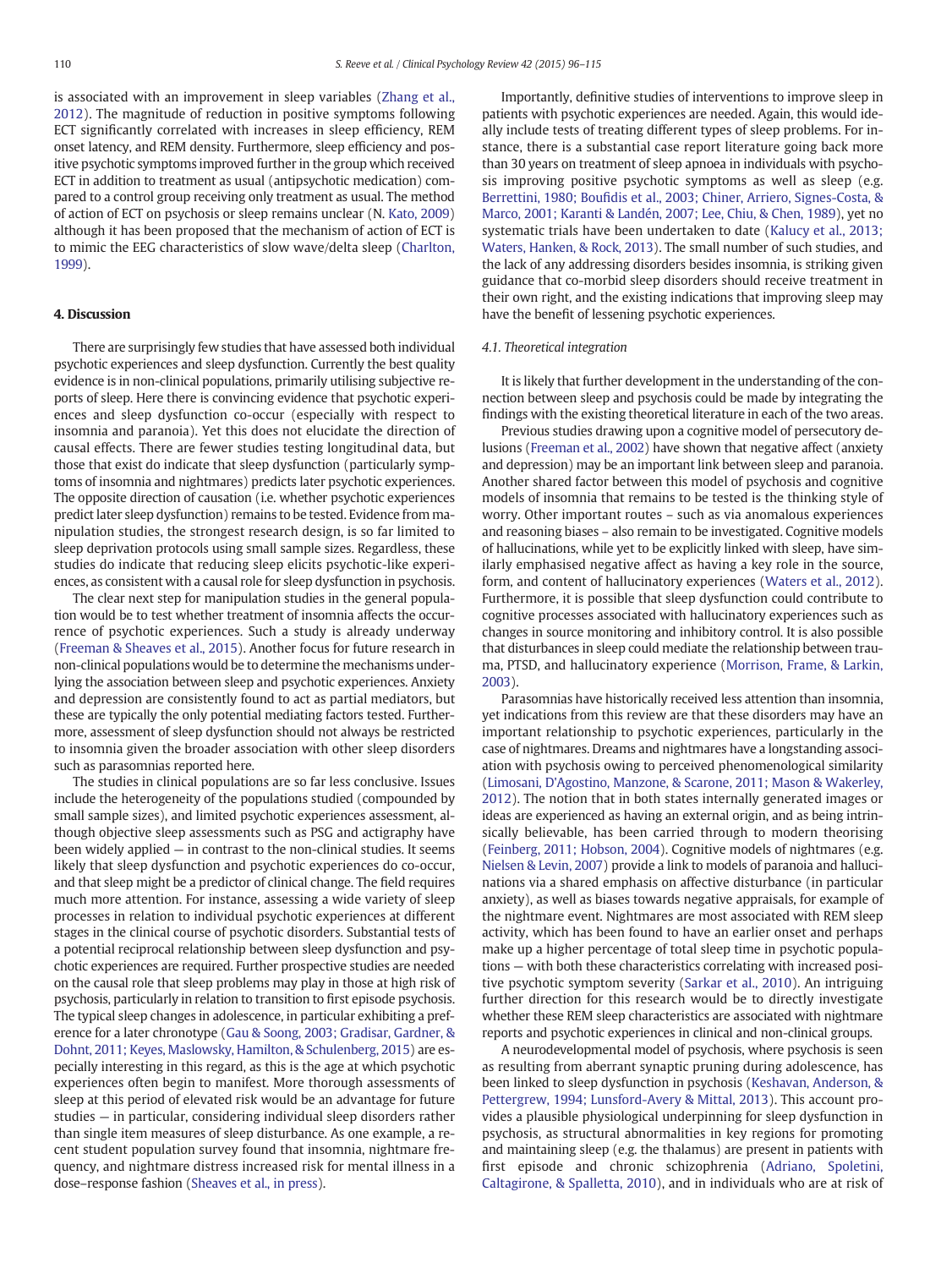schizophrenia [\(Lunsford-Avery et al., 2013](#page-17-0)). In the latter case the thalamic abnormalities were found to predict sleep dysfunction. Further work based on this model would need to establish a mechanism by which neurodevelopmental abnormalities or lack of sleep specifically lead to the experiences of individual psychotic experiences such as delusions or hallucinations.

Another body of research linking sleep and psychosis focuses on the impact of dysfunctional circadian rhythms in patients with schizophrenia. Studies utilising melatonin profiling in patients with schizophrenia have illuminated a range of circadian misalignments, such as delayed or advanced sleep phase, irregular sleep patterns, and free-running rest and activity patterns (where the circadian phase does not align to 24 h and therefore sleep and wake phases occur at different times each day) ([Bromundt et al., 2011; Wulff et al., 2012](#page-16-0)). The melatonin profile in individuals with schizophrenia has been described as 'blunted', with reduced circadian variation in melatonin secretion, and a reduced correlation between rise in melatonin and sleep efficiency [\(Afonso,](#page-16-0) [Figueira, & Paiva, 2011](#page-16-0)). Two small RCTs have indicated that melatonin supplements improve sleep quality in patients with schizophrenia [\(Kumar, Andrade, Bhakta, & Singh, 2007; Shamir et al., 2000](#page-17-0)) although neither investigated the effect of this treatment with psychotic experiences. A particular area of interest is the interaction of melatonin with dopamine and other key neurotransmitter systems associated with psychosis and the action of antipsychotic medications ([Anderson & Maes,](#page-16-0) [2012; Monti et al., 2013\)](#page-16-0). A range of animal studies have shown that melatonin inhibits dopamine release, increases dopamine turnover, and alters dopamine receptor activation ([Monti et al., 2013](#page-17-0)), therefore one influence of a disturbed melatonin secretion profile could be the dopamine dysregulation thought to represent a 'final common pathway' to psychosis [\(Howes & Kapur, 2009](#page-17-0)). Again, further development based upon this model would need to specify mechanisms linked to individual psychotic experiences.

The salience model of psychosis ([Kapur, 2003; Kapur, Mizrahi, & Li,](#page-17-0) [2005\)](#page-17-0) has been linked to sleep dysfunction via the proposed role of sleep in synaptic homeostasis [\(Tononi & Cirelli, 2014\)](#page-18-0). According to the synaptic homeostasis hypothesis, the need for sleep (or sleep pressure) arises physiologically as a result of synaptic potentiation in wakefulness (new connections are constantly made in response to the environment while awake, but there is no corresponding downscaling or removing of associations). Slow wave sleep, in this theory, mediates a downscaling of synaptic strength, allowing informational efficiency to be restored for the next day. This would imply that, if sleep were disturbed as it is in psychosis, downscaling would be disrupted, and therefore the ability of the neural network to correctly detect novel associations may be disrupted. This would allow abnormal associations to arise and persist without contextual corrections, and may result in type 1-style errors in assessing the informational value (or salience) of these associations. Reports of individuals with psychosis being more likely to perceive meaning in ambiguous stimuli would support this account [\(Catalan et al., 2014; Galdos et al., 2011](#page-16-0)). On the other hand, the synaptic homeostasis hypothesis is primarily proposed as a theory of the function slow wave sleep, whereas the primary sleep architecture changes directly related to psychosis in the research literature to date involve REM sleep. Regardless, this theory does provide testable hypotheses for future research — for example, does sleep deprivation in non-clinical individuals cause similar changes in information processing? However the model does not differentiate how this process could contribute to the emergence of individual psychotic experiences, which have been shown to have independence from each other (e.g. [Ronald, 2015\)](#page-18-0).

A recent theory of positive psychotic symptoms provides a computational account based on Bayesian inference [\(Adams, Stephan,](#page-16-0) [Brown, Frith, & Friston, 2013; Davies & Egan, 2013\)](#page-16-0). Bayesian conceptualisations of psychosis describe delusions and hallucinations as both arising from faulty inference. A belief can be held with great precision or confidence — this corresponds to a narrowed variance in the

probability distribution. In Bayesian inference, prior beliefs (or expectations) are transformed to posterior beliefs by combination with the current sensory evidence, its perceived accuracy, and the predicted likelihood of that sensory data occurring given the prior belief. If a piece of evidence is thought to be accurate, but unlikely given previous beliefs, these older beliefs will be altered. Such a system can be thought of as having confidence in the accuracy of an existing belief.

One model based on this theory proposes that psychosis results from a reduction of this confidence in relation to current sensory evidence [\(Adams et al., 2013\)](#page-16-0). An impact of this would be that beliefs or perceptions are more malleable in the face of sensory evidence, i.e. there is a reduced influence of previous beliefs, due to their estimated low precision. One example of evidence for this model is that individuals with schizophrenia have been found to be less susceptible to visual illusions [\(Notredame, Pins, Deneve, & Jardri, 2014](#page-18-0)). As visual illusions work by capitalising on pre-existing beliefs about the environment, resistance to visual illusions in individuals with psychosis could be an expression of reduced influence of such beliefs. Some studies have reported that this reduced susceptibility to illusions correlates with the severity of positive psychotic symptoms (e.g. [Silverstein et al., 2013](#page-18-0)) — and furthermore, sleep deprived non-clinical volunteers have been found to exhibit a similar resistance to visual illusions ([Schmeider, Leweke,](#page-18-0) [Sternemann, Emrich, & Weber, 1996; Sternemann et al., 1997\)](#page-18-0). Further development of this model would need to provide an account of how sleep dysfunction could contribute to this change in inferential processing — for example, whether sleep dysfunction could contribute to the dopaminergic modulations that have been suggested as instantiating this computational change in psychosis [\(Adams et al., 2013;](#page-16-0) [Castelnovo, Ferrarelli, & D'Agostino, 2015\)](#page-16-0). However, these models again have the issue of the absence of differentiation between different psychotic experiences.

In conclusion, we are beginning to see an acknowledgement of the potential role of sleep in the occurrence of psychotic experiences. It is now clear from the research that these two phenomena are connected. The direction of effect is yet to be shown and the mechanisms by which sleep and psychotic experiences are linked remain to be established, although there are many plausible different routes for further investigation. Even if future research indicates no causal connections between sleep and psychosis, we would argue that the high prevalence of sleep problems in patients with psychosis should still become a target in clinical services, since it is an important problem in its own right, for which effective treatments exist [\(Freeman & Waite et al., 2015](#page-16-0)). There is currently a striking absence of systematic research into the treatment of sleep problems in non-affective psychosis.

#### Role of funding source

SR is a recipient of a Medical Research Council (MRC) Doctoral Studentship and a Balliol College Dervorguilla Scholarship (University of Oxford). DF is supported by a MRC Senior Clinical Fellowship (G0902308). DF and BS receive research support from a Wellcome Trust strategic award (098461/Z/12/Z) to the Oxford Sleep and Circadian Neurosciences Institute (SCNi).

# Role of contributors

SR conducted the systematic literature review and wrote a first draft under the supervision of DF and BS. DF and BS edited the text and contributed to the writing.

#### Conflict of interest

None.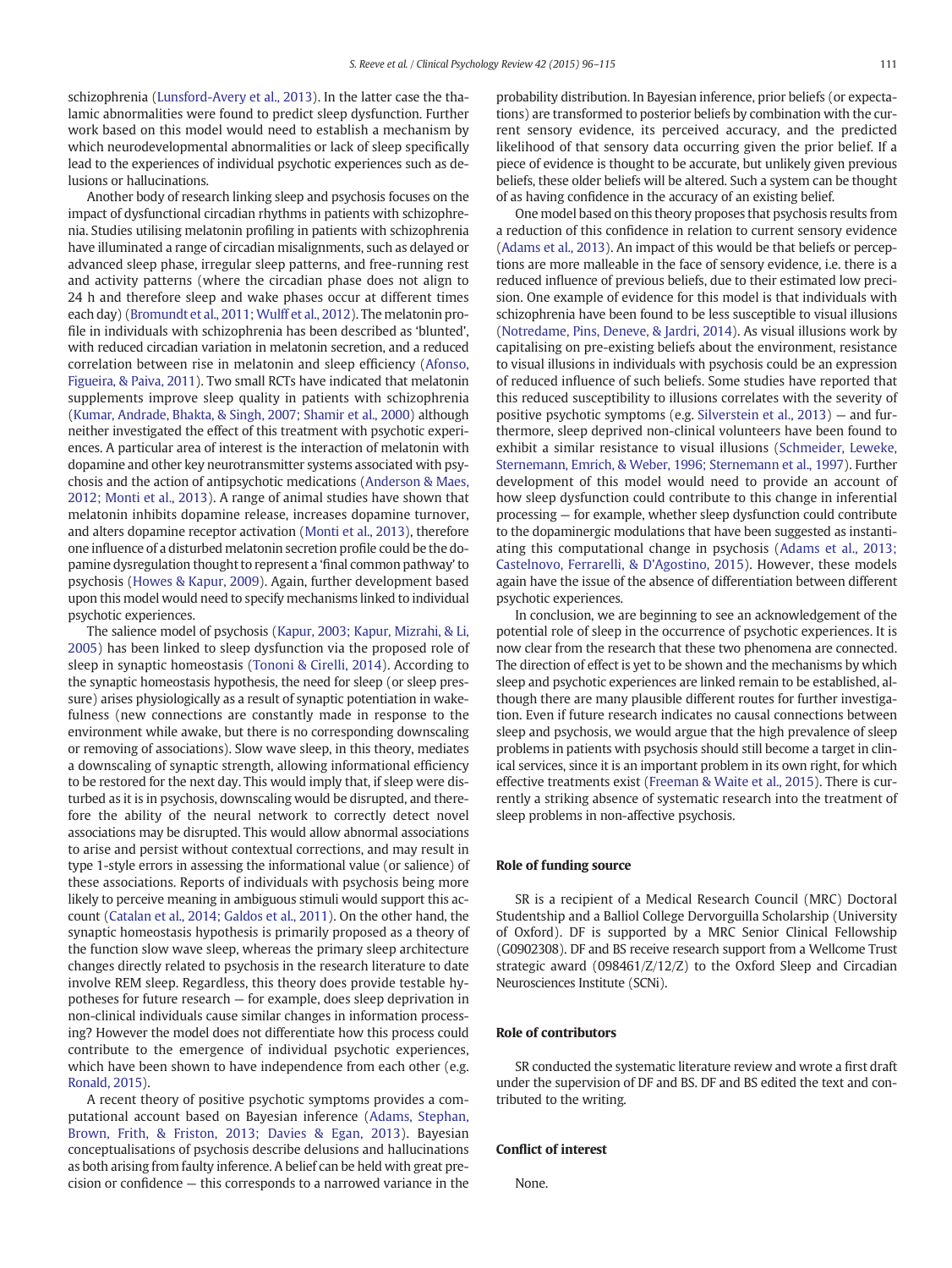# <span id="page-16-0"></span>References

AASS (2014). International classifi[cation of sleep disorders](http://refhub.elsevier.com/S0272-7358(15)00119-1/rf0005) (3rd ed.).

- Adams, R., Stephan, K.E., Brown, H.R., Frith, C., & Friston, K.J. (2013). [The computational](http://refhub.elsevier.com/S0272-7358(15)00119-1/rf0010) [anatomy of psychosis.](http://refhub.elsevier.com/S0272-7358(15)00119-1/rf0010) Frontiers in Psychiatry, 4(May), 47.
- Adriano, F., Spoletini, I., Caltagirone, C., & Spalletta, G. (2010). [Updated meta-analyses re](http://refhub.elsevier.com/S0272-7358(15)00119-1/rf0015)[veal thalamus volume reduction in patients with](http://refhub.elsevier.com/S0272-7358(15)00119-1/rf0015) first-episode and chronic schizophrenia. [Schizophrenia Research](http://refhub.elsevier.com/S0272-7358(15)00119-1/rf0015), 123(1), 1–14.
- Afonso, P., Brissos, S., Figueira, M.L., & Paiva, T. (2011a). [Schizophrenia patients with pre](http://refhub.elsevier.com/S0272-7358(15)00119-1/rf0020)[dominantly positive symptoms have more disturbed sleep](http://refhub.elsevier.com/S0272-7358(15)00119-1/rf0020)–wake cycles measured by actigraphy. [Psychiatry Research](http://refhub.elsevier.com/S0272-7358(15)00119-1/rf0020), 189(1), 62–66.
- Afonso, P., Figueira, M.L., & Paiva, T. (2011b). [Sleep-promoting action of the endogenous](http://refhub.elsevier.com/S0272-7358(15)00119-1/rf0025) [melatonin in schizophrenia compared to healthy controls.](http://refhub.elsevier.com/S0272-7358(15)00119-1/rf0025) International Journal of [Psychiatry in Clinical Practice](http://refhub.elsevier.com/S0272-7358(15)00119-1/rf0025), 15(4), 311–315.
- Afonso, P., Figueira, M.L., & Paiva, T. (2014). Sleep–[wake patterns in schizophrenia pa](http://refhub.elsevier.com/S0272-7358(15)00119-1/rf0030)tients compared to healthy controls. [The World Journal of Biological Psychiatry : The](http://refhub.elsevier.com/S0272-7358(15)00119-1/rf0030) Offi[cial Journal of the World Federation of Societies of Biological Psychiatry](http://refhub.elsevier.com/S0272-7358(15)00119-1/rf0030), 15(7), 517–[524.](http://refhub.elsevier.com/S0272-7358(15)00119-1/rf0030)
- Allison, K.C., Lundgren, J.D., O'Reardon, J.P., Martino, N.S., Sarwer, D.B., Wadden, T.A., ... Stunkard, A.J. (2008). [The Night Eating Questionnaire \(NEQ\): Psychometric proper](http://refhub.elsevier.com/S0272-7358(15)00119-1/rf0035)[ties of a measure of severity of the Night Eating Syndrome.](http://refhub.elsevier.com/S0272-7358(15)00119-1/rf0035) Eating Behaviors, 9(1), 62–[72.](http://refhub.elsevier.com/S0272-7358(15)00119-1/rf0035)
- Anderson, G., & Maes, M. (2012). [Melatonin: An overlooked factor in schizophrenia and in](http://refhub.elsevier.com/S0272-7358(15)00119-1/rf0040) [the inhibition of anti-psychotic side effects.](http://refhub.elsevier.com/S0272-7358(15)00119-1/rf0040) Metabolic Brain Disease,  $27(2)$ , 113-119.

Andreasen, N. (1984). [Scale for the assessment of positive symptoms.](http://refhub.elsevier.com/S0272-7358(15)00119-1/rf0045) University of Iowa. APA. (2013). Diagnostic and Statistical Manual of Mental Disorders, 5th Edition (DSM-5).

- Diagnostic and Statistical Manual of Mental Disorders 4th edition TR. Auslander, L.A., & Jeste, D.V. (2002). [Perceptions of problems and needs for service among](http://refhub.elsevier.com/S0272-7358(15)00119-1/rf0050) [middle-aged and elderly outpatients with schizophrenia and related psychotic disor-](http://refhub.elsevier.com/S0272-7358(15)00119-1/rf0050)
- ders. [Community Mental Health Journal](http://refhub.elsevier.com/S0272-7358(15)00119-1/rf0050), 38(5), 391–402. Bak, M., Drukker, M., van Os, J., & Delespaul, P. (2005). [Hospital comorbidity bias and the](http://refhub.elsevier.com/S0272-7358(15)00119-1/rf0055)
- concept of schizophrenia. [SOCIAL Psychiatry and Psychiatric Epidemiology](http://refhub.elsevier.com/S0272-7358(15)00119-1/rf0055), 40, 817–[821.](http://refhub.elsevier.com/S0272-7358(15)00119-1/rf0055)
- Bebbington, P., & Nayani, T. (1995). [The Psychosis Screening Questionnaire.](http://refhub.elsevier.com/S0272-7358(15)00119-1/rf0060) International [Journal of Methods in Psychiatric Research](http://refhub.elsevier.com/S0272-7358(15)00119-1/rf0060), 5(1), 11–19.
- Bell, V., Halligan, P.W., & Ellis, H.D. (2006). [The Cardiff Anomalous Perceptions Scale](http://refhub.elsevier.com/S0272-7358(15)00119-1/rf0065) [\(CAPS\): A new validated measure of anomalous perceptual experience.](http://refhub.elsevier.com/S0272-7358(15)00119-1/rf0065) [Schizophrenia Bulletin](http://refhub.elsevier.com/S0272-7358(15)00119-1/rf0065), 32(2), 366–377.
- Benson, K. (2006). [Sleep in schizophrenia: Impairments, correlates, and treatment.](http://refhub.elsevier.com/S0272-7358(15)00119-1/rf0070) The [Psychiatric Clinics of North America](http://refhub.elsevier.com/S0272-7358(15)00119-1/rf0070), 29(4), 1033-1045 (abstract ix-x)
- Benson, K. (2008). [Sleep in schizophrenia.](http://refhub.elsevier.com/S0272-7358(15)00119-1/rf0075) Sleep Medicine Clinics, 3(2), 251–260. Benson, K., & Zarcone, V. (1993). [Rapid eye movement sleep eye movements in schizo-](http://refhub.elsevier.com/S0272-7358(15)00119-1/rf0080)
- phrenia and depression. [Archives of General Psychiatry](http://refhub.elsevier.com/S0272-7358(15)00119-1/rf0080), 50(2), 474–482. Berrettini, W.H. (1980). [Paranoid psychosis and sleep apnea syndrome.](http://refhub.elsevier.com/S0272-7358(15)00119-1/rf0085) The American
- [Journal of Psychiatry](http://refhub.elsevier.com/S0272-7358(15)00119-1/rf0085), 137(4), 493–494.
- Birchwood, M., Smith, J., Macmillan, F., Hogg, B., Prasad, R., Harvey, C., & Bering, S. (1989). [Predicting relapse in schizophrenia: The development and implementation of an](http://refhub.elsevier.com/S0272-7358(15)00119-1/rf0090) [early signs monitoring system using patients and families as observers, a preliminary](http://refhub.elsevier.com/S0272-7358(15)00119-1/rf0090) investigation. [Psychological Medicine](http://refhub.elsevier.com/S0272-7358(15)00119-1/rf0090), 19(3), 649–656.
- Bleuler, E. (1950). In J. Zinkin, & N. Lewis (Eds.), [Dementia praecox or the group of schizo](http://refhub.elsevier.com/S0272-7358(15)00119-1/rf0095)phrenias[. New York: International Universities Press.](http://refhub.elsevier.com/S0272-7358(15)00119-1/rf0095)
- Bliss, E., Clark, L., & West, C. (1959). [Studies of sleep deprivation](http://refhub.elsevier.com/S0272-7358(15)00119-1/rf0100)—Relationship to schizophrenia. [AMA Archives of Neurology and Psychiatry](http://refhub.elsevier.com/S0272-7358(15)00119-1/rf0100), 81(3), 348–359.
- Borbély, A. (1982). [A two process model of sleep regulation.](http://refhub.elsevier.com/S0272-7358(15)00119-1/rf0105) Human Neurobiology, 1, 195–[204.](http://refhub.elsevier.com/S0272-7358(15)00119-1/rf0105)
- Boufidis, S., Kosmidis, M.H., Bozikas, V.P., Daskalopoulou-Vlahoyianni, E., Pitsavas, S., & Karavatos, A. (2003 January 1). [Treatment outcome of obstructive sleep apnea syn](http://refhub.elsevier.com/S0272-7358(15)00119-1/rf0110)[drome in a patient with schizophrenia: Case report.](http://refhub.elsevier.com/S0272-7358(15)00119-1/rf0110) International Journal of [Psychiatry in Medicine](http://refhub.elsevier.com/S0272-7358(15)00119-1/rf0110), 33, 305–310.
- Brauchi, J.T., & West, J. (1959). Sleep deprivation. [The Journal of the American Medical](http://refhub.elsevier.com/S0272-7358(15)00119-1/rf0115) [Association](http://refhub.elsevier.com/S0272-7358(15)00119-1/rf0115), 171(1), 11–14.
- Bromundt, V., Köster, M., Georgiev-Kill, A., Opwis, K., Wirz-Justice, A., Stoppe, G., & Cajochen, C. (2011). Sleep–[wake cycles and cognitive functioning in schizophrenia.](http://refhub.elsevier.com/S0272-7358(15)00119-1/rf0120) [The British Journal of Psychiatry](http://refhub.elsevier.com/S0272-7358(15)00119-1/rf0120), 198(4), 269–276.
- Brown, R.E., Basheer, R., McKenna, J.T., Strecker, R.E., & McCarley, R.W. (2012). [Control of](http://refhub.elsevier.com/S0272-7358(15)00119-1/rf0125) [sleep and wakefulness.](http://refhub.elsevier.com/S0272-7358(15)00119-1/rf0125) Physiological Reviews, 92(3), 1087–1187.
- Bunney, W., & Hamburg, D. (1963). [Methods for reliable longitudinal observation of be](http://refhub.elsevier.com/S0272-7358(15)00119-1/rf0130)haviour. [Archives of General Psychiatry](http://refhub.elsevier.com/S0272-7358(15)00119-1/rf0130), 9, 280–294.
- Buysse, D.J., Reynolds, C.F., III, Monk, T.H., Berman, S.R., & Kupfer, D.J. (1989). [The Pitts](http://refhub.elsevier.com/S0272-7358(15)00119-1/rf0135)[burgh Sleep Quality Index: A new instrument for psychiatric practice and research.](http://refhub.elsevier.com/S0272-7358(15)00119-1/rf0135) [Psychiatry Research](http://refhub.elsevier.com/S0272-7358(15)00119-1/rf0135), 28, 193–213.
- Castelnovo, A., Ferrarelli, F., & D'Agostino, A. (2015). [Schizophrenia: From neurophysio](http://refhub.elsevier.com/S0272-7358(15)00119-1/rf0140)[logical abnormalities to clinical symptoms.](http://refhub.elsevier.com/S0272-7358(15)00119-1/rf0140) Frontiers in Psychology, 6(April), 478.
- Catalan, A., Simons, C.J.P., Bustamante, S., Drukker, M., Madrazo, A., de Artaza, M.G., ... Gonzalez-Torres, M.A. (2014). [Novel evidence that attributing affectively salient sig](http://refhub.elsevier.com/S0272-7358(15)00119-1/rf0145)[nal to random noise is associated with psychosis.](http://refhub.elsevier.com/S0272-7358(15)00119-1/rf0145) PloS One, 9(7), e102520.
- Charlton, B.G. (1999). The "anti-delirium" [theory of electroconvulsive therapy action.](http://refhub.elsevier.com/S0272-7358(15)00119-1/rf0150) [Medical Hypotheses](http://refhub.elsevier.com/S0272-7358(15)00119-1/rf0150), 52(6), 609–611.
- Chemerinski, E., Ho, B. -C., Flaum, M., Arndt, S., Fleming, F., & Andreasen, N.C. (2002). [In](http://refhub.elsevier.com/S0272-7358(15)00119-1/rf0155)[somnia as a predictor for symptom worsening following antipsychotic withdrawal in](http://refhub.elsevier.com/S0272-7358(15)00119-1/rf0155) schizophrenia. [Comprehensive Psychiatry](http://refhub.elsevier.com/S0272-7358(15)00119-1/rf0155), 43(5), 393–396.
- Chiner, E., Arriero, J.M., Signes-Costa, J., & Marco, J. (2001). [Acute psychosis after CPAP](http://refhub.elsevier.com/S0272-7358(15)00119-1/rf0160) [treatment in a schizophrenic patient with sleep apnoea](http://refhub.elsevier.com/S0272-7358(15)00119-1/rf0160)–hypopnoea syndrome. [European Respiratory Journal](http://refhub.elsevier.com/S0272-7358(15)00119-1/rf0160), 17(2), 313–315.
- Chouinard, S., Poulin, J., Stip, E., & Godbout, R. (2004). [Sleep in untreated patients with](http://refhub.elsevier.com/S0272-7358(15)00119-1/rf0165) [schizophrenia: A meta-analysis.](http://refhub.elsevier.com/S0272-7358(15)00119-1/rf0165) Schizophrenia Bulletin, 30(4), 957–967.
- Cohrs, S. (2008). [Sleep disturbances in patients with schizophrenia.](http://refhub.elsevier.com/S0272-7358(15)00119-1/rf0170) CNS Drugs, 22(11), 939–[962.](http://refhub.elsevier.com/S0272-7358(15)00119-1/rf0170)
- Davies, M., & Egan, A. (2013, September). Delusion: cognitive approaches—Bayesian inference and compartmentalization. The Oxford handbook of philosophy and psychiatry, 1–31.
- Derogatis, L. (1994). [SCL-90-R: Administration, scoring and procedure manual.](http://refhub.elsevier.com/S0272-7358(15)00119-1/rf0175) Minneapolis, [MN: National Computer Systems.](http://refhub.elsevier.com/S0272-7358(15)00119-1/rf0175)
- Feinberg, I. (2011). [Corollary discharge, hallucinations, and dreaming.](http://refhub.elsevier.com/S0272-7358(15)00119-1/rf0180) Schizophrenia
- [Bulletin](http://refhub.elsevier.com/S0272-7358(15)00119-1/rf0180), 37(1), 1–3. Ferrarelli, F., Peterson, M.J.M., Sarasso, S., Riedner, B.A., Murphy, M.J., Benca, R., ... Tononi, G. (2010). [Thalamic dysfunction in schizophrenia suggested by whole-night de](http://refhub.elsevier.com/S0272-7358(15)00119-1/rf0185)ficits in slow and fast spindles. [American Journal of Psychiatry](http://refhub.elsevier.com/S0272-7358(15)00119-1/rf0185), 167(November), 1339–1348.
- First, M., Gibbon, M., Spitzer, R., Williams, J., & Benjamin, L. (1997). [Structured Clinical In](http://refhub.elsevier.com/S0272-7358(15)00119-1/rf0190)[terview for DSM-IV Axis II Personality Disorders \(SCID-II\).](http://refhub.elsevier.com/S0272-7358(15)00119-1/rf0190) Washington DC: American [Psychiatric Press, Inc.](http://refhub.elsevier.com/S0272-7358(15)00119-1/rf0190)
- Fisher, H., Caspi, A., & Poulton, R. (2013). Specifi[city of childhood psychotic symptoms for](http://refhub.elsevier.com/S0272-7358(15)00119-1/rf0195) [predicting schizophrenia by 38 years of age: A birth cohort study.](http://refhub.elsevier.com/S0272-7358(15)00119-1/rf0195) Psychological Medicine, 43[\(10\), 2077](http://refhub.elsevier.com/S0272-7358(15)00119-1/rf0195)–2086.
- Fisher, H., Lereya, S.T., Thompson, A., Lewis, G., Zammit, S., & Wolke, D. (2014). [Childhood](http://refhub.elsevier.com/S0272-7358(15)00119-1/rf0200) [parasomnias and psychotic experiences at age 12 years in a United Kingdom birth co](http://refhub.elsevier.com/S0272-7358(15)00119-1/rf0200)hort. Sleep, 37[\(3\), 475](http://refhub.elsevier.com/S0272-7358(15)00119-1/rf0200)–482.
- Freeman, D., & Garety, P. (2014). [Advances in understanding and treating persecutory de](http://refhub.elsevier.com/S0272-7358(15)00119-1/rf0205)lusions: A review. [Social Psychiatry and Psychiatric Epidemiology](http://refhub.elsevier.com/S0272-7358(15)00119-1/rf0205), 49(8), 1179–1189.
- Freeman, D., Brugha, T., Meltzer, H., Jenkins, R., Stahl, D., & Bebbington, P. (2010a). [Perse](http://refhub.elsevier.com/S0272-7358(15)00119-1/rf0210)[cutory ideation and insomnia: Findings from the Second British National Survey of](http://refhub.elsevier.com/S0272-7358(15)00119-1/rf0210) Psychiatric Morbidity. [Journal of Psychiatric Research](http://refhub.elsevier.com/S0272-7358(15)00119-1/rf0210), 44(15), 1021–1026.
- Freeman, D., Garety, P., Kuipers, E., Fowler, D., & Bebbington, P. (2002). [A cognitive model](http://refhub.elsevier.com/S0272-7358(15)00119-1/rf0215) of persecutory delusions. [The British Journal of Clinical Psychology](http://refhub.elsevier.com/S0272-7358(15)00119-1/rf0215), 41(Pt 4), 331–347.
- Freeman, D., McManus, S., Brugha, T., Meltzer, H., Jenkins, R., & Bebbington, P. (2011). [Concomitants of paranoia in the general population.](http://refhub.elsevier.com/S0272-7358(15)00119-1/rf0220) Psychological Medicine, 41(5), 923–[936.](http://refhub.elsevier.com/S0272-7358(15)00119-1/rf0220)
- Freeman, D., Pugh, K., Green, C., Valmaggia, L., Dunn, G., & Garety, P. (2007). [A measure of](http://refhub.elsevier.com/S0272-7358(15)00119-1/rf0225) [state persecutory ideation for experimental studies.](http://refhub.elsevier.com/S0272-7358(15)00119-1/rf0225) The Journal of Nervous and Mental Disease, 195[\(9\), 781](http://refhub.elsevier.com/S0272-7358(15)00119-1/rf0225)–784.
- Freeman, D., Pugh, K., Vorontsova, N., Antley, A., & Slater, M. (2010b). [Testing the contin](http://refhub.elsevier.com/S0272-7358(15)00119-1/rf0230)[uum of delusional beliefs: An experimental study using virtual reality.](http://refhub.elsevier.com/S0272-7358(15)00119-1/rf0230) Journal of [Abnormal Psychology](http://refhub.elsevier.com/S0272-7358(15)00119-1/rf0230), 119(1), 83–92.
- Freeman, D., Pugh, K., Vorontsova, N., & Southgate, L. (2009). [Insomnia and paranoia.](http://refhub.elsevier.com/S0272-7358(15)00119-1/rf0235) [Schizophrenia Research](http://refhub.elsevier.com/S0272-7358(15)00119-1/rf0235), 108(1–3), 280–284.
- Freeman, D., Sheaves, B., Goodwin, G., Yu, L. -M., Harrison, P., Emsley, R., ... Espie, C. (2015a). [A randomised controlled trial testing the effects of cognitive behavioural](http://refhub.elsevier.com/S0272-7358(15)00119-1/rf0240) [therapy for insomnia on the mental health of university students.](http://refhub.elsevier.com/S0272-7358(15)00119-1/rf0240) Trials, 16(236).
- Freeman, D., Stahl, D., McManus, S., Meltzer, H., Brugha, T., Wiles, N., & Bebbington, P. (2012). [Insomnia, worry, anxiety and depression as predictors of the occurrence](http://refhub.elsevier.com/S0272-7358(15)00119-1/rf0245) and persistence of paranoid thinking. [Social Psychiatry and Psychiatric Epidemiology](http://refhub.elsevier.com/S0272-7358(15)00119-1/rf0245), 47[\(8\), 1195](http://refhub.elsevier.com/S0272-7358(15)00119-1/rf0245)–1203.
- Freeman, D., Thompson, C., Vorontsova, N., Dunn, G., Carter, L. -A., Garety, P., ... Ehlers, A. (2013). [Paranoia and post-traumatic stress disorder in the months after a physical as](http://refhub.elsevier.com/S0272-7358(15)00119-1/rf0250)[sault: A longitudinal study examining shared and differential predictors.](http://refhub.elsevier.com/S0272-7358(15)00119-1/rf0250) Psychological Medicine, 43[\(12\), 2673](http://refhub.elsevier.com/S0272-7358(15)00119-1/rf0250)–2684.
- Freeman, D., Waite, F., Startup, H., Myers, E., Lister, R., McInerney, J., ... Yu, L. -M. (2015). Effi[cacy of cognitive behavioural therapy for sleep improvement in patients with](http://refhub.elsevier.com/S0272-7358(15)00119-1/rf5250) [persistent delusions and hallucinations \(BEST\): a prospective, assessor-blind,](http://refhub.elsevier.com/S0272-7358(15)00119-1/rf5250) [randomised controlled pilot trial.](http://refhub.elsevier.com/S0272-7358(15)00119-1/rf5250) The Lancet Psychiatry
- Galdos, M., Simons, C., Fernandez-Rivas, A., Wichers, M., Peralta, C., Lataster, T., ... van Os, J. (2011). [Affectively salient meaning in random noise: A task sensitive to psychosis li](http://refhub.elsevier.com/S0272-7358(15)00119-1/rf0260)ability. [Schizophrenia Bulletin](http://refhub.elsevier.com/S0272-7358(15)00119-1/rf0260), 37(6), 1179–1186.
- Ganguli, R. (1987). [Electroencephalographic sleep in young, never-medicated schizo](http://refhub.elsevier.com/S0272-7358(15)00119-1/rf0265)phrenics. [Archives of General Psychiatry](http://refhub.elsevier.com/S0272-7358(15)00119-1/rf0265), 44(1), 36.
- Gau, S.F., & Soong, W.T. (2003). The transition of sleep–[wake patterns in early adoles](http://refhub.elsevier.com/S0272-7358(15)00119-1/rf0270)cence. Sleep, 26[\(4\), 449](http://refhub.elsevier.com/S0272-7358(15)00119-1/rf0270)–454.
- Goldberg, D., & Williams, P. (1988). [A user's guide to the General Health Questionnaire.](http://refhub.elsevier.com/S0272-7358(15)00119-1/rf0275) [Windsor: NFER-Nelson.](http://refhub.elsevier.com/S0272-7358(15)00119-1/rf0275)
- Gradisar, M., Gardner, G., & Dohnt, H. (2011). [Recent worldwide sleep patterns and prob](http://refhub.elsevier.com/S0272-7358(15)00119-1/rf0280)[lems during adolescence: A review and meta-analysis of age, region, and sleep.](http://refhub.elsevier.com/S0272-7358(15)00119-1/rf0280) Sleep [Medicine](http://refhub.elsevier.com/S0272-7358(15)00119-1/rf0280), 12(2), 110–118.
- Green, C.E.L., Freeman, D., Kuipers, E., Bebbington, P., Fowler, D., Dunn, G., & Garety, P. (2008). [Measuring ideas of persecution and social reference: The Green et al. Para](http://refhub.elsevier.com/S0272-7358(15)00119-1/rf0285)[noid Thought Scales \(GPTS\).](http://refhub.elsevier.com/S0272-7358(15)00119-1/rf0285) Psychological Medicine, 38(1), 101–111.
- Haddock, G., McCarron, J., Tarrier, N., & Faragher, E.B. (1999). [Scales to measure dimen](http://refhub.elsevier.com/S0272-7358(15)00119-1/rf0290)[sions of hallucinations and delusions: The psychotic symptom rating scales](http://refhub.elsevier.com/S0272-7358(15)00119-1/rf0290) (PSYRATS). [Psychological Medicine](http://refhub.elsevier.com/S0272-7358(15)00119-1/rf0290), 29(04), 879–889.
- Hamilton, M. (1960). A rating scale for depression. [Journal of Neurology, Neurosurgery &](http://refhub.elsevier.com/S0272-7358(15)00119-1/rf0295) [Psychiatry](http://refhub.elsevier.com/S0272-7358(15)00119-1/rf0295), 23, 56–63.
- Haro, J.M., Kamath, S.A., Ochoa, S., Novick, D., Rele, K., Fargas, A., ... Jones, P.B. (2003). [The](http://refhub.elsevier.com/S0272-7358(15)00119-1/rf0300) Clinical Global Impression–[Schizophrenia Scale: A simple instrument to measure the](http://refhub.elsevier.com/S0272-7358(15)00119-1/rf0300) [diversity of symptoms present in schizophrenia.](http://refhub.elsevier.com/S0272-7358(15)00119-1/rf0300) Acta Psychiatrica Scandinavica. [Supplementum](http://refhub.elsevier.com/S0272-7358(15)00119-1/rf0300)(416), 16–23.
- Harvey, A., & Murray, G. (2011). [Sleep disturbance as transdiagnostic: Consideration of](http://refhub.elsevier.com/S0272-7358(15)00119-1/rf0305) [neurobiological mechanisms.](http://refhub.elsevier.com/S0272-7358(15)00119-1/rf0305) Clinical Psychology Review, 31(2), 225–235.
- Hawley, C.J. (2006). [Excessive daytime sleepiness in psychiatry: A relevant focus for clin](http://refhub.elsevier.com/S0272-7358(15)00119-1/rf0310)ical attention and treatment? [International Journal of Psychiatry in Clinical Practice](http://refhub.elsevier.com/S0272-7358(15)00119-1/rf0310), 10[\(2\), 117](http://refhub.elsevier.com/S0272-7358(15)00119-1/rf0310)–123.
- Hawley, C.J., Gale, T.M., Sivakumaran, T., Paul, S., Kondan, V.R.G., Farag, A., & Shahzad, J. (2010). [Excessive daytime sleepiness in psychiatric disorders: Prevalence, correlates](http://refhub.elsevier.com/S0272-7358(15)00119-1/rf0315) and clinical significance. [Psychiatry Research](http://refhub.elsevier.com/S0272-7358(15)00119-1/rf0315), 175(1–2), 138–141.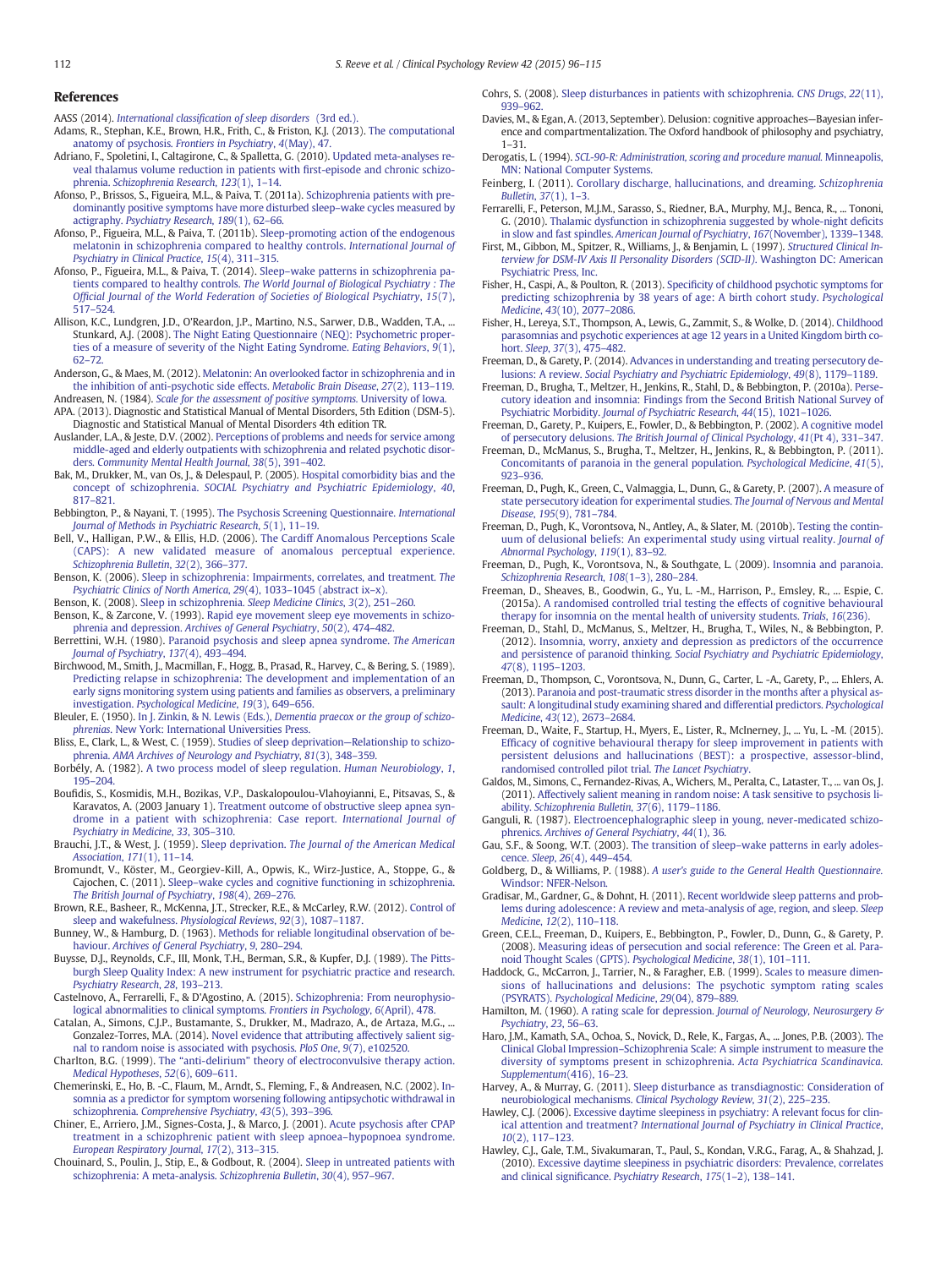<span id="page-17-0"></span>Hobson, A. (2004). [A model for madness?](http://refhub.elsevier.com/S0272-7358(15)00119-1/rf0320) Nature, 430(6995), 21.

- Hoddes, E., Zarcone, V., Smythe, H., Phillips, R., & Dement, W.C. (1973). Quantifi[cation of](http://refhub.elsevier.com/S0272-7358(15)00119-1/rf0325) [sleepiness: A new approach.](http://refhub.elsevier.com/S0272-7358(15)00119-1/rf0325) Psychophysiology, 10(4), 431–436.
- Horwood, J., Salvi, G., Thomas, K., Duffy, L., Gunnell, D., Hollis, C., ... Harrison, G. (2008). [IQ](http://refhub.elsevier.com/S0272-7358(15)00119-1/rf0330) [and non-clinical psychotic symptoms in 12-year-olds: Results from the ALSPAC birth](http://refhub.elsevier.com/S0272-7358(15)00119-1/rf0330) cohort. [The British Journal of Psychiatry: The Journal of Mental Science](http://refhub.elsevier.com/S0272-7358(15)00119-1/rf0330), 193(3), 185–191.
- Howes, O.D., & Kapur, S. (2009). [The dopamine hypothesis of schizophrenia: Version](http://refhub.elsevier.com/S0272-7358(15)00119-1/rf0335) III—The fi[nal common pathway.](http://refhub.elsevier.com/S0272-7358(15)00119-1/rf0335) Schizophrenia Bulletin, 35(3), 549–562.
- Hurdiel, R., Pezé, T., Daugherty, J., Girard, J., Poussel, M., Poletti, L., ... Theunynck, D. (2014). [Combined effects of sleep deprivation and strenuous exercise on cognitive perfor](http://refhub.elsevier.com/S0272-7358(15)00119-1/rf0340)[mances during The North Face® Ultra Trail du Mont Blanc® \(UTMB®\).](http://refhub.elsevier.com/S0272-7358(15)00119-1/rf0340) Journal of [Sports Sciences](http://refhub.elsevier.com/S0272-7358(15)00119-1/rf0340), 33(7), 670–674.
- Jeppesen, P., Clemmensen, L., Munkholm, A., Rimvall, M.K., Rask, C.U., Jørgensen, T., ... Skovgaard, A.M. (2014). [Psychotic experiences co-occur with sleep problems, nega](http://refhub.elsevier.com/S0272-7358(15)00119-1/rf0345)[tive affect and mental disorders in preadolescence.](http://refhub.elsevier.com/S0272-7358(15)00119-1/rf0345) Journal of Child Psychology and [Psychiatry, and Allied Disciplines](http://refhub.elsevier.com/S0272-7358(15)00119-1/rf0345).
- Johns, L., & van Os, J. (2001). [The continuity of psychotic experiences in the general pop](http://refhub.elsevier.com/S0272-7358(15)00119-1/rf0350)ulation. [Clinical Psychology Review](http://refhub.elsevier.com/S0272-7358(15)00119-1/rf0350), 21(8), 1125–1141.
- Johns, M.W. (1991). [A new method for measuring daytime sleepiness: The Epworth](http://refhub.elsevier.com/S0272-7358(15)00119-1/rf0355) [Sleepiness Scale.](http://refhub.elsevier.com/S0272-7358(15)00119-1/rf0355) Sleep, 14(6), 540–545.
- Jørgensen, P. (1998a). [Early signs of psychotic relapse in schizophrenia.](http://refhub.elsevier.com/S0272-7358(15)00119-1/rf0360) British Journal of Psychiatry, 172[\(APR\), 327](http://refhub.elsevier.com/S0272-7358(15)00119-1/rf0360)–330.
- Jørgensen, P. (1998b). [Schizophrenic delusions: The detection of warning signals.](http://refhub.elsevier.com/S0272-7358(15)00119-1/rf0365) [Schizophrenia Research](http://refhub.elsevier.com/S0272-7358(15)00119-1/rf0365), 32(1), 17–22.
- Kahn-Greene, E.T., Killgore, D.B., Kamimori, G.H., Balkin, T.J., & Killgore, W.D.S. (2007). [The](http://refhub.elsevier.com/S0272-7358(15)00119-1/rf0370) [effects of sleep deprivation on symptoms of psychopathology in healthy adults.](http://refhub.elsevier.com/S0272-7358(15)00119-1/rf0370) Sleep [Medicine](http://refhub.elsevier.com/S0272-7358(15)00119-1/rf0370), 8(3), 215–221.
- Kajimura, N., Kato, M., Okuma, T., Sekimoto, M., Watanabe, T., & Takahashi, K. (1996). [Re](http://refhub.elsevier.com/S0272-7358(15)00119-1/rf0375)[lationship between delta activity during all-night sleep and negative symptoms in](http://refhub.elsevier.com/S0272-7358(15)00119-1/rf0375) [schizophrenia: A preliminary study.](http://refhub.elsevier.com/S0272-7358(15)00119-1/rf0375) Biological Psychiatry, 39(6), 451–454.
- Kalucy, M.J., Grunstein, R., Lambert, T., & Glozier, N. (2013). [Obstructive sleep apnoea and](http://refhub.elsevier.com/S0272-7358(15)00119-1/rf0380) schizophrenia — A research agenda. [Sleep Medicine Reviews](http://refhub.elsevier.com/S0272-7358(15)00119-1/rf0380), 17(5), 357–365.
- Kantrowitz, J.T., Oakman, E., Bickel, S., Citrome, L., Spielman, A., Silipo, G., ... Javitt, D.C. (2010). [The importance of a good night's sleep: An open-label trial of the sodium](http://refhub.elsevier.com/S0272-7358(15)00119-1/rf0385) [salt of gamma-hydroxybutyric acid in insomnia associated with schizophrenia.](http://refhub.elsevier.com/S0272-7358(15)00119-1/rf0385) [Schizophrenia Research](http://refhub.elsevier.com/S0272-7358(15)00119-1/rf0385), 120(1–3), 225–226.
- Kapur, S. (2003). [Psychosis as a state of aberrant salience: A framework linking biology,](http://refhub.elsevier.com/S0272-7358(15)00119-1/rf0390) [phenomenology, and pharmacology in schizophrenia.](http://refhub.elsevier.com/S0272-7358(15)00119-1/rf0390) American Journal of Psychiatry, 160[\(1\), 13.](http://refhub.elsevier.com/S0272-7358(15)00119-1/rf0390)
- Kapur, S., Mizrahi, R., & Li, M. (2005). [From dopamine to salience to psychosis](http://refhub.elsevier.com/S0272-7358(15)00119-1/rf0395)—Linking bi[ology, pharmacology and phenomenology of psychosis.](http://refhub.elsevier.com/S0272-7358(15)00119-1/rf0395) Schizophrenia Research, 79[\(1\), 59](http://refhub.elsevier.com/S0272-7358(15)00119-1/rf0395)–68.
- Karanti, A., & Landén, M. (2007). [Treatment refractory psychosis remitted upon treatment](http://refhub.elsevier.com/S0272-7358(15)00119-1/rf0400) [with continuous positive airway pressure: A case report.](http://refhub.elsevier.com/S0272-7358(15)00119-1/rf0400) Psychopharmacology Bulletin, 40[\(1\), 113](http://refhub.elsevier.com/S0272-7358(15)00119-1/rf0400)–117.
- Kato, M., Kajimura, N., Okuma, T., Sekimoto, M., Watanabe, T., Yamadera, H., & Takahashi, K. (1999). [Association between delta waves during sleep and negative symptoms in](http://refhub.elsevier.com/S0272-7358(15)00119-1/rf0405) [schizophrenia. Pharmaco-EEG studies by using structurally different hypnotics.](http://refhub.elsevier.com/S0272-7358(15)00119-1/rf0405) [Neuropsychobiology](http://refhub.elsevier.com/S0272-7358(15)00119-1/rf0405), 39(3), 165–172.
- Kato, N. (2009). [Neurophysiological mechanisms of electroconvulsive therapy for depres](http://refhub.elsevier.com/S0272-7358(15)00119-1/rf0410)sion. [Neuroscience Research](http://refhub.elsevier.com/S0272-7358(15)00119-1/rf0410), 64(1), 3–11.
- Katz, S., & Landis, C. (1935). [Psychologic and physiologic phenomena during a prolonged](http://refhub.elsevier.com/S0272-7358(15)00119-1/rf0415) vigil. [Archives of Neurology and Psychiatry](http://refhub.elsevier.com/S0272-7358(15)00119-1/rf0415), 34(2), 307–317.
- Kaufman, J., Birmaher, B., Brent, D., Rao, U., Flynn, C., Moreci, P., ... Ryan, N. (1997). [Sched](http://refhub.elsevier.com/S0272-7358(15)00119-1/rf0420)[ule for Affective Disorders and Schizophrenia for School-Age Children](http://refhub.elsevier.com/S0272-7358(15)00119-1/rf0420)—Present and [Lifetime Version \(K-SADS-PL\): Initial reliability and validity data.](http://refhub.elsevier.com/S0272-7358(15)00119-1/rf0420) Journal of the [American Academy of Child and Adolescent Psychiatry](http://refhub.elsevier.com/S0272-7358(15)00119-1/rf0420), 36(7), 980–988.
- Kay, S., Fiszbein, A., & Opfer, L. (1987). [The Positive and Negative Syndrome Scale \(PANSS\)](http://refhub.elsevier.com/S0272-7358(15)00119-1/rf0425) for schizophrenia. [Schizophrenia Bulletin](http://refhub.elsevier.com/S0272-7358(15)00119-1/rf0425), 13(2), 261–276.
- Keshavan, M.S., Anderson, S., & Pettergrew, J.W. (1994). [Is schizophrenia due to excessive](http://refhub.elsevier.com/S0272-7358(15)00119-1/rf0430) [synaptic pruning in the prefrontal cortex? The Feinberg hypothesis revisited.](http://refhub.elsevier.com/S0272-7358(15)00119-1/rf0430) Journal [of Psychiatric Research](http://refhub.elsevier.com/S0272-7358(15)00119-1/rf0430), 28(3), 239–265.
- Keshavan, M.S., Miewald, J., Haas, G., Sweeney, J., Ganguli, R., & Reynolds, C.F. (1995). [Slow-wave sleep and symptomatology in schizophrenia and related psychotic disor](http://refhub.elsevier.com/S0272-7358(15)00119-1/rf0435)ders. [Journal of Psychiatric Research](http://refhub.elsevier.com/S0272-7358(15)00119-1/rf0435), 29(4).
- Keshavan, M.S., Reynolds, C.F., Miewald, J.M., Montrose, D.M., Sweeney, J.A., Vasko, R.C., Jr., & Kupfer, D.J. (1998). Delta sleep defi[cits in schizophrenia: Evidence from automated](http://refhub.elsevier.com/S0272-7358(15)00119-1/rf0440) analyses of sleep data. [Archives of General Psychiatry](http://refhub.elsevier.com/S0272-7358(15)00119-1/rf0440), 55(5), 445–448.
- Kessler, R.C., & Ustün, T.B. (2004). [The World Mental Health \(WMH\) Survey Initiative](http://refhub.elsevier.com/S0272-7358(15)00119-1/rf0445) [Version of the World Health Organization \(WHO\) Composite International](http://refhub.elsevier.com/S0272-7358(15)00119-1/rf0445) Diagnostic Interview (CIDI). [International Journal of Methods in Psychiatric](http://refhub.elsevier.com/S0272-7358(15)00119-1/rf0445) [Research](http://refhub.elsevier.com/S0272-7358(15)00119-1/rf0445), 13(2), 93–121.
- Keyes, K.M., Maslowsky, J., Hamilton, A., & Schulenberg, J. (2015). [The great sleep](http://refhub.elsevier.com/S0272-7358(15)00119-1/rf0450) [recession: Changes in sleep duration among US adolescents, 1991](http://refhub.elsevier.com/S0272-7358(15)00119-1/rf0450)–2012. Pediatrics, 135[\(3\), 460](http://refhub.elsevier.com/S0272-7358(15)00119-1/rf0450)–468.
- Kim, Y., Lee, J., Kim, Y.S., Jung, H., & Lee, K. (2009). [Reliability of the Korean Nottingham](http://refhub.elsevier.com/S0272-7358(15)00119-1/rf0455) [Onset Schedule \(K-NOS\) in Korean](http://refhub.elsevier.com/S0272-7358(15)00119-1/rf0455) first-episode psychosis patients. Clinical [Psychology and Neuroscience](http://refhub.elsevier.com/S0272-7358(15)00119-1/rf0455), 7(2), 51–56.
- Kluge, M., Himmerich, H., Wehmeier, P.M., Rummel-Kluge, C., Dalal, M., Hinze-Selch, D., ... Schuld, A. (2012). [Sleep propensity at daytime as assessed by Multiple Sleep Latency](http://refhub.elsevier.com/S0272-7358(15)00119-1/rf0460) [Tests \(MSLT\) in patients with schizophrenia increases with clozapine and olanzapine.](http://refhub.elsevier.com/S0272-7358(15)00119-1/rf0460) [Schizophrenia Research](http://refhub.elsevier.com/S0272-7358(15)00119-1/rf0460), 135(1–3), 123–127.
- Koranyi, E.K., & Lehmann, H. (1960). [Experimental sleep deprivation in schizophrenic pa](http://refhub.elsevier.com/S0272-7358(15)00119-1/rf0465)tients. [Archives of General Psychiatry](http://refhub.elsevier.com/S0272-7358(15)00119-1/rf0465), 2(5), 534.
- Koyanagi, A., & Stickley, A. (2015). [The association between sleep problems and psychotic](http://refhub.elsevier.com/S0272-7358(15)00119-1/rf0470) [symptoms in the general population: A global perspective.](http://refhub.elsevier.com/S0272-7358(15)00119-1/rf0470) Sleep.
- Kraepelin, E. (1919). [In R. Barclay, & G. Robertson \(Eds.\),](http://refhub.elsevier.com/S0272-7358(15)00119-1/rf0475) Dementia praecox and paraphrenia. [Chicago: Chicago Medical Book Co.](http://refhub.elsevier.com/S0272-7358(15)00119-1/rf0475)
- Krawiecka, M., Goldberg, D., & Vaughan, M. (1977). [A standardized psychiatric assess](http://refhub.elsevier.com/S0272-7358(15)00119-1/rf0480)[ment scale for rating chronic psychotic patients.](http://refhub.elsevier.com/S0272-7358(15)00119-1/rf0480) Acta Psychiatrica Scandinavica, 55[\(4\), 299](http://refhub.elsevier.com/S0272-7358(15)00119-1/rf0480)–308.
- Kumar, P.N.S., Andrade, C., Bhakta, S.G., & Singh, N.M. (2007). [Melatonin in schizophrenic](http://refhub.elsevier.com/S0272-7358(15)00119-1/rf0485) [outpatients with insomnia: A double-blind, placebo-controlled study.](http://refhub.elsevier.com/S0272-7358(15)00119-1/rf0485) The Journal of [Clinical Psychiatry](http://refhub.elsevier.com/S0272-7358(15)00119-1/rf0485), 68(2), 237–241.
- Laberge, L., Tremblay, R.E., Vitaro, F., & Montplaisir, J. (2000). [Development of](http://refhub.elsevier.com/S0272-7358(15)00119-1/rf0490) [parasomnias from childhood to early adolescence.](http://refhub.elsevier.com/S0272-7358(15)00119-1/rf0490) Pediatrics, 106(1 Pt 1), 67–74.
- Lauer, C.J., Schreiber, W., Pollmächer, T., Holsboer, F., & Krieg, J.C. (1997). [Sleep in schizophre](http://refhub.elsevier.com/S0272-7358(15)00119-1/rf0495)[nia: A polysomnographic study on drug-naive patients.](http://refhub.elsevier.com/S0272-7358(15)00119-1/rf0495) Neuropsychopharmacology, 16[\(1\), 51](http://refhub.elsevier.com/S0272-7358(15)00119-1/rf0495)–60.
- Lee, E.C., Whitehead, A.L., Jacques, R.M., & Julious, S. a. (2014). [The statistical interpreta](http://refhub.elsevier.com/S0272-7358(15)00119-1/rf0500)tion of pilot trials: Should signifi[cance thresholds be reconsidered?](http://refhub.elsevier.com/S0272-7358(15)00119-1/rf0500) BMC Medical [Research Methodology](http://refhub.elsevier.com/S0272-7358(15)00119-1/rf0500), 14(1), 41.
- Lee, S., Chiu, H.F., & Chen, C.N. (1989). [Psychosis in sleep apnoea.](http://refhub.elsevier.com/S0272-7358(15)00119-1/rf0505) The Australian and New [Zealand Journal of Psychiatry](http://refhub.elsevier.com/S0272-7358(15)00119-1/rf0505), 23(4), 571–573.
- Lee, Y.J., Cho, S. -J., Cho, I.H., Jang, J.H., & Kim, S.J. (2012). [The relationship between](http://refhub.elsevier.com/S0272-7358(15)00119-1/rf0510) [psychotic-like experiences and sleep disturbances in adolescents.](http://refhub.elsevier.com/S0272-7358(15)00119-1/rf0510) Sleep Medicine, 13[\(8\), 1021](http://refhub.elsevier.com/S0272-7358(15)00119-1/rf0510)–1027.
- Levin, R., & Fireman, G. (2002). [Nightmare prevalence, nightmare distress, and self](http://refhub.elsevier.com/S0272-7358(15)00119-1/rf0515)[reported psychological disturbance.](http://refhub.elsevier.com/S0272-7358(15)00119-1/rf0515) Sleep, 25(2), 205–212.
- Lewis, G., Pelosi, a. J., Araya, R., & Dunn, G. (1992). [Measuring psychiatric disorder in the](http://refhub.elsevier.com/S0272-7358(15)00119-1/rf0520) [community: A standardized assessment for use by lay interviewers.](http://refhub.elsevier.com/S0272-7358(15)00119-1/rf0520) Psychological [Medicine](http://refhub.elsevier.com/S0272-7358(15)00119-1/rf0520), 22, 465–486.
- Limosani, I., D'Agostino, A., Manzone, M.L., & Scarone, S. (2011). [The dreaming](http://refhub.elsevier.com/S0272-7358(15)00119-1/rf0525) [brain/mind, consciousness and psychosis.](http://refhub.elsevier.com/S0272-7358(15)00119-1/rf0525) Consciousness and Cognition, 20(4), 987–[992.](http://refhub.elsevier.com/S0272-7358(15)00119-1/rf0525)
- Linscott, R.J., & van Os, J. (2013). [An updated and conservative systematic review and](http://refhub.elsevier.com/S0272-7358(15)00119-1/rf0530) [meta-analysis of epidemiological evidence on psychotic experiences in children and](http://refhub.elsevier.com/S0272-7358(15)00119-1/rf0530) [adults: On the pathway from proneness to persistence to dimensional expression](http://refhub.elsevier.com/S0272-7358(15)00119-1/rf0530) [across mental disorders.](http://refhub.elsevier.com/S0272-7358(15)00119-1/rf0530) Psychological Medicine, 43(6), 1133–1149.
- Luby, E.D., Frohman, C.E., Grisell, J.L., Lenzo, J.E., & Gottlieb, J.S. (1960). [Sleep deprivation:](http://refhub.elsevier.com/S0272-7358(15)00119-1/rf0535) [Effects on behavior, thinking, motor performance, and biological energy transfer sys](http://refhub.elsevier.com/S0272-7358(15)00119-1/rf0535)tems. [Psychosomatic Medicine](http://refhub.elsevier.com/S0272-7358(15)00119-1/rf0535), 22, 182–192.
- Lunsford-Avery, J.R., & Mittal, V.A. (2013). [Sleep dysfunction prior to the onset of schizo](http://refhub.elsevier.com/S0272-7358(15)00119-1/rf0540)[phrenia: A review and neurodevelopmental diathesis](http://refhub.elsevier.com/S0272-7358(15)00119-1/rf0540)–stress conceptualization. [Clinical Psychology: Science and Practice](http://refhub.elsevier.com/S0272-7358(15)00119-1/rf0540), 20(3), 291–320.
- Lunsford-Avery, J.R., LeBourgeois, M.K., Gupta, T., & Mittal, V.A. (2015). [Actigraphic](http://refhub.elsevier.com/S0272-7358(15)00119-1/rf0545)[measured sleep disturbance predicts increased positive symptoms in adolescents at](http://refhub.elsevier.com/S0272-7358(15)00119-1/rf0545) [ultra high-risk for psychosis: A longitudinal study.](http://refhub.elsevier.com/S0272-7358(15)00119-1/rf0545) Schizophrenia Research.
- Lunsford-Avery, J.R., Orr, J.M., Gupta, T., Pelletier-Baldelli, A., Dean, D.J., Smith Watts, A.K., ... Mittal, V. a. (2013). [Sleep dysfunction and thalamic abnormalities in adolescents at](http://refhub.elsevier.com/S0272-7358(15)00119-1/rf0550) [ultra high-risk for psychosis.](http://refhub.elsevier.com/S0272-7358(15)00119-1/rf0550) Schizophrenia Research, 151(1–3), 148–153.
- Manoach, D.S., Demanuele, C., Wamsley, E.J., Vangel, M., Montrose, D.M., Miewald, J., ... Keshavan, M.S. (2014). Sleep spindle defi[cits in antipsychotic-naïve early course](http://refhub.elsevier.com/S0272-7358(15)00119-1/rf0555) [schizophrenia and in non-psychotic](http://refhub.elsevier.com/S0272-7358(15)00119-1/rf0555) first-degree relatives. Frontiers in Human [Neuroscience](http://refhub.elsevier.com/S0272-7358(15)00119-1/rf0555), 8, 762.
- Maric, N., Myin-Germeys, I., Delespaul, P., de Graaf, R., Vollebergh, W., & Van Os, J. (2004). [Is our concept of schizophrenia in](http://refhub.elsevier.com/S0272-7358(15)00119-1/rf0560)fluenced by Berkson's bias? Social Psychiatry and [Psychiatric Epidemiology](http://refhub.elsevier.com/S0272-7358(15)00119-1/rf0560), 39(8), 600–605.
- Martin, J., Jeste, D.V., Caliguiri, M.P., Patterson, T., Heaton, R., & Ancoli-Israel, S. (2001). [Actigraphic estimates of circadian rhythms and sleep/wake in older schizophrenia](http://refhub.elsevier.com/S0272-7358(15)00119-1/rf0565) patients. [Schizophrenia Research](http://refhub.elsevier.com/S0272-7358(15)00119-1/rf0565), 47(1), 77–86.
- Mason, O., & Wakerley, D. (2012). [The psychotomimetic nature of dreams: An experi](http://refhub.elsevier.com/S0272-7358(15)00119-1/rf0570)mental study. [Schizophrenia Research and Treatment](http://refhub.elsevier.com/S0272-7358(15)00119-1/rf0570), 2012, 1–4.
- Mason, O., Morgan, C.J.M., Stefanovic, A., & Curran, H.V. (2008). [The psychotomimetic](http://refhub.elsevier.com/S0272-7358(15)00119-1/rf0575) [states inventory \(PSI\): Measuring psychotic-type experiences from ketamine and](http://refhub.elsevier.com/S0272-7358(15)00119-1/rf0575) cannabis. [Schizophrenia Research](http://refhub.elsevier.com/S0272-7358(15)00119-1/rf0575), 103(1–3), 138–142.
- Mass, R. (2000). [Characteristic subjective experiences of schizophrenia.](http://refhub.elsevier.com/S0272-7358(15)00119-1/rf0580) Schizophrenia [Bulletin](http://refhub.elsevier.com/S0272-7358(15)00119-1/rf0580), 26, 921–931.
- Mattai, A. a., Tossell, J., Greenstein, D.K., Addington, A., Clasen, L.S., Gornick, M.C., ... Gogtay, N. (2006). [Sleep disturbances in childhood-onset schizophrenia.](http://refhub.elsevier.com/S0272-7358(15)00119-1/rf0585) Schizophrenia [Research](http://refhub.elsevier.com/S0272-7358(15)00119-1/rf0585), 86(1–3), 123–129.
- Michels, F., Schilling, C., Rausch, F., Eifler, S., Zink, M., Meyer-Lindenberg, A., & Schredl, M. (2014, April 28). Nightmare frequency in schizophrenic patients, healthy relatives of schizophrenic patients, patients at high risk states for psychosis, and healthy controls. International Journal of Dream Research.
- Miller, T.J., McGlashan, T.H., Woods, S.W., Stein, K., Driesen, N., Corcoran, C.M., ... Davidson, L. (1999). [Symptom assessment in schizophrenic prodromal states.](http://refhub.elsevier.com/S0272-7358(15)00119-1/rf0590) Psychiatric [Quarterly](http://refhub.elsevier.com/S0272-7358(15)00119-1/rf0590), 70(4), 273–287.
- Monti, J.M., & Monti, D. (2004). [Sleep in schizophrenia patients and the effects of antipsy](http://refhub.elsevier.com/S0272-7358(15)00119-1/rf0595)chotic drugs. [Sleep Medicine Reviews](http://refhub.elsevier.com/S0272-7358(15)00119-1/rf0595), 8(2), 133–148.
- Monti, J.M., BaHammam, A.S., Pandi-Perumal, S.R., Bromundt, V., Spence, D.W., Cardinali, D.P., & Brown, G.M. (2013). [Sleep and circadian rhythm dysregulation in schizophre](http://refhub.elsevier.com/S0272-7358(15)00119-1/rf0600)nia. [Progress in Neuro-Psychopharmacology & Biological Psychiatry](http://refhub.elsevier.com/S0272-7358(15)00119-1/rf0600), 43, 209–216.
- Morey, L. (1991). [Personality Assessment Inventory \(PAI\).](http://refhub.elsevier.com/S0272-7358(15)00119-1/rf0605)
- Morin, C.M. (1993). In D. Barlow (Ed.), [Insomnia: Psychological assessment and manage](http://refhub.elsevier.com/S0272-7358(15)00119-1/rf0610)ment[. New York: Guilford Press.](http://refhub.elsevier.com/S0272-7358(15)00119-1/rf0610)
- Morrison, A.P., Frame, L., & Larkin, W. (2003). [Relationships between trauma and psycho](http://refhub.elsevier.com/S0272-7358(15)00119-1/rf0615)sis: A review and integration. [The British Journal of Clinical Psychology/The British](http://refhub.elsevier.com/S0272-7358(15)00119-1/rf0615) [Psychological Society](http://refhub.elsevier.com/S0272-7358(15)00119-1/rf0615), 42(Pt 4), 331–353.
- Myers, E., Startup, H., & Freeman, D. (2011). [Cognitive behavioural treatment of insomnia](http://refhub.elsevier.com/S0272-7358(15)00119-1/rf0620) [in individuals with persistent persecutory delusions: A pilot trial.](http://refhub.elsevier.com/S0272-7358(15)00119-1/rf0620) Journal of Behavior [Therapy and Experimental Psychiatry](http://refhub.elsevier.com/S0272-7358(15)00119-1/rf0620), 42(3), 330–336.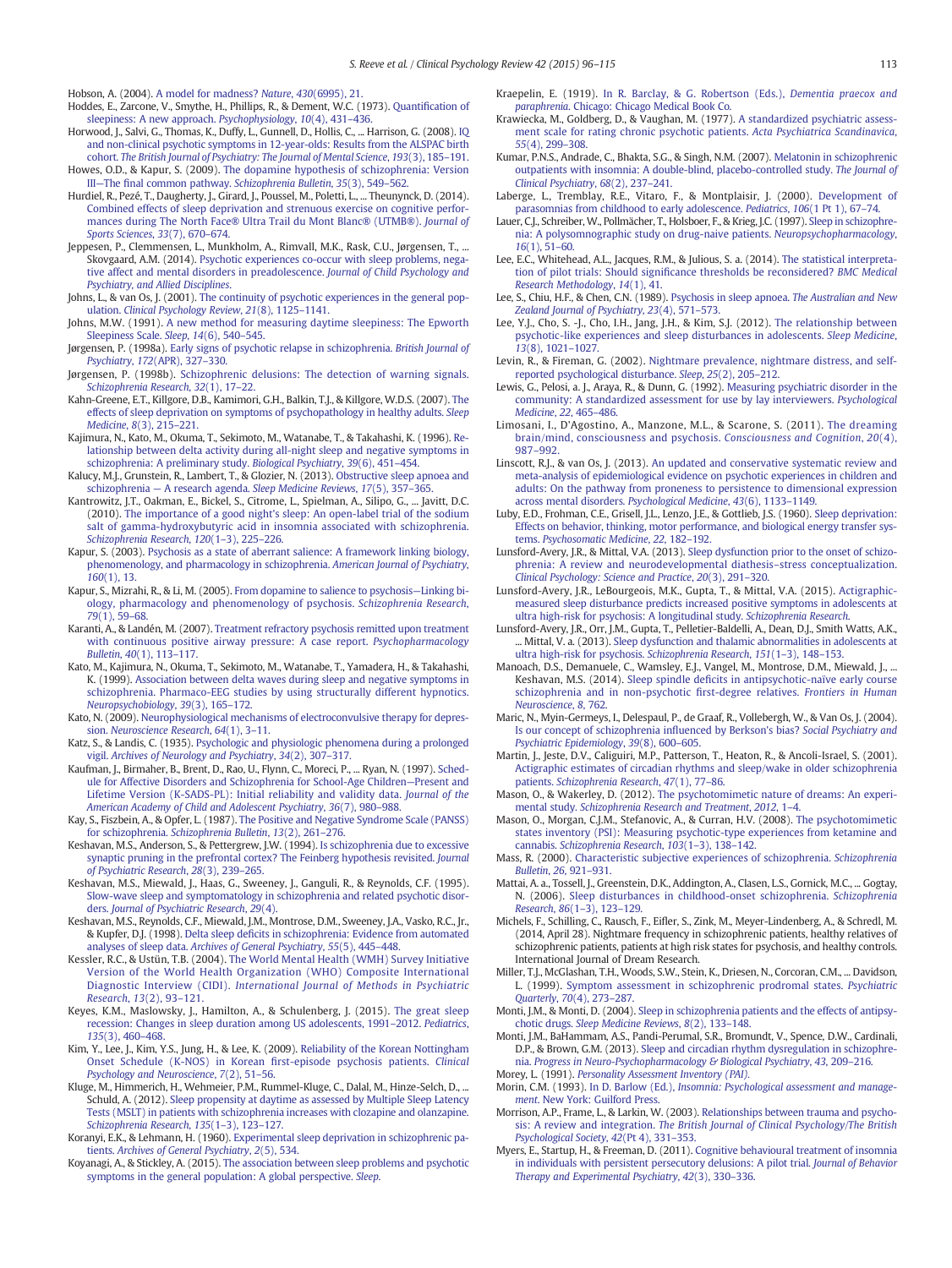<span id="page-18-0"></span>Neylan, T., van Kammen, D., Kelley, M., & Peters, J. (1992). [Sleep in schizophrenic patients](http://refhub.elsevier.com/S0272-7358(15)00119-1/rf0625) [on and off haloperidol therapy: Clinically stable vs relapsed patients.](http://refhub.elsevier.com/S0272-7358(15)00119-1/rf0625) Archives of [General Psychiatry](http://refhub.elsevier.com/S0272-7358(15)00119-1/rf0625).

Nielsen, T., & Levin, R. (2007). [Nightmares: A new neurocognitive model.](http://refhub.elsevier.com/S0272-7358(15)00119-1/rf0630) Sleep Medicine Reviews, 11[\(4\), 295](http://refhub.elsevier.com/S0272-7358(15)00119-1/rf0630)–310.

- Nofzinger, E., van Kammen, D., Gilbertson, M., Gurklis, J., & Peters, J. (1993). [Electroen](http://refhub.elsevier.com/S0272-7358(15)00119-1/rf0635)[cephalographic sleep in clinically stable schizophrenic patients : Two-weeks versus](http://refhub.elsevier.com/S0272-7358(15)00119-1/rf0635) [six weeks neuroleptic-free.](http://refhub.elsevier.com/S0272-7358(15)00119-1/rf0635) Biological Psychiatry, 829–835.
- Notredame, C. -E., Pins, D., Deneve, S., & Jardri, R. (2014). [What visual illusions teach us](http://refhub.elsevier.com/S0272-7358(15)00119-1/rf0640) about schizophrenia. [Frontiers in Integrative Neuroscience](http://refhub.elsevier.com/S0272-7358(15)00119-1/rf0640), 8, 63.
- Ord, L.M., Myles-Worsley, M., Blailes, F., & Ngiralmau, H. (2004). [Screening for prodromal](http://refhub.elsevier.com/S0272-7358(15)00119-1/rf0645) [adolescents in an isolated high-risk population.](http://refhub.elsevier.com/S0272-7358(15)00119-1/rf0645) Schizophrenia Research, 71(2–3), 507–[508.](http://refhub.elsevier.com/S0272-7358(15)00119-1/rf0645)
- Oshima, N., Nishida, A., Fukushima, M., Shimodera, S., Kasai, K., Okazaki, Y., & Sasaki, T. (2010). [Psychotic-like experiences \(PLEs\) and mental health status in twin and sin](http://refhub.elsevier.com/S0272-7358(15)00119-1/rf0650)[gleton Japanese high school students.](http://refhub.elsevier.com/S0272-7358(15)00119-1/rf0650) Early Intervention in Psychiatry, 4(3), 206–213.
- Overall, J., & Gorham, D. (1962). [The Brief Psychiatric Rating Scale.](http://refhub.elsevier.com/S0272-7358(15)00119-1/rf0655) Psychological Reports, 10[, 799](http://refhub.elsevier.com/S0272-7358(15)00119-1/rf0655)–812.
- Palmese, L.B., DeGeorge, P.C., Ratliff, J.C., Srihari, V.H., Wexler, B.E., Krystal, A.D., & Tek, C. (2011). [Insomnia is frequent in schizophrenia and associated with night eating and](http://refhub.elsevier.com/S0272-7358(15)00119-1/rf0660) obesity. [Schizophrenia Research](http://refhub.elsevier.com/S0272-7358(15)00119-1/rf0660), 133(1–3), 238–243.
- Pasnau, R., Naitoh, P., Stier, S., & Kollar, E. (1968). [The psychological effects of 205 hours of](http://refhub.elsevier.com/S0272-7358(15)00119-1/rf0665) sleep deprivation. [Archives of General Psychiatry](http://refhub.elsevier.com/S0272-7358(15)00119-1/rf0665), 18, 496–505.
- Peralta, V., & Cuesta, M.J. (1999). [Dimensional structure of psychotic symptoms: An item](http://refhub.elsevier.com/S0272-7358(15)00119-1/rf0670)[level analysis of SAPS and SANS symptoms in psychotic disorders.](http://refhub.elsevier.com/S0272-7358(15)00119-1/rf0670) Schizophrenia [Research](http://refhub.elsevier.com/S0272-7358(15)00119-1/rf0670), 38(1), 13–26.
- Petrovsky, N., Ettinger, U., Hill, A., Frenzel, L., Meyhöfer, I., Wagner, M., ... Kumari, V. (2014). [Sleep deprivation disrupts prepulse inhibition and induces psychosis-like](http://refhub.elsevier.com/S0272-7358(15)00119-1/rf0675) [symptoms in healthy humans.](http://refhub.elsevier.com/S0272-7358(15)00119-1/rf0675) The Journal of Neuroscience, 34(27), 9134–9140.
- Plomin, R., Haworth, C.M.A., & Davis, O.S.P. (2009). [Common disorders are quantitative](http://refhub.elsevier.com/S0272-7358(15)00119-1/rf0680) [traits. Nature Reviews.](http://refhub.elsevier.com/S0272-7358(15)00119-1/rf0680) Genetics, 10(12), 872–878.
- Poulin, J., Daoust, A. -M., Forest, G., Stip, E., & Godbout, R. (2003). [Sleep architecture and its](http://refhub.elsevier.com/S0272-7358(15)00119-1/rf0685) clinical correlates in fi[rst episode and neuroleptic-naive patients with schizophrenia.](http://refhub.elsevier.com/S0272-7358(15)00119-1/rf0685) [Schizophrenia Research](http://refhub.elsevier.com/S0272-7358(15)00119-1/rf0685), 62(1–2), 147–153.
- Pritchett, D., Wulff, K., Oliver, P.L., Bannerman, D.M., Davies, K.E., Harrison, P., ... Foster, R. (2012). [Evaluating the links between schizophrenia and sleep and circadian rhythm](http://refhub.elsevier.com/S0272-7358(15)00119-1/rf0690) disruption. [Journal of Neural Transmission](http://refhub.elsevier.com/S0272-7358(15)00119-1/rf0690), 119(10), 1061–1075.
- Rausch, F., Eifler, S., Esser, A., Esslinger, C., Schirmbeck, F., Meyer-Lindenberg, A., & Zink, M. (2013). [The Early Recognition Inventory ERIraos detects at risk mental states of psy](http://refhub.elsevier.com/S0272-7358(15)00119-1/rf0695)[chosis with high sensitivity.](http://refhub.elsevier.com/S0272-7358(15)00119-1/rf0695) Comprehensive Psychiatry, 54(7), 1068–1076.
- Ritsner, M., Kurs, R., Ponizovsky, A., & Hadjez, J. (2004). [Perceived quality of life in schizo](http://refhub.elsevier.com/S0272-7358(15)00119-1/rf0700)[phrenia: Relationships to sleep quality.](http://refhub.elsevier.com/S0272-7358(15)00119-1/rf0700) Quality of Life Research.
- Ronald, A. (2015). [Recent quantitative genetic research on psychotic experiences: New](http://refhub.elsevier.com/S0272-7358(15)00119-1/rf0705) approaches to old questions. [Current Opinion in Behavioral Sciences](http://refhub.elsevier.com/S0272-7358(15)00119-1/rf0705), 2, 81–88.
- Ronald, A., Sieradzka, D., Cardno, A.G., Haworth, C.M. a., McGuire, P., & Freeman, D. (2014). [Characterization of psychotic experiences in adolescence using the speci](http://refhub.elsevier.com/S0272-7358(15)00119-1/rf0710)fic psychotic [experiences questionnaire: Findings from a study of 5000 16-year-old twins.](http://refhub.elsevier.com/S0272-7358(15)00119-1/rf0710) [Schizophrenia Bulletin](http://refhub.elsevier.com/S0272-7358(15)00119-1/rf0710), 40(4), 868–877.
- Ross, J.J. (1965). Neurological fi[ndings after prolonged sleep deprivation.](http://refhub.elsevier.com/S0272-7358(15)00119-1/rf0715) Archives of [Neurology](http://refhub.elsevier.com/S0272-7358(15)00119-1/rf0715), 12, 399–403.
- Rotenberg, V.S., Indursky, P., Hadjez, J., Martin, T., Barak, Y., Gutman, Y., & Bichucher, A. (1997). [Sleep structure in positive and negative schizophrenia.](http://refhub.elsevier.com/S0272-7358(15)00119-1/rf0720) Biological Psychiatry, 42[\(1\), 69S.](http://refhub.elsevier.com/S0272-7358(15)00119-1/rf0720)
- Ruhrmann, S., Schultze-Lutter, F., Salokangas, R., Heinimaa, M., Linszen, D., Dingemans, P., ... Klosterkötter, J. (2010). [Prediction of psychosis in adolescents and young adults at](http://refhub.elsevier.com/S0272-7358(15)00119-1/rf0725) [high risk: Results from the prospective european prediction of psychosis study.](http://refhub.elsevier.com/S0272-7358(15)00119-1/rf0725) [Archives of General Psychiatry](http://refhub.elsevier.com/S0272-7358(15)00119-1/rf0725), 67(3), 241–251.
- Sarkar, S., Katshu, M.Z.U.H., Nizamie, S.H., & Praharaj, S.K. (2010). [Slow wave sleep de](http://refhub.elsevier.com/S0272-7358(15)00119-1/rf0730)ficits [as a trait marker in patients with schizophrenia.](http://refhub.elsevier.com/S0272-7358(15)00119-1/rf0730) Schizophrenia Research, 124(1–3), 127–[133.](http://refhub.elsevier.com/S0272-7358(15)00119-1/rf0730)
- Schmeider, U., Leweke, F.M., Sternemann, U., Emrich, H.M., & Weber, M.M. (1996). [Visual](http://refhub.elsevier.com/S0272-7358(15)00119-1/rf0735) [3D illusion: A systems-theoretical approach to psychosis.](http://refhub.elsevier.com/S0272-7358(15)00119-1/rf0735) European Archives of Psychi[atry and Clinical Neuroscience](http://refhub.elsevier.com/S0272-7358(15)00119-1/rf0735), 246(5), 256–260.
- Shamir, E., Laudon, M., Barak, Y., Anis, Y., Rotenberg, V., Elizur, A., & Zisapel, N. (2000). [Melatonin improves sleep quality of patients with chronic schizophrenia.](http://refhub.elsevier.com/S0272-7358(15)00119-1/rf0740) Journal of [Clinical Psychiatry](http://refhub.elsevier.com/S0272-7358(15)00119-1/rf0740), 61(5), 373–377.
- Sharafkhaneh, A., Giray, N., Richardson, P., Young, T., & Hirshkowitz, M. (2005). [Association](http://refhub.elsevier.com/S0272-7358(15)00119-1/rf0745) [of psychiatric disorders and sleep apnea in a large cohort.](http://refhub.elsevier.com/S0272-7358(15)00119-1/rf0745) Sleep, 28(11), 1405–1411.
- Sheaves, B., Onwumere, J., Keen, N., Stahl, D., & Kuipers, E. (2015a). [Nightmares in patients](http://refhub.elsevier.com/S0272-7358(15)00119-1/rf0750) [with psychosis: the relation with sleep, psychotic, affective and cognitive symptoms.](http://refhub.elsevier.com/S0272-7358(15)00119-1/rf0750) [Canadian Journal of Psychiatry](http://refhub.elsevier.com/S0272-7358(15)00119-1/rf0750), 60(8), 354–361.
- Sheaves, B., Porcheret, K., Tsanas, A., Espie, C., Foster, R., Freeman, D., ... Goodwin, G. (2015). [Insomnia, nightmares and chronotype as markers of risk for severe mental](http://refhub.elsevier.com/S0272-7358(15)00119-1/rf0755) [illness: results from a student population.](http://refhub.elsevier.com/S0272-7358(15)00119-1/rf0755) Sleep (in press).
- Sheaves, B., Bebbington, P., Goodwin, G., Harrison, P., Espie, C., Foster, R., & Freeman, D. (submitted). Insomnia and hallucinations in the general population: findings from the 2000 and 2007 British Psychiatric Morbidity Surveys.
- Silverstein, S.M., Keane, B.P., Wang, Y., Mikkilineni, D., Paterno, D., Papathomas, T.V., & Feigenson, K. (2013). [Effects of short-term inpatient treatment on sensitivity to a](http://refhub.elsevier.com/S0272-7358(15)00119-1/rf0760) size contrast illusion in fi[rst-episode psychosis and multiple-episode schizophrenia.](http://refhub.elsevier.com/S0272-7358(15)00119-1/rf0760) [Frontiers in Psychology](http://refhub.elsevier.com/S0272-7358(15)00119-1/rf0760), 4, 466.
- Spoormaker, V.I., Verbeek, I., van den Bout, J., & Klip, E.C. (2005). [Initial validation of the](http://refhub.elsevier.com/S0272-7358(15)00119-1/rf0765) SLEEP-50 questionnaire. [Behavioral Sleep Medicine](http://refhub.elsevier.com/S0272-7358(15)00119-1/rf0765), 3(4), 227–246.
- Sternemann, U., Schneider, U., Leweke, F.M., Bevilacqua, C.M., Dietrich, D.E., & Emrich, H.M. (1997). [Pro-psychotic change of binocular depth inversion by sleep deprivation.](http://refhub.elsevier.com/S0272-7358(15)00119-1/rf0770) Der [Nervenarzt](http://refhub.elsevier.com/S0272-7358(15)00119-1/rf0770), 68(7), 593–596.
- Tan, H. -Y., & Ang, Y. -G. (2001). [First-episode psychosis in the military: A comparative](http://refhub.elsevier.com/S0272-7358(15)00119-1/rf0775) study of prodromal symptoms. [Australian and New Zealand Journal of Psychiatry](http://refhub.elsevier.com/S0272-7358(15)00119-1/rf0775), 35[\(4\), 512](http://refhub.elsevier.com/S0272-7358(15)00119-1/rf0775)–519.
- Tandon, R., Shipley, J.E., Eiser, a. S., & Greden, J.F. (1989). [Association between abnormal](http://refhub.elsevier.com/S0272-7358(15)00119-1/rf0780) [REM sleep and negative symptoms in schizophrenia.](http://refhub.elsevier.com/S0272-7358(15)00119-1/rf0780) Psychiatry Research, 27(3), 359–[361.](http://refhub.elsevier.com/S0272-7358(15)00119-1/rf0780)
- Tandon, R., Shipley, J.E., Taylor, S., Greden, J.F., Eiser, A., DeQuardo, J. & Goodson, J. (1992). [Electroencephalographic sleep abnormalities in schizophrenia: Relationship to posi](http://refhub.elsevier.com/S0272-7358(15)00119-1/rf0785)[tive/negative symptoms and prior neuroleptic treatment.](http://refhub.elsevier.com/S0272-7358(15)00119-1/rf0785) Archives of General [Psychiatry](http://refhub.elsevier.com/S0272-7358(15)00119-1/rf0785), 49(3), 185–194.
- Taylor, M.J., Gregory, A.M., Freeman, D., & Ronald, A. (2015). [Do sleep disturbances and](http://refhub.elsevier.com/S0272-7358(15)00119-1/rf0790) [psychotic-like experiences in adolescence share genetic and environmental in](http://refhub.elsevier.com/S0272-7358(15)00119-1/rf0790)fluences? [Journal of Abnormal Psychology](http://refhub.elsevier.com/S0272-7358(15)00119-1/rf0790).

Taylor, S., Tandon, R., Shipley, J.E., & Eiser, A. (1991a). [Effect of neuroleptic treatment on](http://refhub.elsevier.com/S0272-7358(15)00119-1/rf0795) [polysomnographic measures in schizophrenia.](http://refhub.elsevier.com/S0272-7358(15)00119-1/rf0795) Biological Psychiatry, 30(9), 904–912.

Taylor, S., Tandon, R., Shipley, J.E., Eiser, A.S., & Goodson, J. (1991b). [Sleep onset REM pe](http://refhub.elsevier.com/S0272-7358(15)00119-1/rf0800)[riods in schizophrenic patients.](http://refhub.elsevier.com/S0272-7358(15)00119-1/rf0800) Biological Psychiatry, 30, 205–209.

- Tek, C., Palmese, L.B., Krystal, A.D., Srihari, V.H., DeGeorge, P.C., Reutenauer, E.L., & Guloksuz, S. (2014). [The impact of eszopiclone on sleep and cognition in patients](http://refhub.elsevier.com/S0272-7358(15)00119-1/rf0805) [with schizophrenia and insomnia: A double-blind, randomized, placebo-controlled](http://refhub.elsevier.com/S0272-7358(15)00119-1/rf0805) trial. [Schizophrenia Research](http://refhub.elsevier.com/S0272-7358(15)00119-1/rf0805), 160(1–3), 180–185.
- Tekell, J.L., Hoffmann, R., Hendrickse, W., Greene, R.W., Rush, a. J., & Armitage, R. (2005). [High frequency EEG activity during sleep : Characteristics in schizophrenia and de](http://refhub.elsevier.com/S0272-7358(15)00119-1/rf0810)pression. [Clinical EEG and Neuroscience](http://refhub.elsevier.com/S0272-7358(15)00119-1/rf0810), 36(1), 25–35.
- Tesler, N., Gerstenberg, M., Franscini, M., Jenni, O.G., Walitza, S., & Huber, R. (2015). [Re](http://refhub.elsevier.com/S0272-7358(15)00119-1/rf0815)[duced sleep spindle density in early onset schizophrenia: A preliminary](http://refhub.elsevier.com/S0272-7358(15)00119-1/rf0815) finding. [Schizophrenia Research](http://refhub.elsevier.com/S0272-7358(15)00119-1/rf0815).
- Thompson, A., Lereya, S., Lewis, G., Zammit, S., Fisher, H., & Wolke, D. (2015). [Childhood](http://refhub.elsevier.com/S0272-7358(15)00119-1/rf0820) [sleep disturbance and risk of psychotic experiences at 18: UK birth cohort.](http://refhub.elsevier.com/S0272-7358(15)00119-1/rf0820) The [British Journal of Psychiatry](http://refhub.elsevier.com/S0272-7358(15)00119-1/rf0820), 23–29.
- Tononi, G., & Cirelli, C. (2014). [Sleep and the price of plasticity: From synaptic and cellular](http://refhub.elsevier.com/S0272-7358(15)00119-1/rf0825) [homeostasis to memory consolidation and integration.](http://refhub.elsevier.com/S0272-7358(15)00119-1/rf0825) Neuron, 81(1), 12-34.
- Van Os, J., Linscott, R.J., Myin-Germeys, I., Delespaul, P., & Krabbendam, L. (2009). [A](http://refhub.elsevier.com/S0272-7358(15)00119-1/rf0830) [systematic review and meta-analysis of the psychosis continuum: Evidence for a psy](http://refhub.elsevier.com/S0272-7358(15)00119-1/rf0830)[chosis proneness-persistence-impairment model of psychotic disorder.](http://refhub.elsevier.com/S0272-7358(15)00119-1/rf0830) Psychological [Medicine](http://refhub.elsevier.com/S0272-7358(15)00119-1/rf0830), 39(2), 179–195.
- Vazquez-Barquero, J., Lastra, I., Nu, M., Castanedo, S., & Dunn, G. (1996). [Patterns of pos](http://refhub.elsevier.com/S0272-7358(15)00119-1/rf0835)[itive and negative symptoms in](http://refhub.elsevier.com/S0272-7358(15)00119-1/rf0835) first episode schizophrenia. The British Journal of [Psychiatry](http://refhub.elsevier.com/S0272-7358(15)00119-1/rf0835).
- Waite, F., Evans, N., Myers, E., Startup, H., Lister, R., Harvey, A., & Freeman, D. (2015). [The](http://refhub.elsevier.com/S0272-7358(15)00119-1/rf0840) [patient experience of sleep problems and their treatment in the context of current](http://refhub.elsevier.com/S0272-7358(15)00119-1/rf0840) delusions and hallucinations. [Psychology and Psychotherapy: Theory, Research and](http://refhub.elsevier.com/S0272-7358(15)00119-1/rf0840) [Practice](http://refhub.elsevier.com/S0272-7358(15)00119-1/rf0840).

Wamsley, E.J. (2014). Dreaming and offl[ine memory consolidation.](http://refhub.elsevier.com/S0272-7358(15)00119-1/rf0845) Current Neurology and [Neuroscience Reports](http://refhub.elsevier.com/S0272-7358(15)00119-1/rf0845), 14(3), 433.

- Wamsley, E.J., Tucker, M. a., Shinn, A.K., Ono, K.E., McKinley, S.K., Ely, A., ... Manoach, D.S. (2012). [Reduced sleep spindles and spindle coherence in schizophrenia: Mechanisms](http://refhub.elsevier.com/S0272-7358(15)00119-1/rf0850) [of impaired memory consolidation?](http://refhub.elsevier.com/S0272-7358(15)00119-1/rf0850) Biological Psychiatry, 71(2), 154–161.
- Waters, F., & Manoach, D. (2012). [Sleep dysfunctions in schizophrenia: A practical review.](http://refhub.elsevier.com/S0272-7358(15)00119-1/rf0855) [Open Journal of Psychiatry](http://refhub.elsevier.com/S0272-7358(15)00119-1/rf0855), 02(04), 384–392.
- Waters, F., Allen, P., Aleman, A., Fernyhough, C., Woodward, T.S., Badcock, J.C., ... Larøi, F. (2012). [Auditory hallucinations in schizophrenia and nonschizophrenia populations:](http://refhub.elsevier.com/S0272-7358(15)00119-1/rf0860) [A review and integrated model of cognitive mechanisms.](http://refhub.elsevier.com/S0272-7358(15)00119-1/rf0860) Schizophrenia Bulletin, 38[\(4\), 683](http://refhub.elsevier.com/S0272-7358(15)00119-1/rf0860)–693.
- Waters, F., Hanken, K., & Rock, D. (2013). [Sleep-disordered breathing in schizophrenia: An](http://refhub.elsevier.com/S0272-7358(15)00119-1/rf0865) audit. [Schizophrenia Research](http://refhub.elsevier.com/S0272-7358(15)00119-1/rf0865), 143(2–3), 393–394.
- Waters, F., Sinclair, C., Rock, D., Jablensky, A., Foster, R., & Wulff, K. (2011). [Daily variations](http://refhub.elsevier.com/S0272-7358(15)00119-1/rf0870) in sleep–[wake patterns and severity of psychopathology: A pilot study in](http://refhub.elsevier.com/S0272-7358(15)00119-1/rf0870) [community-dwelling individuals with chronic schizophrenia.](http://refhub.elsevier.com/S0272-7358(15)00119-1/rf0870) Psychiatry Research, 187(1–[2\), 304](http://refhub.elsevier.com/S0272-7358(15)00119-1/rf0870)–306.
- West, L., & Janszen, H. (1962). [The psychosis of sleep deprivation.](http://refhub.elsevier.com/S0272-7358(15)00119-1/rf0875) Annals of the New York [Academy of Sciences](http://refhub.elsevier.com/S0272-7358(15)00119-1/rf0875), 66–70.
- Wichniak, A., Skowerska, A., Chojnacka-Wójtowicz, J., Tafliński, T., Wierzbicka, A., Jernajczyk, W., & Jarema, M. (2011). [Actigraphic monitoring of activity and rest in](http://refhub.elsevier.com/S0272-7358(15)00119-1/rf0880) [schizophrenic patients treated with olanzapine or risperidone.](http://refhub.elsevier.com/S0272-7358(15)00119-1/rf0880) Journal of Psychiatric Research, 45[\(10\), 1381](http://refhub.elsevier.com/S0272-7358(15)00119-1/rf0880)–1386.
- Wigman, J.T.W., Vollebergh, W.A.M., Raaijmakers, Q.A.W., Iedema, J., van Dorsselaer, S., Ormel, J., ... van Os, J. (2011?). [The structure of the extended psychosis phenotype](http://refhub.elsevier.com/S0272-7358(15)00119-1/rf0885) in early adolescence—[A cross-sample replication.](http://refhub.elsevier.com/S0272-7358(15)00119-1/rf0885) Schizophrenia Bulletin, 37(4), 850–[860.](http://refhub.elsevier.com/S0272-7358(15)00119-1/rf0885)
- Wilson, S., & Argyropoulos, S. (2012). [Sleep in schizophrenia: time for closer attention.](http://refhub.elsevier.com/S0272-7358(15)00119-1/rf0890) [The British Journal of Psychiatry](http://refhub.elsevier.com/S0272-7358(15)00119-1/rf0890), 200(4), 273–274.
- Winkelman, J.W. (2001). [Schizophrenia, obesity, and obstructive sleep apnea.](http://refhub.elsevier.com/S0272-7358(15)00119-1/rf0895) The Journal [of Clinical Psychiatry](http://refhub.elsevier.com/S0272-7358(15)00119-1/rf0895), 62(1), 8–11.
- Wulff, K., Dijk, D.J., Middleton, B., Foster, R.G., & Joyce, E.M. (2012). [Sleep and circadian](http://refhub.elsevier.com/S0272-7358(15)00119-1/rf0900) [rhythm disruption in schizophrenia.](http://refhub.elsevier.com/S0272-7358(15)00119-1/rf0900) British Journal of Psychiatry, 200(4), 308–316.
- Wulff, K., Gatti, S., Wettstein, J.G., & Foster, R. (2010). [Sleep and circadian rhythm disrup](http://refhub.elsevier.com/S0272-7358(15)00119-1/rf0905)[tion in psychiatric and neurodegenerative disease.](http://refhub.elsevier.com/S0272-7358(15)00119-1/rf0905) Nature Reviews Neuroscience, 11[\(8\), 589](http://refhub.elsevier.com/S0272-7358(15)00119-1/rf0905)–599.
- Xiang, Y. -T., Weng, Y. -Z., Leung, C. -M., Tang, W. -K., Lai, K.Y.C., & Ungvari, G.S. (2009). [Prevalence and correlates of insomnia and its impact on quality of life in Chinese](http://refhub.elsevier.com/S0272-7358(15)00119-1/rf0910) [schizophrenia patients.](http://refhub.elsevier.com/S0272-7358(15)00119-1/rf0910) Sleep, 32(1), 105–109.
- Yamashita, H., Mori, K., Nagao, M., Okamoto, Y., Morinobu, S., & Yamawaki, S. (2004). [Effects of changing from typical to atypical antipsychotic drugs on subjective sleep](http://refhub.elsevier.com/S0272-7358(15)00119-1/rf0915) [quality in patients with schizophrenia in a Japanese population.](http://refhub.elsevier.com/S0272-7358(15)00119-1/rf0915) The Journal of [Clinical Psychiatry](http://refhub.elsevier.com/S0272-7358(15)00119-1/rf0915), 65(11), 1525–1530.